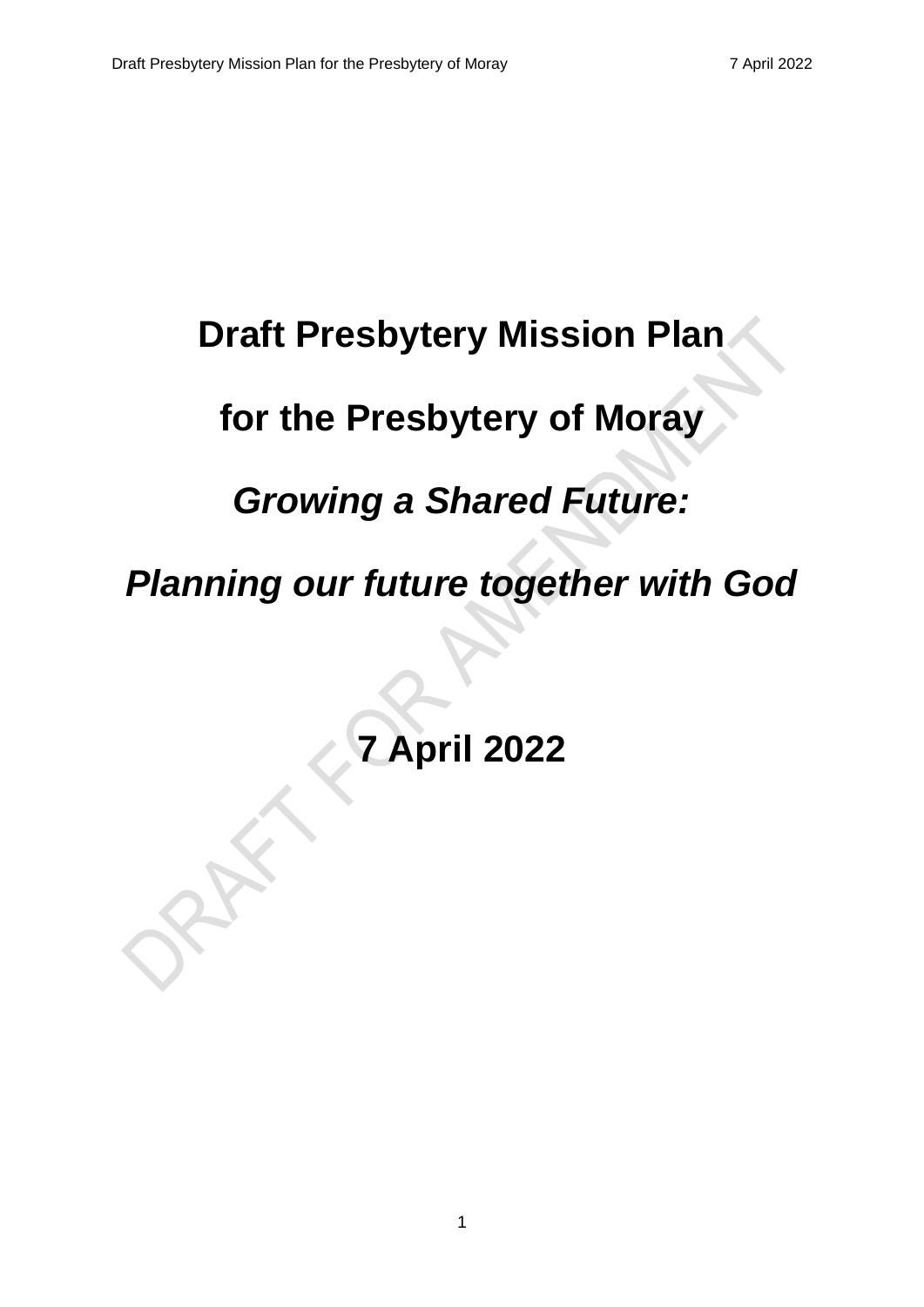# **Table of Contents**

| 1           |     |       |  |  |  |  |  |
|-------------|-----|-------|--|--|--|--|--|
| 2           |     |       |  |  |  |  |  |
| 3           |     |       |  |  |  |  |  |
|             | 3.1 |       |  |  |  |  |  |
|             | 3.2 |       |  |  |  |  |  |
|             |     | 3.2.1 |  |  |  |  |  |
|             |     | 3.2.2 |  |  |  |  |  |
|             |     | 3.2.3 |  |  |  |  |  |
|             | 3.3 |       |  |  |  |  |  |
|             |     | 3.3.1 |  |  |  |  |  |
|             |     | 3.3.2 |  |  |  |  |  |
|             | 3.4 |       |  |  |  |  |  |
|             | 3.5 |       |  |  |  |  |  |
|             | 3.6 |       |  |  |  |  |  |
| 4           |     |       |  |  |  |  |  |
|             | 4.1 |       |  |  |  |  |  |
|             | 4.2 |       |  |  |  |  |  |
|             | 4.3 |       |  |  |  |  |  |
| 5           |     |       |  |  |  |  |  |
|             | 5.1 |       |  |  |  |  |  |
|             | 5.2 |       |  |  |  |  |  |
|             | 5.3 |       |  |  |  |  |  |
| 6           |     |       |  |  |  |  |  |
|             | 6.1 |       |  |  |  |  |  |
|             | 6.2 |       |  |  |  |  |  |
|             | 6.3 |       |  |  |  |  |  |
| $7^{\circ}$ |     |       |  |  |  |  |  |
|             | 7.1 |       |  |  |  |  |  |
|             | 7.2 |       |  |  |  |  |  |
|             | 7.3 |       |  |  |  |  |  |
| 8           |     |       |  |  |  |  |  |
|             | 8.1 |       |  |  |  |  |  |
|             | 8.2 |       |  |  |  |  |  |
|             | 8.3 |       |  |  |  |  |  |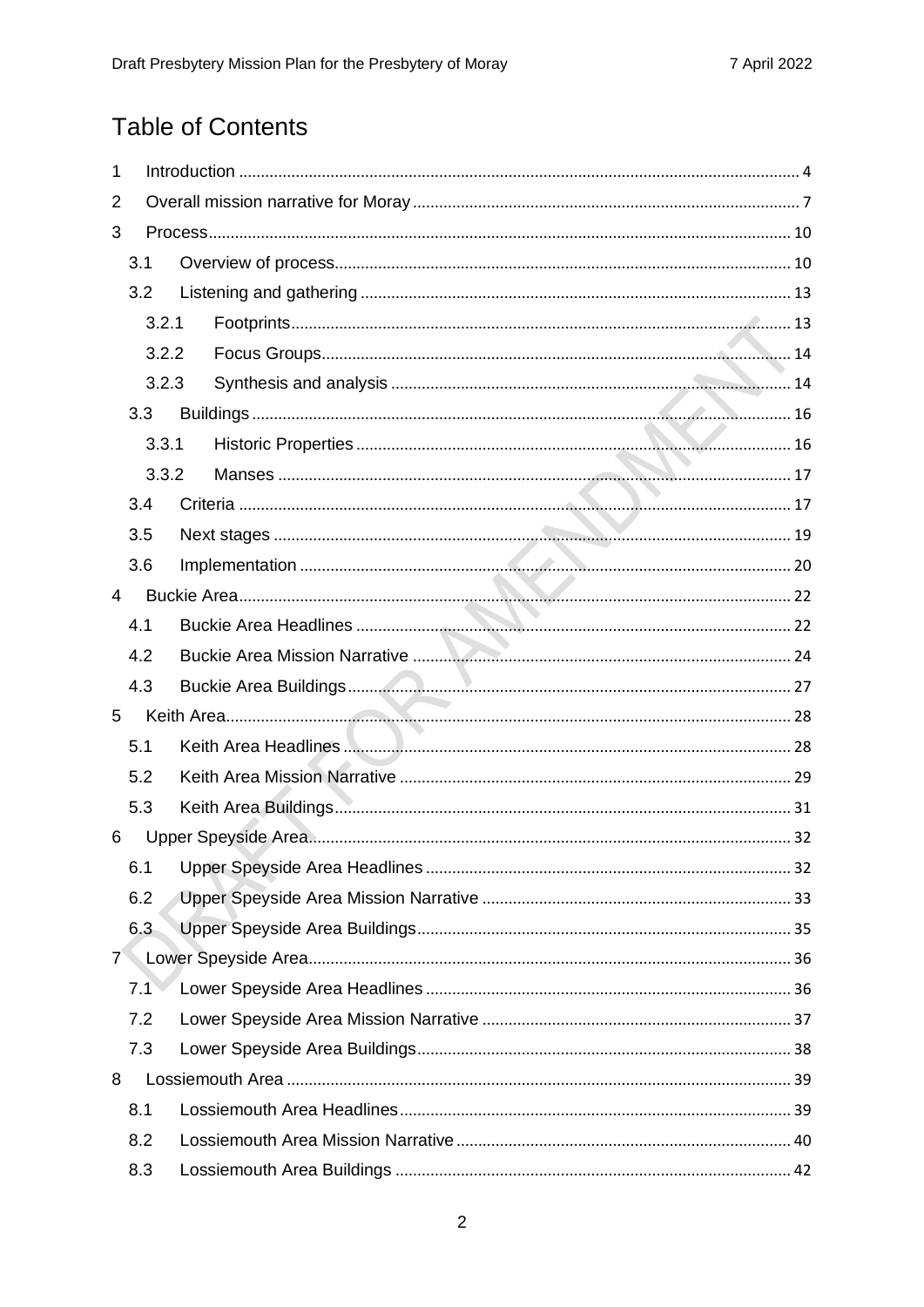| 9.1 |  |
|-----|--|
| 9.2 |  |
| 9.3 |  |
|     |  |
|     |  |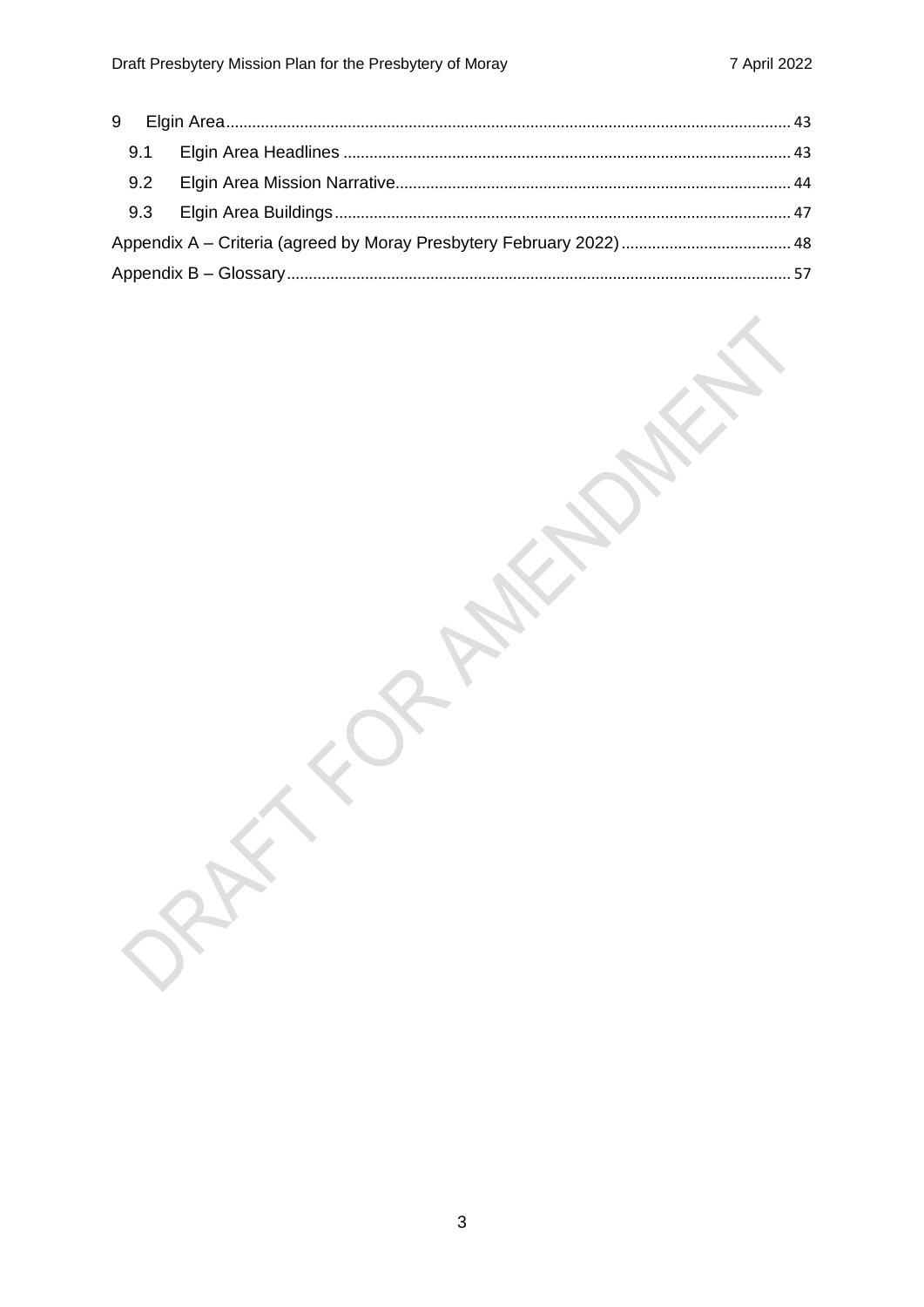# <span id="page-3-0"></span>1 Introduction

This draft Mission Plan is offered for discussion and amendment as the Presbytery of Moray discerns "*Growing a Shared Future: Planning our future together with God".*

This is being shared with all Members and Corresponding Members of Moray Presbytery and with all Session Clerks within Moray, so they can distribute it more widely in congregations. It is intended for discussion by congregations and with our partners in communities and other churches, so that together God's will for the future may be better discerned.

There is much more in subsequent sections about what has shaped this document. It may also be helpful to be clear what this document is not.

It is not perfect, but is offered after a lengthy time of listening, learning, gathering information and prayerful discernment. It is the best attempt within human limitations using the information at our disposal.

It is not final, but offers a platform for amendments from the wider discernment of the people of God in Moray (see section 3.5 for next stages in the process). It will also need to respond to feedback from other parties to its approval: the Faith Nurture Forum and the General Trustees.

It is not totally comprehensive. There are parish boundaries that may need renegotiated as adjustments are implemented. The most appropriate manses to retain are not yet recommended.

It is not proposing a new permanent shape to church life, but offers a first step with some longer term directions of travel. It is a five year plan and will be reviewed annually.

It is not indicating any lack of commitment or faith of the congregations in Moray. The gardener in John 15 prunes the branches that bear fruit and those that are overstretched or exhausted.

4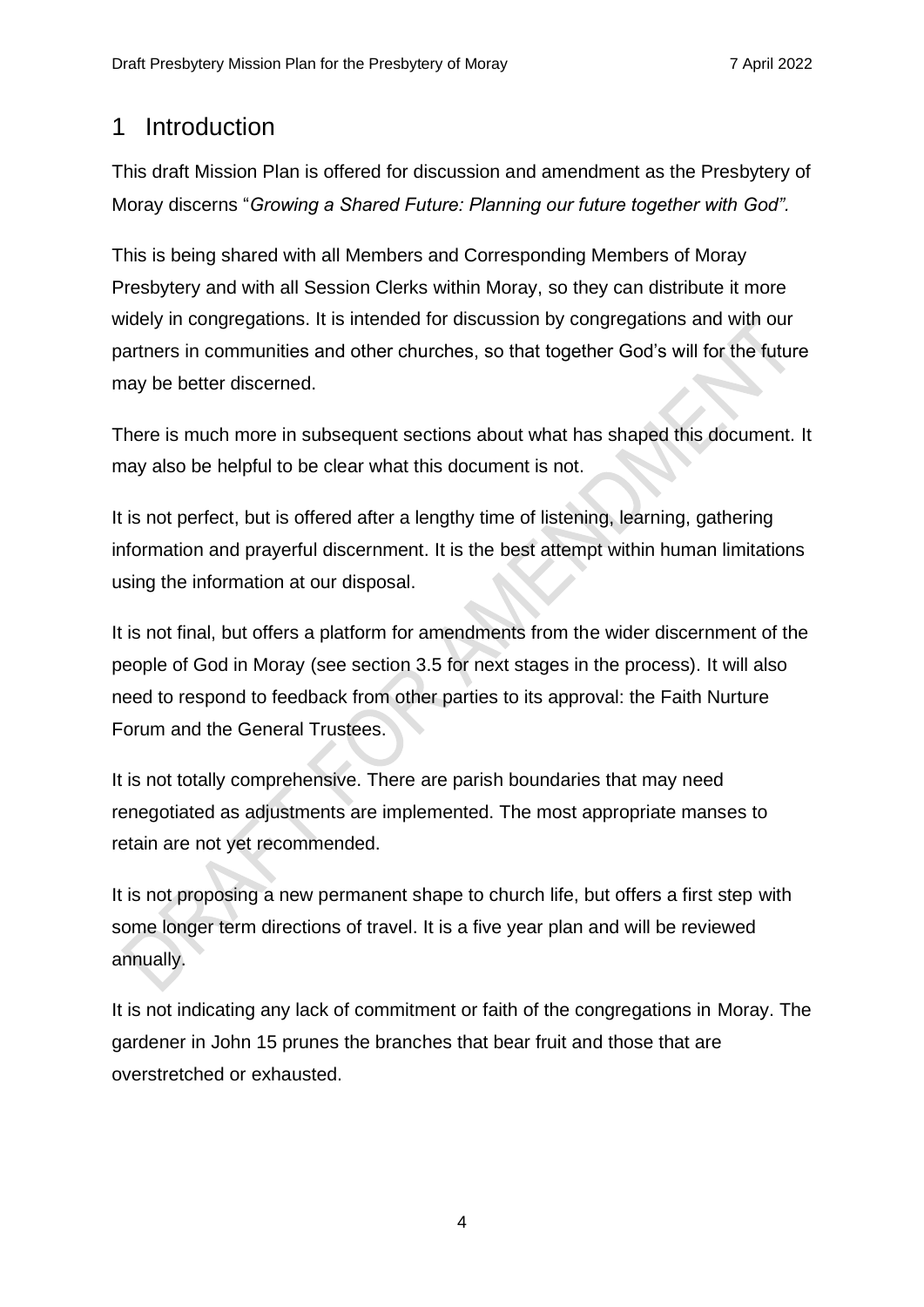It is not comfortable to write or read, but it is offered trusting that God is still at work in the Church of Scotland in Moray, so there can be hope for new growth as well as lament of loss.

It is not primarily about buildings. It is about the mission of Christ, which is the mission of the Church, which can be resourced by appropriate buildings.

It is not primarily about Ministers. It is about the mission of Christ, which is the mission of the whole body of the Church, within and beyond the Church of Scotland, within and beyond Recognised Ministries. It is about the ministries and mission of the whole people of God.

It is not a reshaping of business as usual. The roles of those in paid posts in the Church will have to be reimagined, as it will not be possible to live up to past expectations and some tasks will need to be laid aside. God's call to the whole people of God will also need to be recognised.

This is offered trusting in God, whose Church this is. It is the result of a huge investment of time and energy by people across the Church of Scotland in Moray. Thanks to all those who have engaged with the process, and particular thanks to current and past members of the Presbytery Planning Team.

God, vine-grower, true vine, Spirit of life, across Moray help us grow together, discerning and planning our future with you. Help us to remain joined with you and accept wise pruning, so we might share the fruit of your love more widely. Amen

# *Moray Presbytery Planning Team (PPT)*

*Rev Jenny Adams (Convener), Mr Scott Anderson, Mrs Ann Bowie, Rev Eddie Enslin, Rev Andrew Kimmitt, Mrs Jane Rossetter, Mrs Fiona Simpson and Rev Wiekus van Straaten*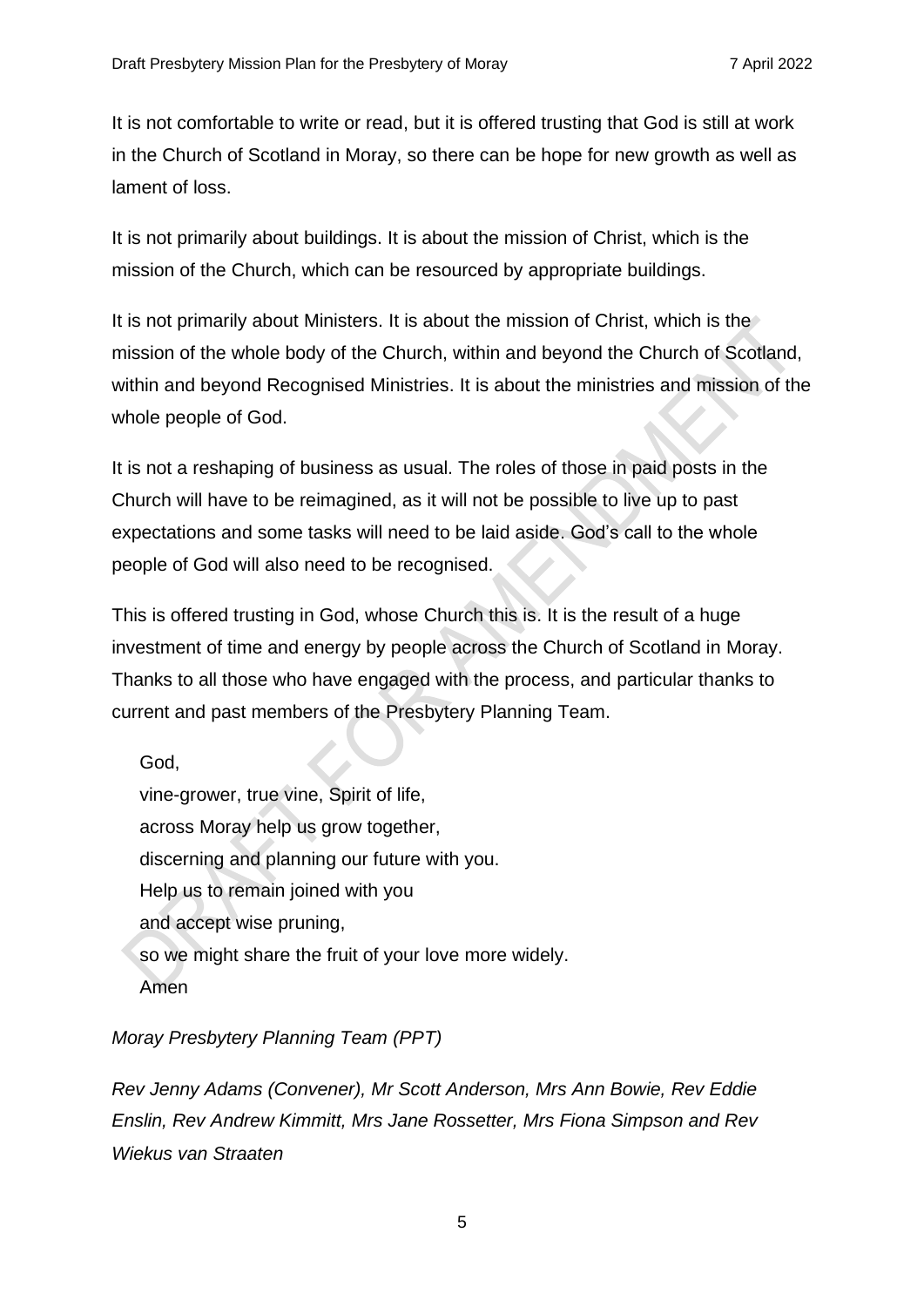*Supporting documentation includes:*

*Brendan Research report "Moray Presbytery Plan: Synthesis of congregational documents and associated statistics" February 2022*

*Presbytery Mission Plan Approval or Amendment Request Form*

*Presbytery Mission Plan Act 2021<sup>1</sup>*

*Presbytery Mission Planning Act: Guidance and Code of Practice<sup>2</sup>*

*AMBA summary for Moray Presbytery (as soon as final version available from General Trustees)*

Key Contacts:

Presbytery Clerk: Mrs Janet Whyte [moray@churchofscotland.org.uk](mailto:moray@churchofscotland.org.uk)

Convener of Presbytery Planning Team: Rev Jenny Adams jadams@churchofscotland.org.uk

<sup>1</sup> https://www.churchofscotland.org.uk/\_\_data/assets/pdf\_file/0007/81835/Presbytery-Mission-Plan-Act-2021-as-passed-31.5.21.pdf

<sup>2</sup> https://www.churchofscotland.org.uk/resources/presbytery-planning/presbytery-mission-plan-actguidance-code-of-practice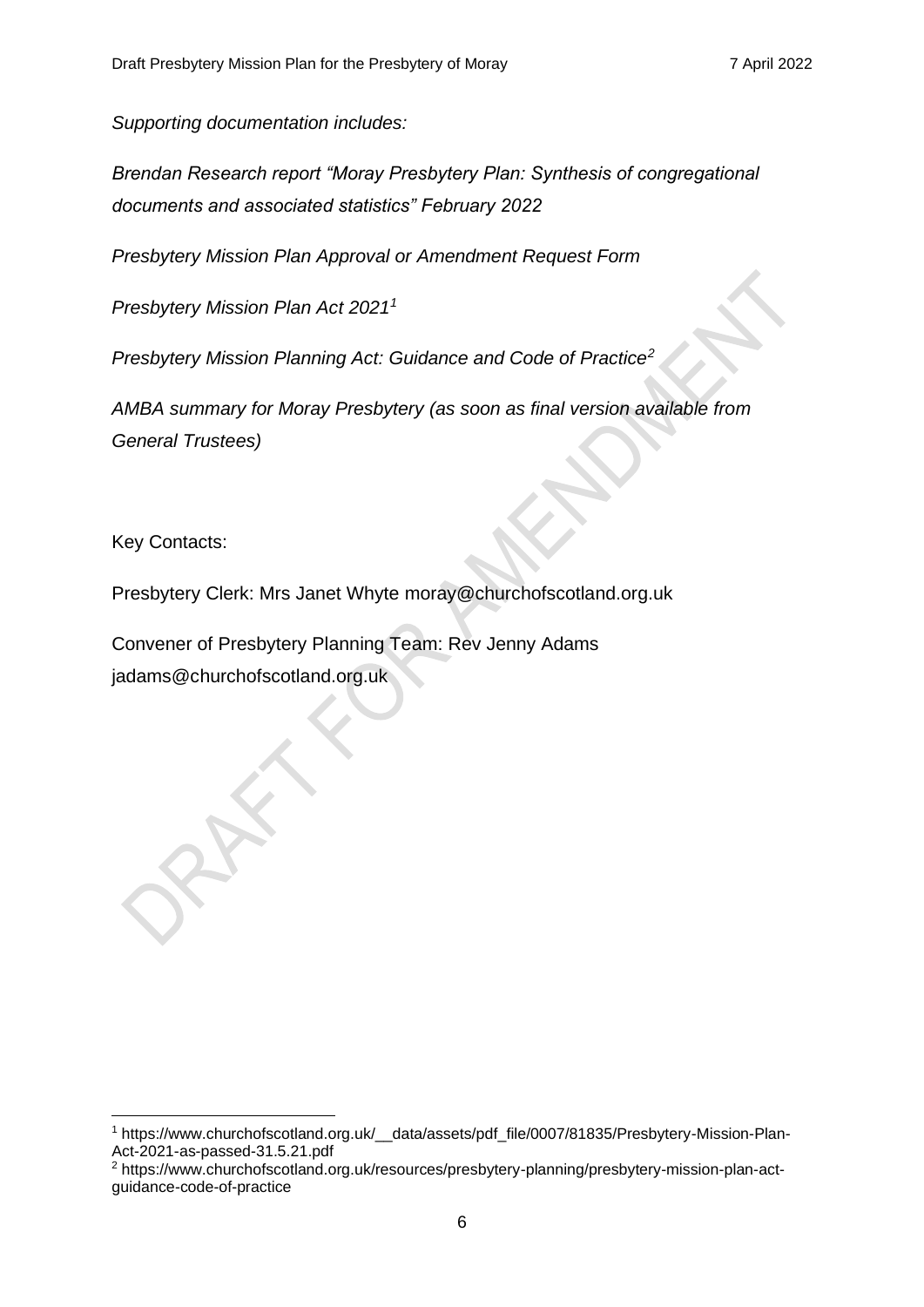# <span id="page-6-0"></span>2 Overall mission narrative for Moray

The vision of the mission planning process for Moray Presbytery is summed up in the strapline "*Growing a Shared Future: Planning our future together with God"*  which has been used since the process began.

The imagery of the vine in John 15, including God's pruning of branches that are bearing fruit, shaped the listening and information sharing with office-bearers and focus groups from all congregations (see section 3). While pruning brings loss, pain and uncertainty, it can create space for new ways of being Church to grow if God leads the pruning and new growth.

God is at work in every local congregation and community, so listening to local congregations is listening to discern the mission of Christ for the church. That listening included hearing stories, hopes and fears, as well as gathering quantitative data. That listening will continue in the constructive responses to this draft plan which are encouraged and anticipated, and which will facilitate the decisions of the whole of Moray Presbytery in shaping the final mission plan.

A key theme heard across the local church in Moray was God's call to engage with local communities. This led to reflection on the start of Luke 10, where Jesus' followers are sent into communities to bring God's peace and good news. That acknowledges our total dependence on God to provide the labourers to do so, and recognises many challenges. It also highlights that the mission of Christ is always done alongside others, receiving as well as offering hospitality, and varying in response to the specific context. That shapes the mission of the Church as the mission of the whole people of God, working together within and beyond the Church of Scotland.

Through Christ and the Holy Spirit, God calls, gathers and builds up the Church for the mission of the Church, which is the mission of Christ. That has been helpfully summarised in the Five Marks of Mission, which are key to this mission plan:

- 1. To proclaim the Good News of the Kingdom
- 2. To teach, baptise and nurture new believers
- 3. To respond to human need by loving service

7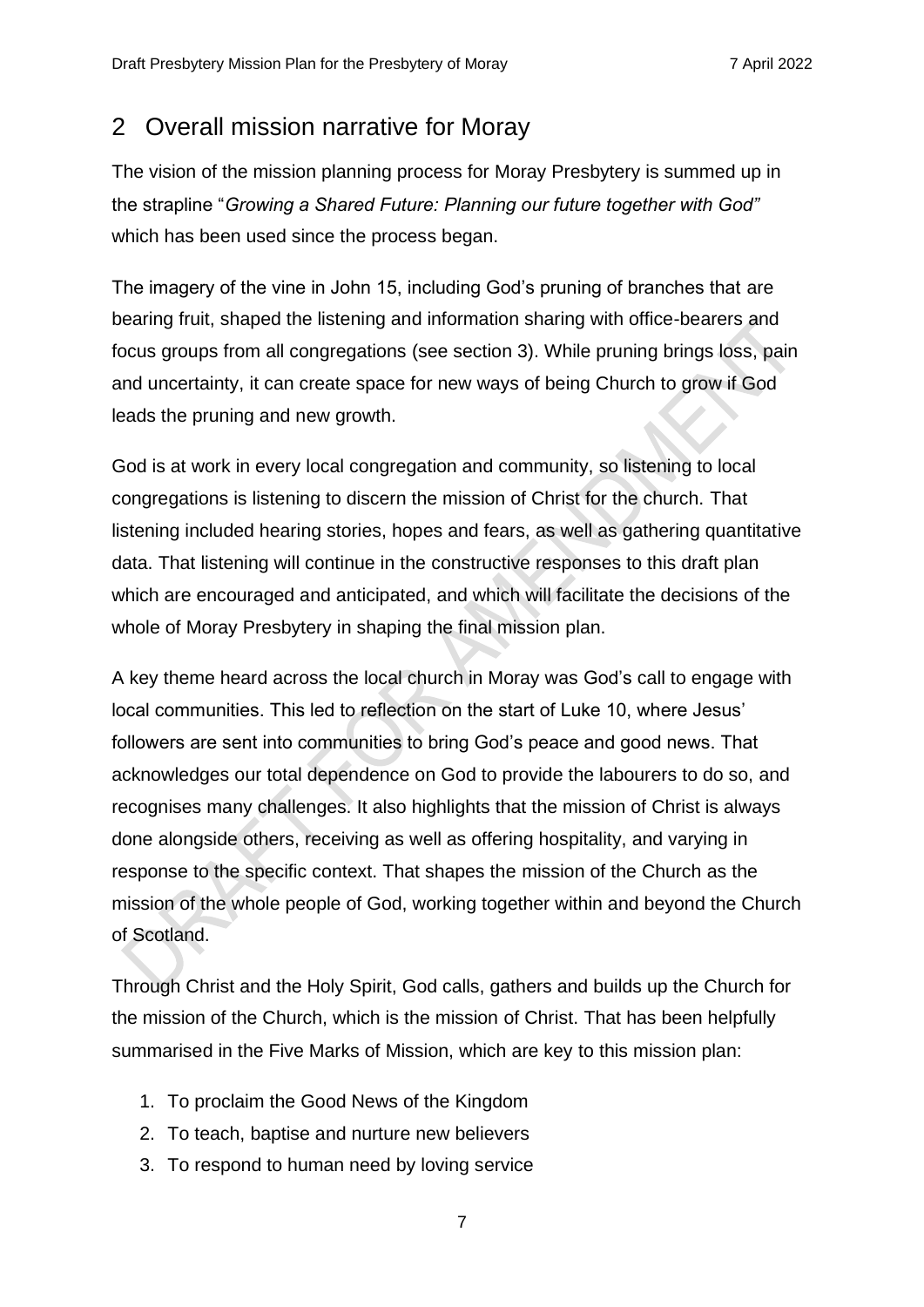- 4. To seek to transform unjust structures of society, to challenge violence of every kind and pursue peace and reconciliation
- 5. To strive to safeguard the integrity of creation and sustain and renew the life of the earth.

In Moray, members of the Church of Scotland have been gathered in congregations who are called to Christ's mission. The report of the Theological Forum on the Five Marks of Mission recognised the integrity of all aspects of mission, reminding all congregations and members that "in being invited to share God's mission for the world, we are called to contribute across that whole mission so far as we are able." However, different parts of Christ's body are given different gifts and have different roles to play in specific contexts - not every congregation, member or denomination is required to fulfil all aspects of Christ's mission.<sup>3</sup>

This directs attention back to the mission of Christ always being done alongside others, with ecumenical and community partners, in and between congregations, with other disciples of Jesus and with those of goodwill who offer hospitality. The mission of the Church of Scotland in Moray will be shaped on that basis:

- discerning the gifts and calling of existing congregations;
- discerning the potential for new growth in contexts where people do not know God's good news;
- discerning relationships possible between and beyond congregations and ministries to work together as Christ's body.

In listening to congregations across Moray, God's call was discerned in many common concerns across the whole of the presbytery area:

a) the Church in Moray wants to continue to engage with all our local communities. This call to serve encompasses the breadth of the Five Marks of Mission, including meeting needs, supporting local organisations and global charities, witnessing to those who do not know the gospel or who are alienated from it, and nurturing people in faith. This comes with widespread generosity, commitment and passion. Local Sunday worship is seen as a

<sup>3</sup> https://www.churchofscotland.org.uk/\_\_data/assets/pdf\_file/0008/69749/Church-of-Scotland-Theological-Forum-Five-Marks-of-Mission.pdf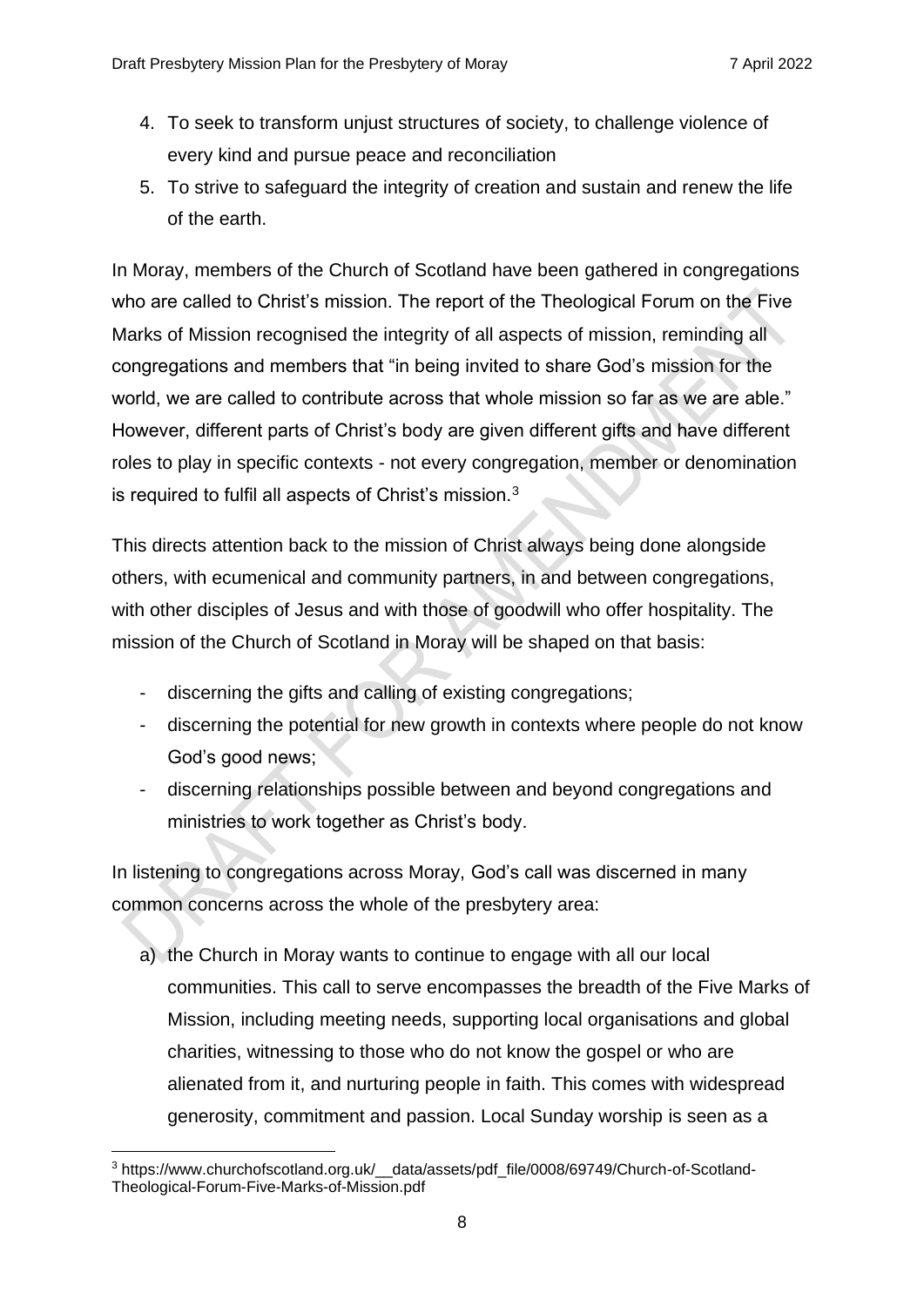primary vehicle for proclaiming God's good news and nurturing believers. Implementation of the mission plan will require commitment to listening to the needs of communities, with partners and appropriate expertise.

- b) the Church in Moray has a particular concern for children and young people. This includes service and witness through close relationships with local schools, and a strong desire to teach, baptise and nurture new believers. This can build on strong relationships and good examples across Moray, while needing considerable development.
- c) building on the experience gained through the COVID-19 pandemic, the Church in Moray recognises a need to also engage with communities through an online presence, which requires support, training and capacity.
- d) the future of the Church in Moray will include working with other churches. The particular shape that might take will vary between communities.

It is noted that the fifth mark of mission was mentioned as a strong call in only a few congregations. This is an aspect of Christ's mission that will get increased focus by all congregations through the Church of Scotland's Net Zero Carbon target of 2030. The priority of engaging with children and young people will also require greater emphasis on care for creation in a time of ecological crises. In many cases this aspect of mission will be exercised through the commitment to Christian Aid that is found in all congregations, as Christian Aid focus on climate justice.

While these priorities for mission have been identified across the breadth of Moray Presbytery, these will find different expressions within each local area, depending on the gifts, callings and partnerships of congregations; the other expressions of church already working missionally in an area; and the needs of the communities being served. More specific mission narratives are shared for each Area in sections 4 to 9 below.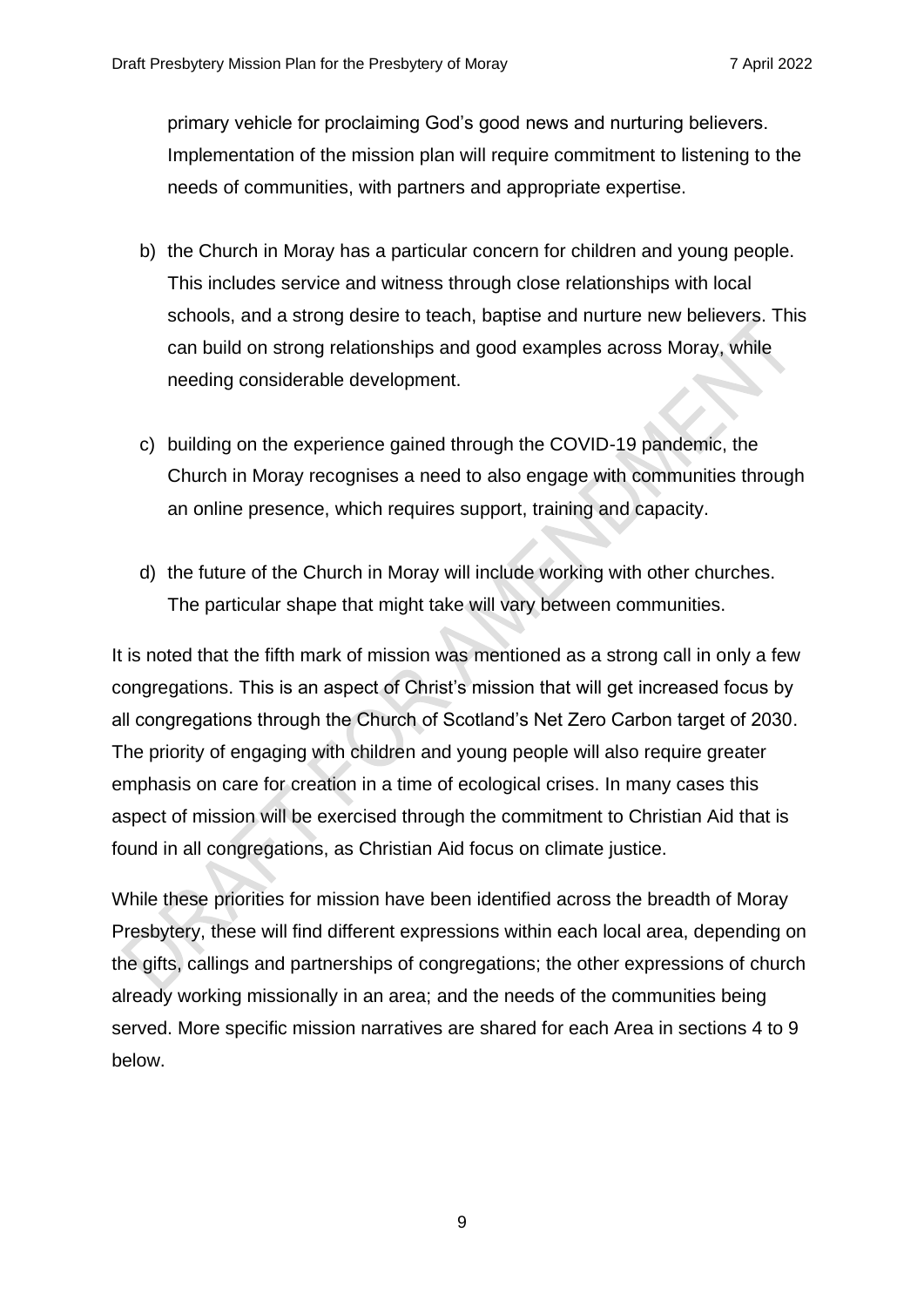# <span id="page-9-0"></span>3 Process

# <span id="page-9-1"></span>3.1 Overview of process

This timeline summarises the mission planning process so far, with sections in italics completed so far:

| $Aug - Nov$<br>2020    | Presbytery Planning Team (PPT) consider priority actions, estimate<br>timescales, plan process                                                                                                                                                    |
|------------------------|---------------------------------------------------------------------------------------------------------------------------------------------------------------------------------------------------------------------------------------------------|
| Oct 2020               | PPT draft, agree and send out initial "heads-up" letter, based on<br>best current information, including from General Assembly (GA) of<br>October 2020.                                                                                           |
|                        | Aim – keep Presbytery informed; and start the robust and<br>imaginative planning for our local context instructed by GA 2020.                                                                                                                     |
| Nov 2020               | Prepare report to December Presbytery meeting, including outline<br>process and method to be used in preparing a Plan.                                                                                                                            |
| Nov 2020 -<br>Mar 2021 | Based on Planning Principles, gather information about<br>congregations, parishes, communities and areas from different<br>sources (including from congregations and relevant committees of<br>Presbytery).                                       |
| Nov 2020 -<br>May 2021 | Keep up to date with latest budgets and projections from the<br>Assembly Trustees and Faith Nurture Forum, to inform information<br>and consultation packs and Presbytery.                                                                        |
|                        | Respond, where possible, to questions and comments from<br>Presbytery.                                                                                                                                                                            |
| Feb - May<br>2021      | Plan format and content of meetings of PPT with Ministers and<br>representatives of congregations, including clear purpose and<br>outcomes regarding mission and the ministry posts and buildings<br>that might enable mission in the future.     |
| Feb - May<br>2021      | Consider the information being gathered (based on the Planning<br>Principles, and in consultation with relevant committees of<br>Presbytery) and how such information will be processed and used.                                                 |
| Feb - May<br>2021      | Engage with Presbytery's Stewardship, Finance & Property<br>committee about using the General Trustees' toolkit to plan a<br>process of information-gathering, assessment and recommendation<br>for all church buildings within Moray Presbytery. |
| May 2021               | General Assembly brings greater clarity of ministry post numbers,<br>and potential changes to financial, property and planning legislation.                                                                                                       |
| June 2021              | Review this planning process in the light of General Assembly<br>decisions.                                                                                                                                                                       |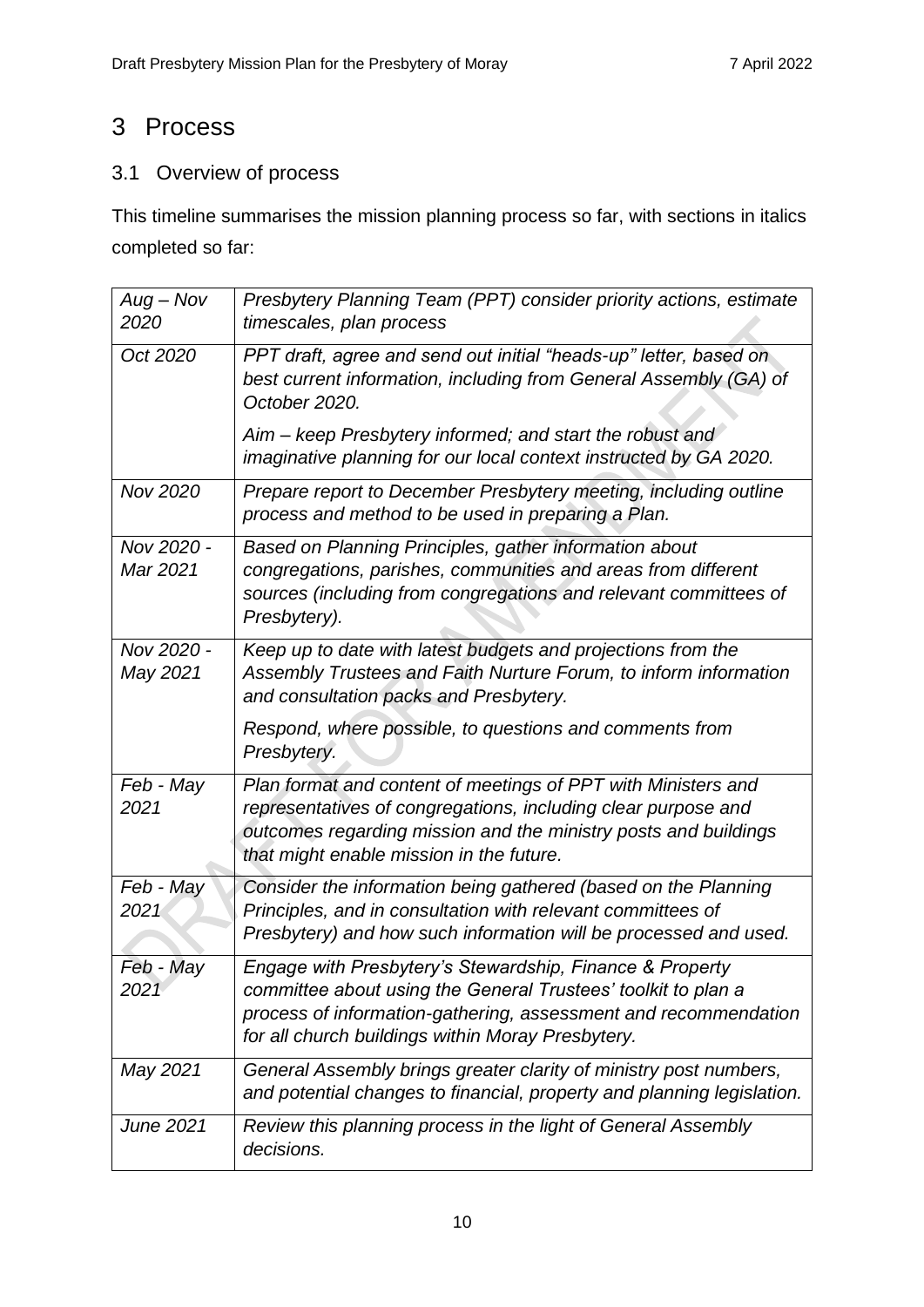| Jun-Jul<br>2021        | Assemble a draft 'footprint' for each congregation, drawing<br>information from existing sources. (Step 1)                                                                                                                                                                                                                                                                                                                                                                                                                                                                                       |
|------------------------|--------------------------------------------------------------------------------------------------------------------------------------------------------------------------------------------------------------------------------------------------------------------------------------------------------------------------------------------------------------------------------------------------------------------------------------------------------------------------------------------------------------------------------------------------------------------------------------------------|
|                        | Allocate and train members of PPT (in visiting pairs) for meeting<br>with Ministers and representatives of congregations.                                                                                                                                                                                                                                                                                                                                                                                                                                                                        |
| Jul-Oct 2021           | Visiting pairs of PPT meet online with Minister, Session Clerk and 2<br>or 3 key stakeholders in each congregation. (Step 2)                                                                                                                                                                                                                                                                                                                                                                                                                                                                     |
|                        | Revise footprint and share with Kirk Sessions for their approval.<br>(Step 3)                                                                                                                                                                                                                                                                                                                                                                                                                                                                                                                    |
|                        | Arrange dates for visiting pairs to meet with focus group from each<br>congregation Oct-Dec 2021.                                                                                                                                                                                                                                                                                                                                                                                                                                                                                                |
| Nov 2021               | Meetings of PPT with congregational focus groups. (Step 4)                                                                                                                                                                                                                                                                                                                                                                                                                                                                                                                                       |
| 1 Dec 2021             | Collated footprints and focus group notes shared with Brendan<br>Research for analysis and synthesis to assist the PPT                                                                                                                                                                                                                                                                                                                                                                                                                                                                           |
| Dec 2021 -<br>Jan 2022 | PPT, with advice of PMPIG and relevant research, shapes criteria<br>for use of gathered data in creating a draft plan, to present to<br><b>February Presbytery</b>                                                                                                                                                                                                                                                                                                                                                                                                                               |
| Jan-Feb<br>2022        | Asset Management Buildings Audit of "Well equipped spaces in the<br>right places" led by General Trustees and SFP committee.<br>Outcomes by 28 Feb 2022.                                                                                                                                                                                                                                                                                                                                                                                                                                         |
| 1 Feb 2022             | Presbytery agrees this process and general criteria for formation of<br>a draft plan                                                                                                                                                                                                                                                                                                                                                                                                                                                                                                             |
| $1$ Feb $-7$           | PPT receives Brendan Research output reports                                                                                                                                                                                                                                                                                                                                                                                                                                                                                                                                                     |
| <b>April 2022</b>      | PPT shapes a draft Mission Plan for Moray Presbytery, in<br>consultation with SFP committee, PMPIG and General Trustees.<br>Draft plan will specify any geographical clusters of current parishes,<br>ministry posts and other ministries allocated within that; what<br>adjustments are proposed for existing charges; and categorising<br>ecclesiastical buildings to be retained or not. There will be<br>supporting documentation indicating the rationale behind the<br>proposals, in terms of the Mission Plan Act and the information<br>gathered from the earlier stages of the process. |
| by 7 April<br>2022     | The proposed draft Mission Plan, supporting documentation, links<br>to the relevant Act and Code of Practice, and a response proforma<br>will be sent to all members and corresponding members of<br>Presbytery, for circulation to all congregations. That documentation<br>will also be sent to the General Trustees and PMPIG for their<br>comment.                                                                                                                                                                                                                                           |
| 3 May 2022             | At the May meeting of Moray Presbytery, PPT will present the draft<br>plan, along with any feedback from the General Trustees and                                                                                                                                                                                                                                                                                                                                                                                                                                                                |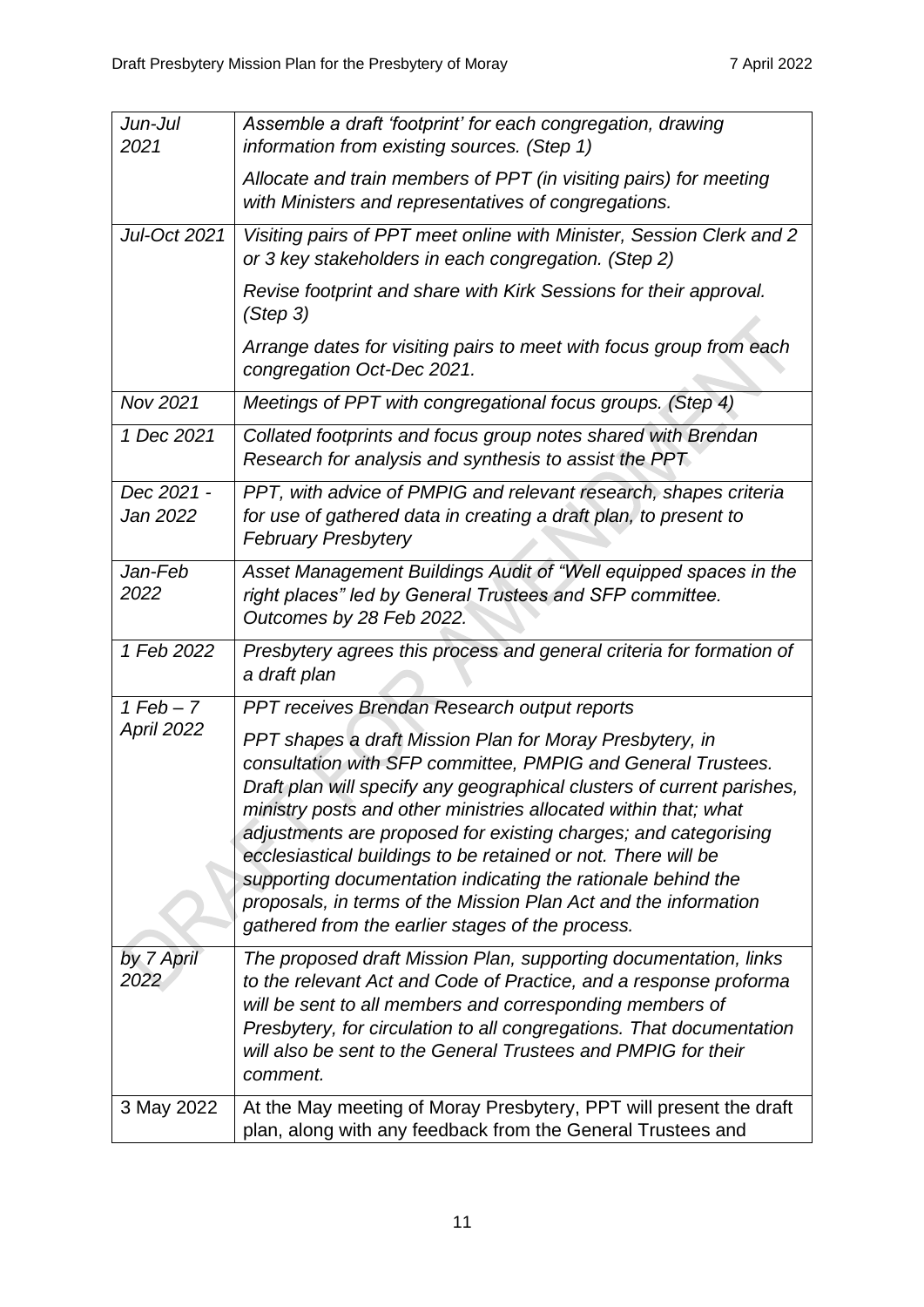|                                     | PMPIG. Presbytery will be asked to accept it as a draft for<br>discussion.                                                                                                                                                                                                                                                                                                                                                                                                                                                                                                                                               |
|-------------------------------------|--------------------------------------------------------------------------------------------------------------------------------------------------------------------------------------------------------------------------------------------------------------------------------------------------------------------------------------------------------------------------------------------------------------------------------------------------------------------------------------------------------------------------------------------------------------------------------------------------------------------------|
| $7$ April $-30$<br><b>June 2022</b> | All Boards and Kirk Sessions will be encouraged to discuss the<br>draft plan, including with relevant neighbouring congregations and<br>ecumenical and community partners. All Boards and Kirk Sessions<br>will be encouraged to use the response proforma to make any<br>proposals for amendments to the draft.                                                                                                                                                                                                                                                                                                         |
|                                     | All Members and Corresponding Members of Presbytery will be<br>encouraged to consider the draft plan and use the response<br>proforma to make any proposals for amendments to the draft.                                                                                                                                                                                                                                                                                                                                                                                                                                 |
|                                     | Any alternatives proposed by any parties must be within the criteria<br>agreed by February Presbytery and within the Mission Plan Act<br>2021 and its associated Code of Practice.                                                                                                                                                                                                                                                                                                                                                                                                                                       |
| 1 July $-23$<br>August 2022         | PPT get feedback on proposed amendments to the draft plan from<br>General Trustees and PMPIG. PPT with Business Committee<br>collate proposed amendments in appropriate sections of<br>deliverance for the consideration of Presbytery.                                                                                                                                                                                                                                                                                                                                                                                  |
| by $23$<br>August 2022              | Proposed amendments to draft Mission Plan (as collated sections<br>of deliverance), with all relevant supporting documentation, sent to<br>all members and corresponding members of Presbytery, for<br>circulation to all congregations. All congregations cited to attend<br>September Presbytery meeting.                                                                                                                                                                                                                                                                                                              |
| 6 Sept 2022                         | At the September meeting of Moray Presbytery, Presbytery<br>discusses and votes on proposed amendments to draft Mission<br>Plan. Presbytery also agrees who represents Moray Presbytery in<br>any discussions with PMPIG and GTs regarding possible<br>amendments.                                                                                                                                                                                                                                                                                                                                                       |
|                                     | If Presbytery votes to approve the Mission Plan the PPT's process<br>will be sisted and an extract minute of the decision and a copy of<br>the Mission Plan documentation shall be sent to the Faith Nurture<br>Forum and the General Trustees for their approval.                                                                                                                                                                                                                                                                                                                                                       |
| September<br>2022                   | Possible approval of the Mission Plan by the Forum and the<br>General Trustees: Upon receipt of the Mission Plan, the Forum and<br>the General Trustees shall consider whether the Mission Plan<br>conforms to the Presbytery Mission Plan Act and thus whether the<br>Forum and the General Trustees can grant final approval of the<br>Mission Plan, or whether further discussion with the Presbytery is<br>required. If in these discussions Presbytery representatives agree<br>to possible amendments then the amended Mission Plan will be<br>resubmitted to a full meeting of Presbytery for its final approval. |
| 4 Oct 2022                          | At the October meeting of Moray Presbytery, possible resubmission<br>of amended Mission Plan to full meeting of Moray Presbytery.                                                                                                                                                                                                                                                                                                                                                                                                                                                                                        |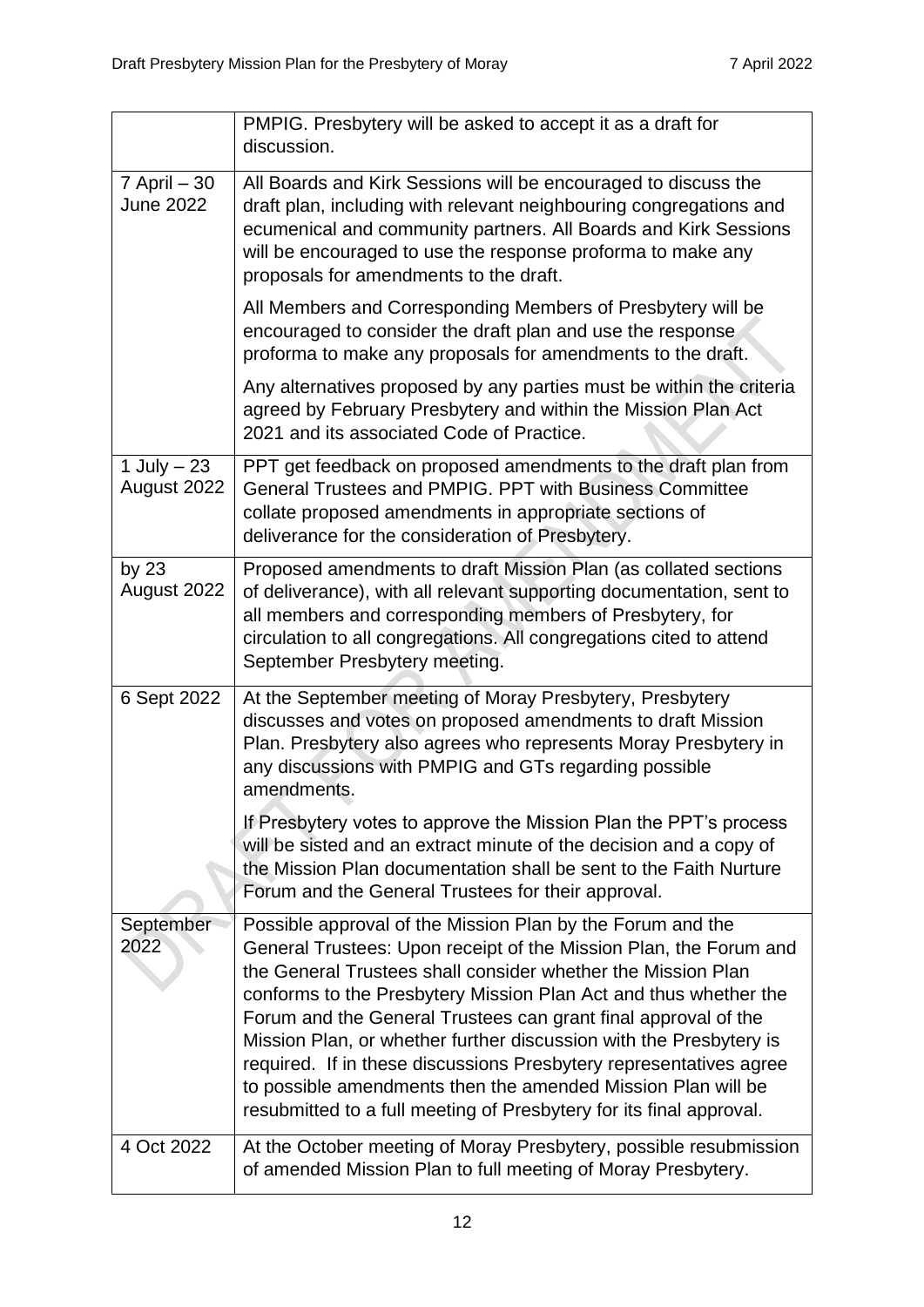| October<br>2022     | Possible referral to Mission Plan Review Panel for assistance:<br>Discussion on the Mission Plan among the Presbytery, the Forum<br>and the General Trustees shall continue until final approval of the<br>Mission Plan is given by the Forum and the General Trustees. If<br>final approval is not in place within a period of three calendar<br>months after the Forum's and the General Trustees' receipt of the<br>Mission Plan, the matter shall be referred to the Mission Plan<br>Review Panel by the Presbytery and the Panel shall assist the<br>parties to resolve the matter, so that final approval of the Mission<br>Plan can be given. |
|---------------------|------------------------------------------------------------------------------------------------------------------------------------------------------------------------------------------------------------------------------------------------------------------------------------------------------------------------------------------------------------------------------------------------------------------------------------------------------------------------------------------------------------------------------------------------------------------------------------------------------------------------------------------------------|
| Oct/Nov<br>2022     | Extract minute of final approvals to Presbytery: Once both the<br>Forum and the General Trustees have given final approval of the<br>Mission Plan, the Forum shall send an extract minute to Presbytery<br>indicating that the Forum and the General Trustees have granted<br>final approval of the Mission Plan.                                                                                                                                                                                                                                                                                                                                    |
| Oct/Nov/Dec<br>2022 | Moray's approved Mission Plan will be amalgamated with other<br>approved Mission Plans of the existing presbyteries of the North<br>East and the Northern Isles. Some stages of approval may be gone<br>through, depending on the availability of all six constituent Mission<br>Plans.                                                                                                                                                                                                                                                                                                                                                              |

#### <span id="page-12-0"></span>3.2 Listening and gathering

#### <span id="page-12-1"></span>3.2.1 Footprints

From June-October 2021 the Presbytery Planning Team (PPT) assembled "footprints" of data for each congregation and the communities they serve. That included:

- responses to a questionnaire sent to each Minister/Interim Moderator and Session Clerk in December 2020, asking for information relevant to the subordinate principles described in the *Presbytery Mission Planning Act: Guidance and Code of Practice*: other denominations & fellowships; other significant networks of belonging; current Mission and Ministries contributions; congregational income; number of active worshippers; where people come from to gather in church buildings; and transport options.
- answers recorded in the most recent Local Church Review reports, where available and still relevant.
- information from any recent Parish Profile.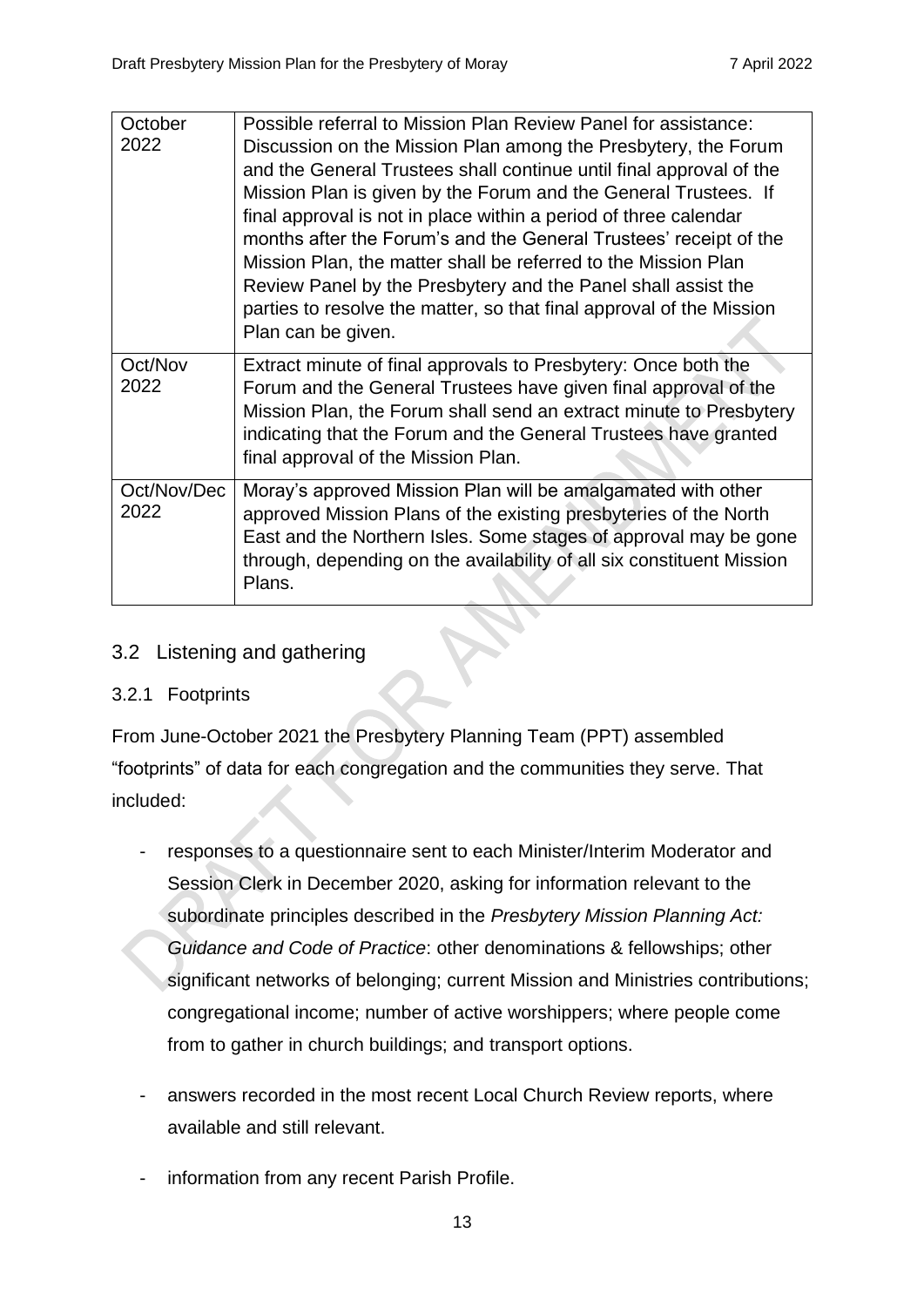- Statistics for Mission. 4
- Statistics regarding Scottish Index of Multiple Deprivation.<sup>5</sup>
- Moray Council's Local Development Plan 2020-2030.<sup>6</sup>

Draft footprints were then added to and amended through visiting pairs from the PPT meeting with Ministers/Interim Moderators and officebearers from each congregation (with each congregation choosing who was most relevant to involve). Those meetings also discussed how each congregation might describe its identity, and developed descriptions of missional activity in terms of the Five Marks of Mission.

The final footprints, including descriptions of congregational identity and missional activity in terms of the Five Marks of Mission, were approved by Kirk Sessions.

#### <span id="page-13-0"></span>3.2.2 Focus Groups

In October-December 2021 the PPT visiting pairs met with focus groups of up to ten people from each congregation for conversation around two open questions: "What does the future look like for you?" and "What roles can support you in that future?" The membership of their focus group was chosen by each congregation. The discussion outcomes were agreed and noted during the meeting on flipcharts.

### <span id="page-13-1"></span>3.2.3 Synthesis and analysis

Moray Presbytery commissioned Brendan Research to synthesise and analyse the footprints and focus group notes of all twenty one congregations. The resulting report offers six themes that stood out from the focus group responses, with relevant statistical data and selected examples taken from footprints and focus groups. The Brendan Research report also adds related statistics from other sources and summarises the data relating to the Five Marks of Mission across all the congregations.

<sup>&</sup>lt;sup>4</sup> Statistics for Mission, accessed at [https://cos.churchofscotland.org.uk/church\\_finder/](https://cos.churchofscotland.org.uk/church_finder/)

<sup>5</sup> Scottish Index of Multiple Deprivation, [www.simd.scot;](file:///C:/Users/akimm/Dropbox/Desktop/Kirk/Moray%20Presbytery/PLanning%20Group/Footprints%20folders/www.simd.scot) and Church of Scotland SIMD stats [https://cos.churchofscotland.org.uk/church\\_finder/](https://cos.churchofscotland.org.uk/church_finder/)

<sup>6</sup> Moray Council Local Plan [http://www.moray.gov.uk/moray\\_standard/page\\_133431.html](http://www.moray.gov.uk/moray_standard/page_133431.html)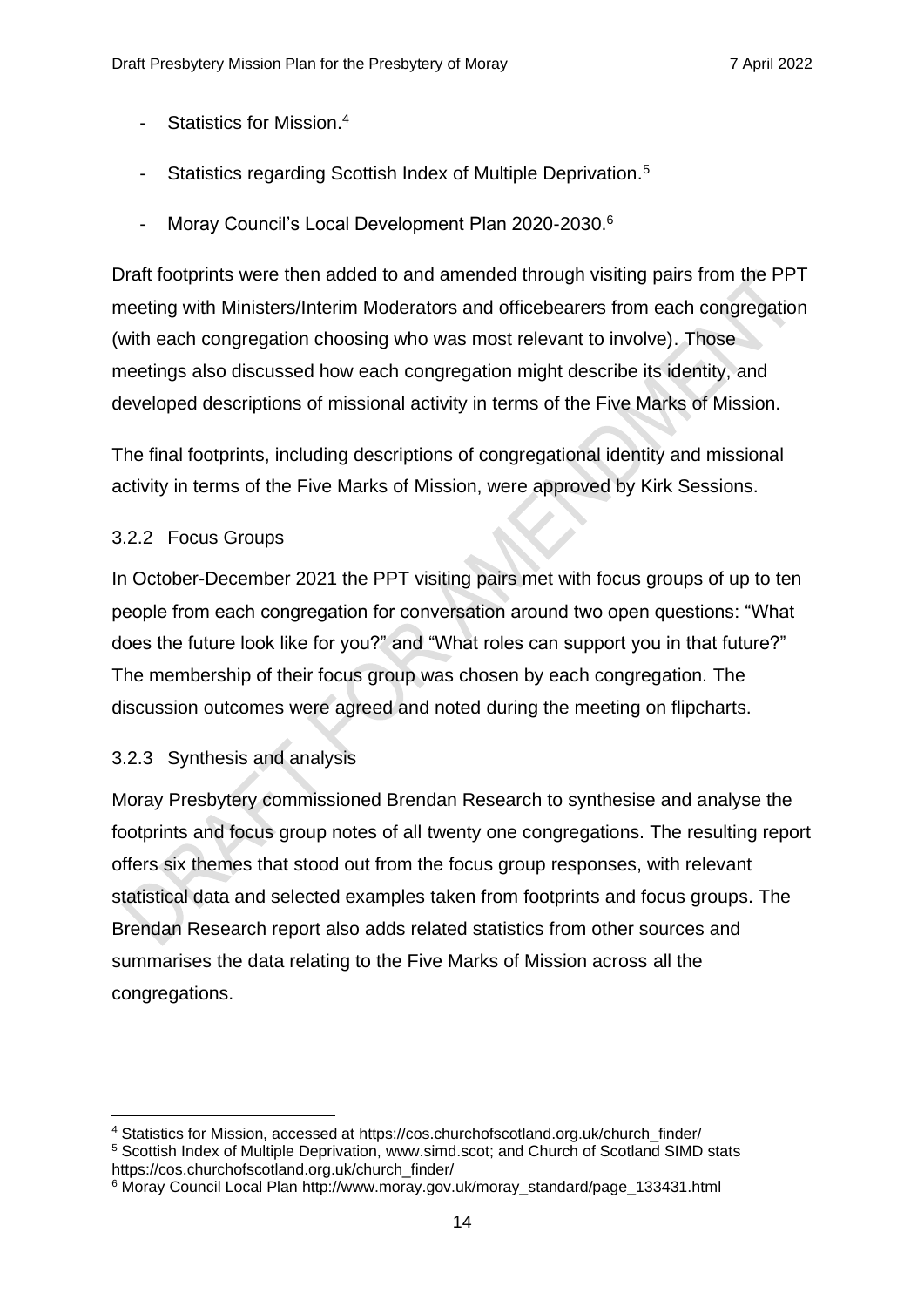The report from Brendan Research is not exhaustive – it does not (and could not) include every piece of information gathered. However, it is a helpful addition to the footprints, focus group notes, local knowledge and observations of the PPT.

The full synthesis report is available as a supporting document to this draft plan. Specific details will be referred to in sections 4 to 9 for areas. The wider themes identified for the whole of Moray Presbytery include:

- a) The first two Marks of Mission connect with the many requests for ministers and worship leaders to provide Sunday services, online or digital worship, and the request for youth and children's workers which emerged in focus groups.
- b) Marks 3 and 4 connect with the generosity found within the presbytery, as well as the theme of connecting with the community as expressed by the focus groups.
- c) Few congregations mentioned the fifth Mark of Mission in their material, but it was noted that there is a desire to develop this, and certain congregations are further ahead.
- d) Community engagement was the most prominent theme.
- e) For all parishes, the future included working with children and young people, with a majority of congregations also identifying the need for a role supporting such work.
- f) Working with other churches was a strong theme, with information gathered about existing ecumenical work and connections between congregations.
- g) The focus group questions asked about roles to support the future, so staffing and volunteers were highlighted.
- h) Concerns about premises were raised by most focus groups.
- i) Digital church and technology is an important theme, building on explorations during the COVID pandemic.
- j) Working with the elderly was also mentioned by a significant number of congregations.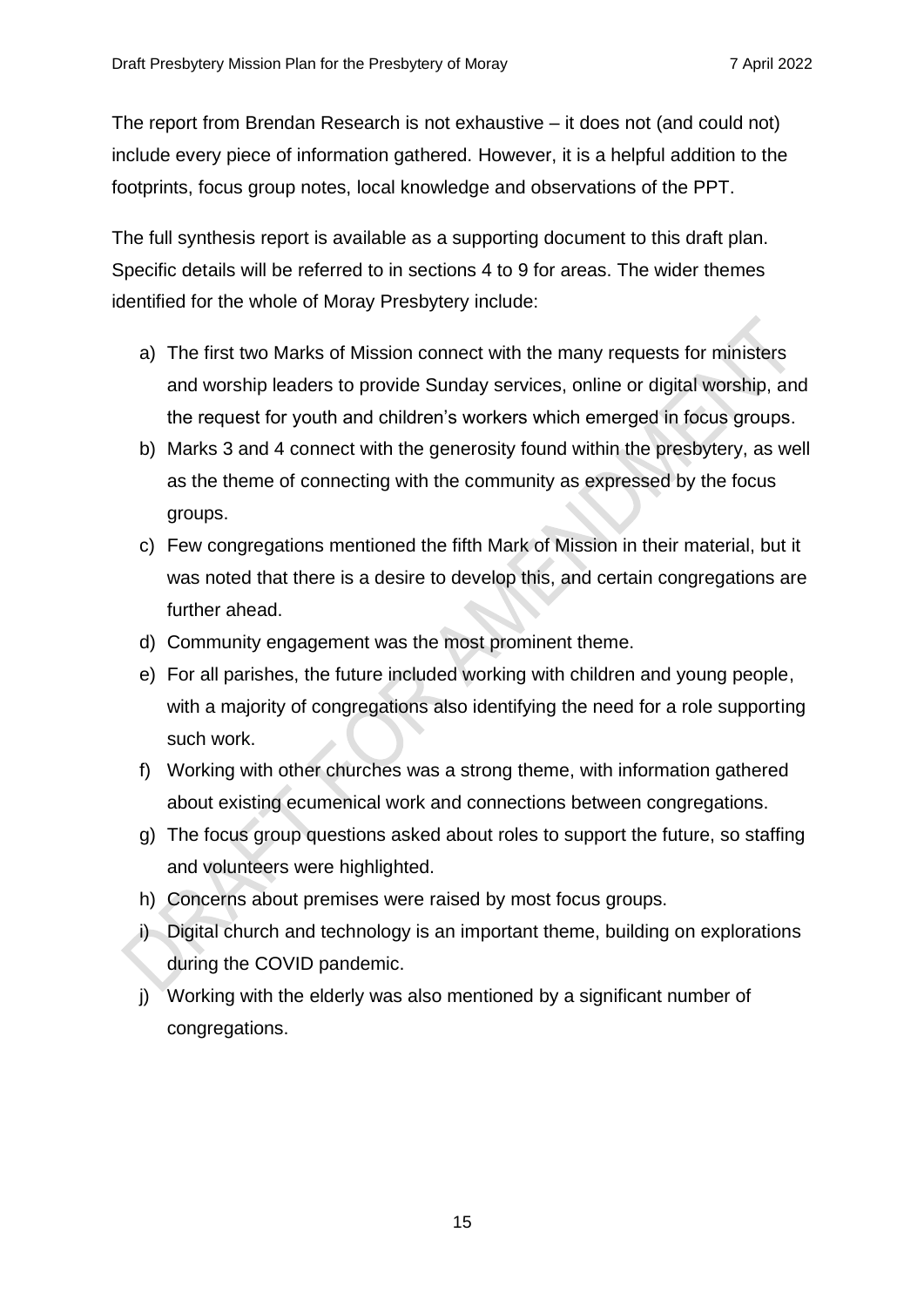#### <span id="page-15-0"></span>3.3 Buildings

The General Trustees have created a Asset Management Buildings Audit process for all ecclesiastical buildings, which was undertaken in Moray in January and February 2022 by volunteers organised by Moray Presbytery's Stewardship, Finance and Property Committee and trained by the North East and Northern Isles Buildings Officer. Audit spreadsheets were passed to the General Trustees who have provided the PPT with a summary of audit results, with scores for "Minimum Standards," "Location Assessment" and total scores. These scores provide an indication of whether a building is a "well equipped space in the right place" or not.

However, buildings must serve the mission of the Church, which means that mission is the ultimate criteria. There are situations where there are multiple well equipped spaces in very close proximity, where it is not desirable to have the burden or perceived competition of multiple properties. There are well equipped spaces which are no longer in the right place, due to demographic changes. All the ecclesiastical buildings in Moray have been well maintained, with care, respect and sacrificial dedication over decades and centuries.

Therefore, as with other information gathered, the AMBA outputs are one factor shaping proposals about buildings, along with all that has been shared about mission potential through the footprints, focus group notes, local knowledge and observations of the PPT.

#### <span id="page-15-1"></span>3.3.1 Historic Properties

The Mission Plan Act instructs that the Mission Plan must record those ecclesiastical buildings that are Historic Properties. The General Trustees advise that a property is to be considered historic if:

- a. The building is A Listed; *and*
- b. The building is Cathedral style in its proportions; *and*
- c. The building is in a prominent setting within a townscape

The historic significance is to be recorded, but the categorisation decisions are to be made based on a building's capacity to provide for mission and outreach within the whole mission plan.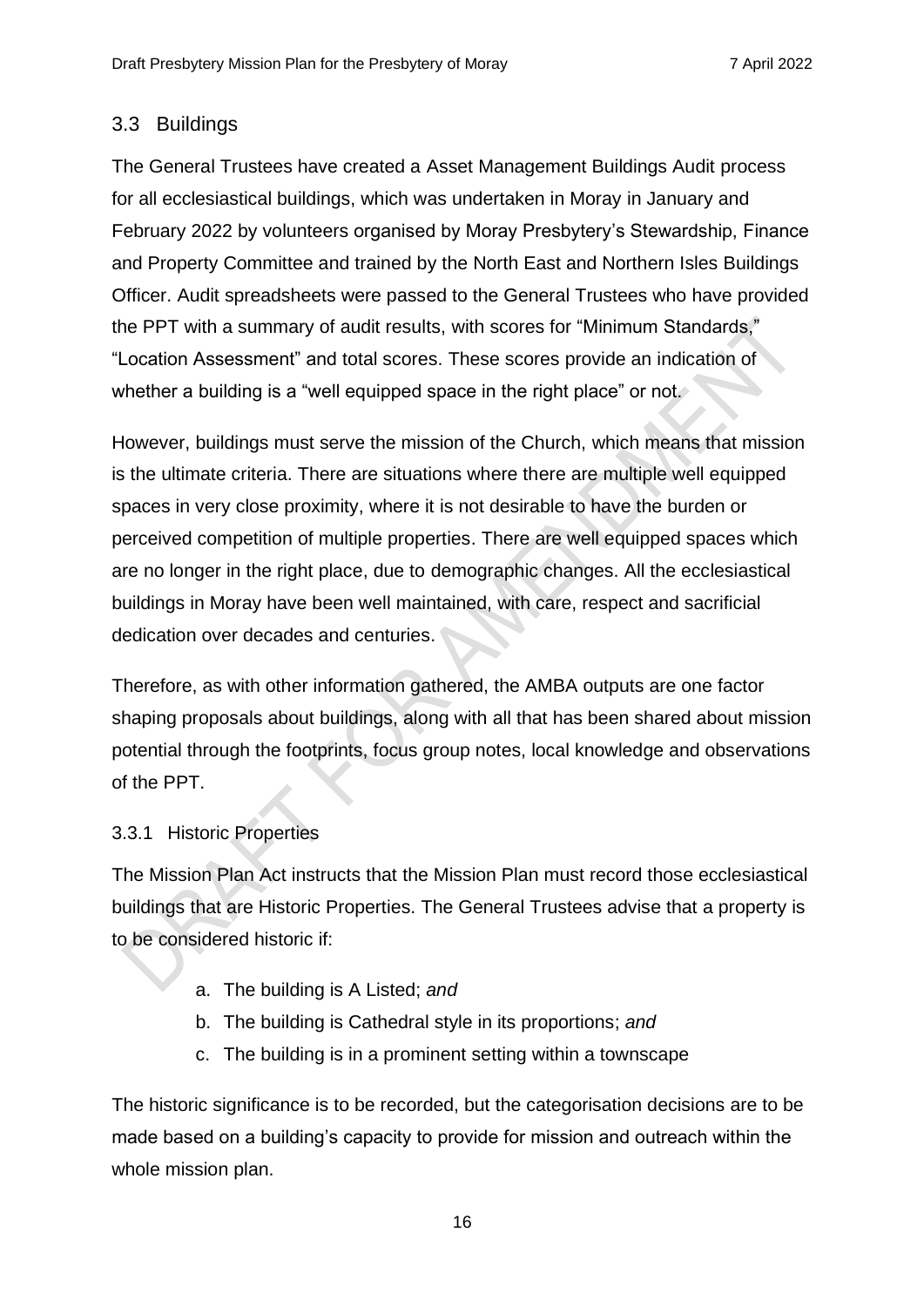Based on the above criteria, there are no "Historic Properties" within Moray's ecclesiastical buildings.

#### <span id="page-16-0"></span>3.3.2 Manses

Ecclesiastical buildings include manses. A manse must be provided to a Minister inducted to a charge in the mission plan, including in a Team Ministry. A manse cannot be provided rent-free to Ministry Development Staff.

The PPT proposes that proposals for retaining the most appropriate manses for the posts described in this Mission Plan, and disposing (through let, sales or otherwise) of surplus manses, will be brought:

- as amendments to the draft plan from the PPT, as sections of deliverance brought to Moray Presbytery in September 2022; and
- as part of the first annual review of the Mission Plan.

### <span id="page-16-1"></span>3.4 Criteria

Good practice guidance emphasised the value of agreeing criteria that will be used in proposing the future shape of the church. The Mission Plan Act 2021 makes clear the prioritisation of the mission of Christ, which has been articulated in the Five Marks of Mission:

The mission of the Church is the mission of Christ:

- 1. To proclaim the Good News of the Kingdom
- 2. To teach, baptise and nurture new believers
- 3. To respond to human need by loving service
- 4. To seek to transform unjust structures of society, to challenge violence of every kind and pursue peace and reconciliation
- 5. To strive to safeguard the integrity of creation and sustain and renew the life of the earth.

The associated Code of Practice offers eight subordinate principles:

- a) Communities
- b) Ecumenism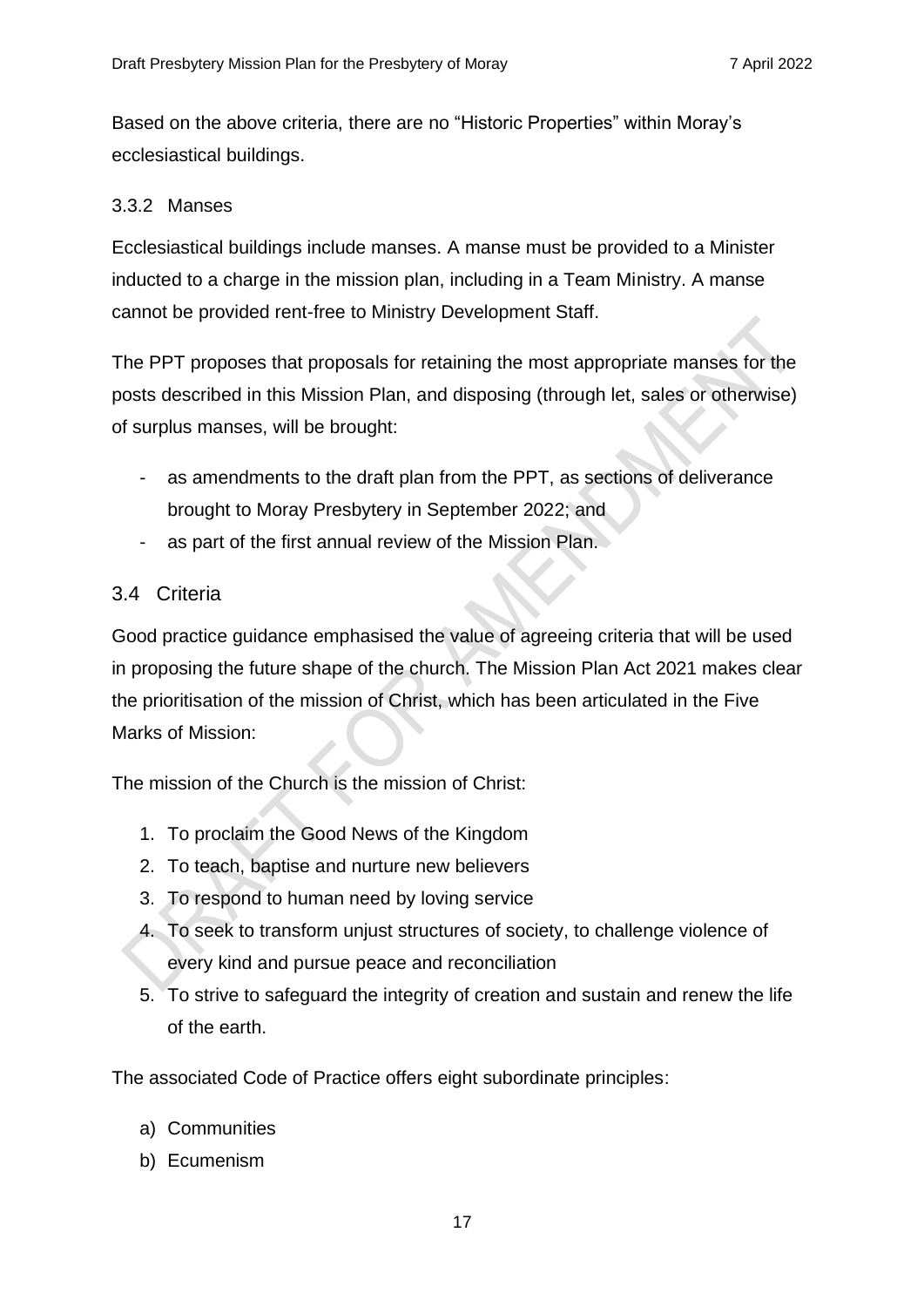- c) The poor
- d) Whole people of God
- e) Congregations
- f) Mixed economy
- g) Financial responsibility
- h) Buildings

The PPT collated recent research on church growth and fresh expressions of church to seek wider wisdom and best practice to encourage new ways of being Church.

During the listening stages of the planning process, representatives of congregations have been sharing what is happening in their communities and the potential they see for mission in the future. The mission of Christ and such ideas are often found in narratives rather than statistics, so the formation of the Mission Plan will take such stories into account as well as quantitative data.

The General Assembly of 2021 agreed numbers for ministry post allocations, based around 600 full-time equivalent (FTE) ministries plus 60 vacant posts by the end of 2025. That number includes Ministry Development Staff (MDS) posts, and has been broken down into allocations for existing presbyteries. The current Moray Presbytery has an allocation of 11.5 ministry posts, a reduction from the current 17 FTE posts (16.8 centrally funded) serving 21 congregations. The Recognised Ministries of Readership and Ordained Local Ministry (OLM) are not included in those target numbers, and those ministries are greatly valued and should be encouraged and supported.

The allocation of posts is for nationally-funded ministry posts. It will be possible for congregations to fund additional posts from local funds, particularly when working in partnerships.

The roles of those in paid posts will have to be reimagined and expectations significantly adjusted. The PPT, along with the whole Church of Scotland, recognises God's call to and the ministries of the whole people of God, so planning for ministries and mission is not limited to or by the number of paid posts. Local leadership will need to be trained and supported as people respond to God's call. We also share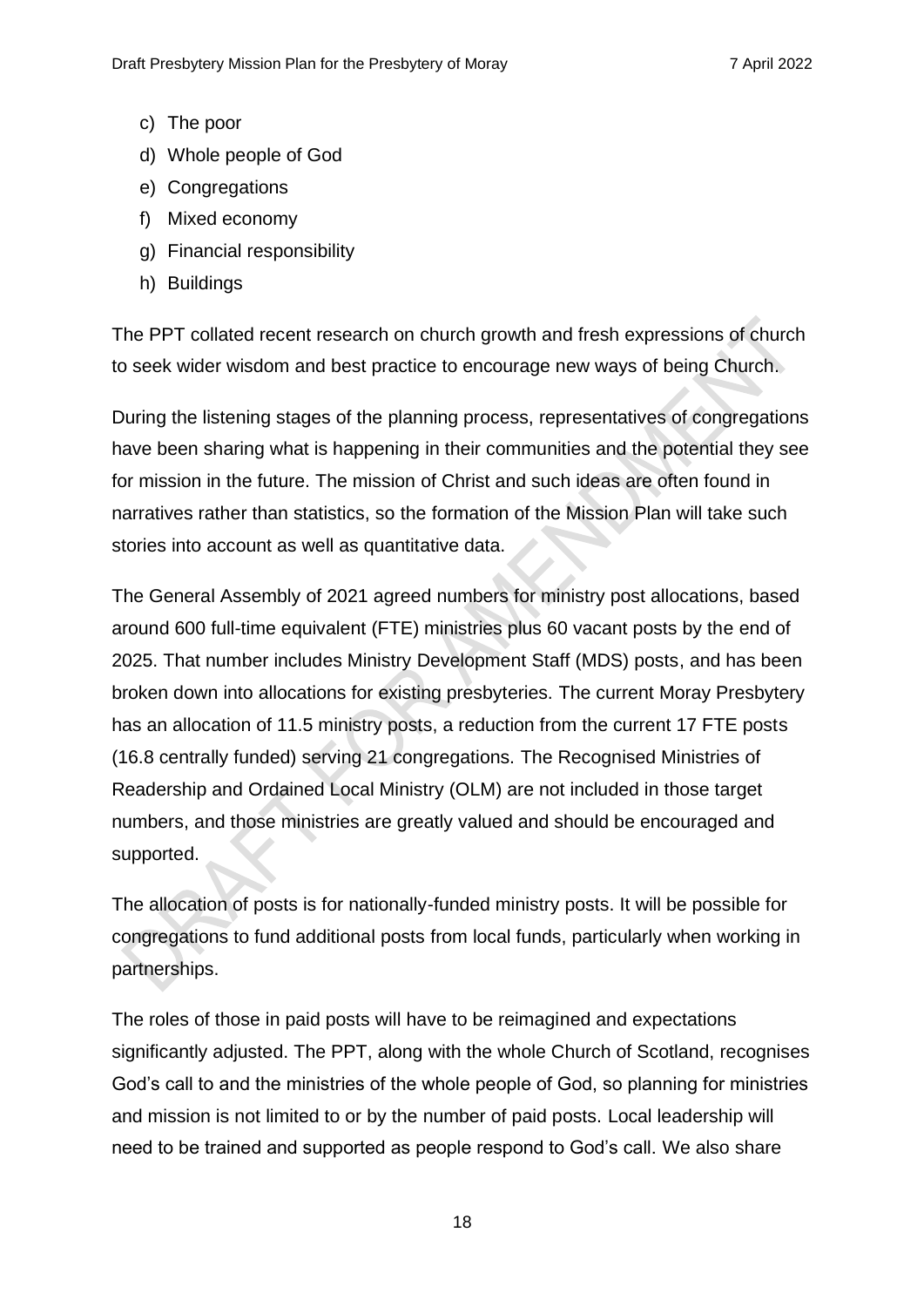ministry to the people of Moray with other denominations and fellowships and should be actively considering ecumenical partnerships which fit our local contexts.

There are many common areas of mission in multiple areas of Moray. That offers the potential for learning communities and networks of all those involved in related ministries to support each other in development, training and experimentation, which research suggests is helpful in supporting growth and fresh expressions of church. Where those commonalities have been identified, relevant networks are highlighted for congregations in an area. In some cases there are recommendations of areas to lead in facilitating such networks.

All of these factors will be taken into account in the formation of a Mission Plan. For a fuller description of the criteria agreed by Moray Presbytery in February 2022, please see Appendix A.

#### <span id="page-18-0"></span>3.5 Next stages

As indicated in the process timeline, this is a draft report offered to Moray Presbytery for discussion and potential amendment. God is at work in all the congregations and communities of Moray, and discerning God's will for this phase of Church of Scotland life will need the discernment of the wider body.

All Boards and Kirk Sessions are encouraged to discuss this draft plan. Wherever possible and relevant, those discussions should include neighbouring congregations and ecumenical and community partners. All Boards and Kirk Sessions are encouraged to use the response proforma to make any proposals for amendments to the draft, by 30 June 2022.

All Members and Corresponding Members of Presbytery are also encouraged to consider the draft plan and use the response proforma to make any proposals for amendments to the draft, by 30 June 2022.

The PPT may also propose amendments to the draft plan, responding to feedback from the Faith Nurture Forum, the General Trustees and any other relevant additional information.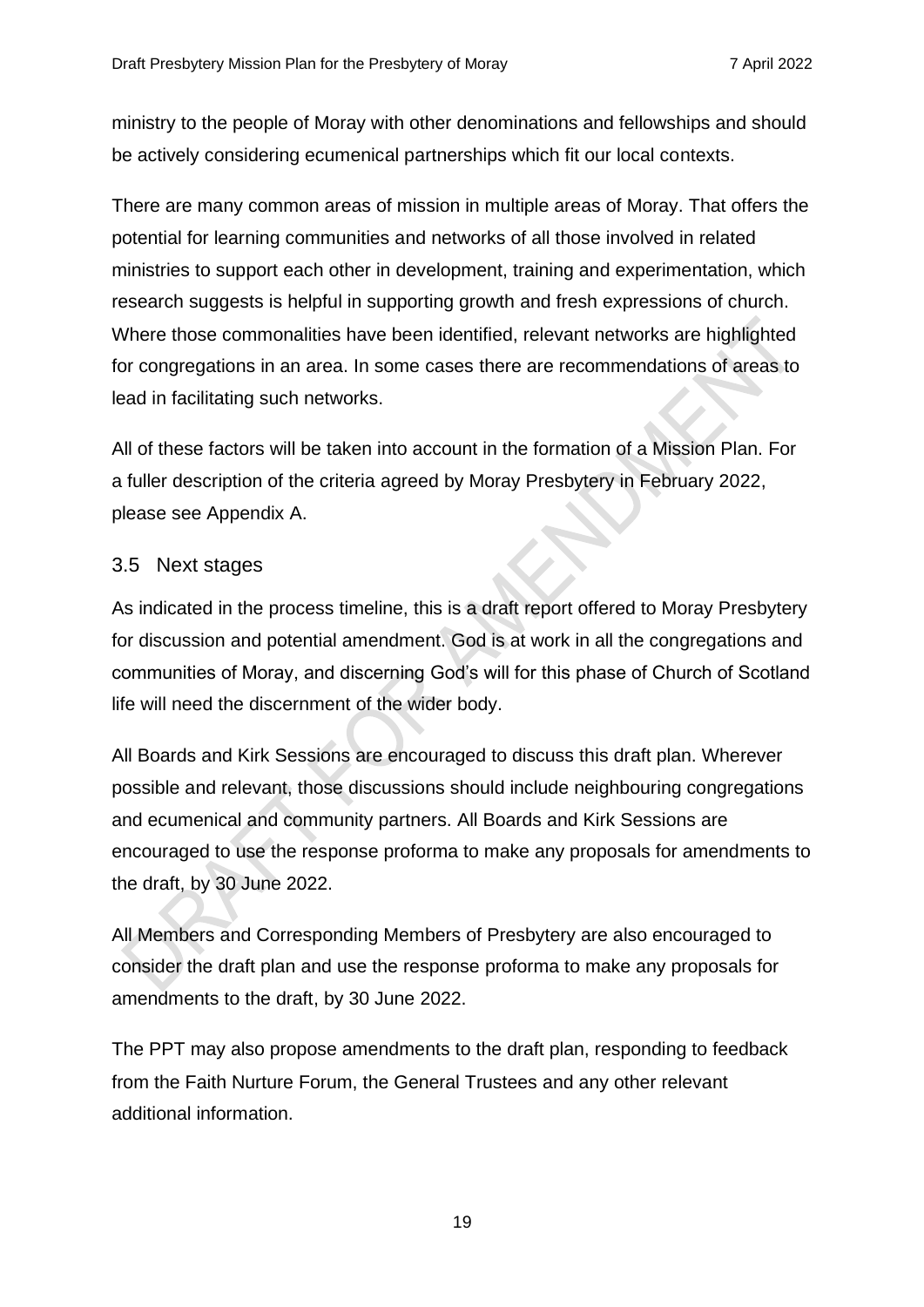Any alternatives proposed by any parties must be within the criteria agreed by February Presbytery (see Appendix A) and within the Mission Plan Act 2021 and its associated Code of Practice.

The PPT will gather feedback on this draft mission plan, and on any proposed amendments to it, from the Faith Nurture Forum's Presbytery Mission Plan Implementation Group and from the General Trustees.

From 1 July 2022 until 23 August 2022 the PPT will work with Moray Presbytery's Business Committee to collate all proposed amendments into appropriate sections of deliverance for the consideration of Presbytery.

Those proposed amendments (as collated sections of deliverance with relevant supporting documentation) will be sent to all members and corresponding members of Presbytery by 23 August 2022 for circulation to all congregations. All congregations will cited to attend the Presbytery meeting on September 3 2022, where Moray Presbytery will discuss and vote on the proposed amendments to this draft Mission Plan.

The Mission Plan documentation will then be sent to the Faith Nurture Forum and General Trustees for their approval, as required by the Mission Plan Act 2021.

#### <span id="page-19-0"></span>3.6 Implementation

After the final approval of the Mission Plan by Presbytery, Faith Nurture Forum and General Trustees, and when there are no outstanding requests for review, the Presbytery shall proceed to implement the Approved Mission Plan. The Mission Plan Act 2021 also governs that implementation.

The implementation of the Mission Plan will not immediately reach the outcomes described in the plan.

The disposal of ecclesiastical buildings categorised (b) is to be achieved by a date specified in the Plan details below – which will be within five years of September 2022. Disposal of buildings can be achieved through sale, letting or otherwise, which will hopefully include working with relevant community partners to achieve the best outcome for the communities being served.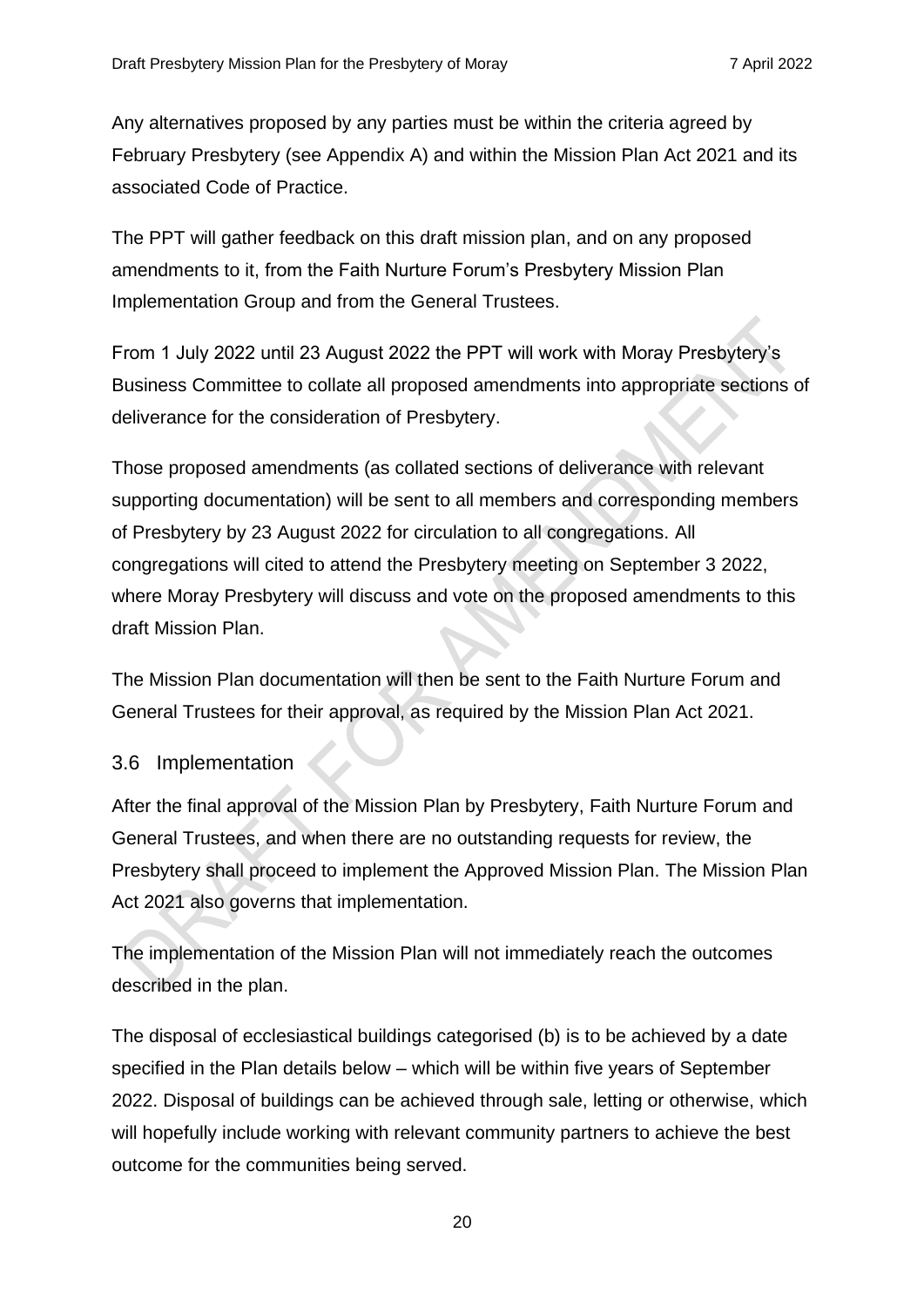The target date for reaching the number of nationally-paid post holders within Moray is 31 December 2025. With all the Ministers currently inducted on unrestricted tenure, reaching the new shapes of church life and that number of staff will depend on God's call.

From 1 January 2023 Moray Presbytery is uniting into The Presbytery of the North East and the Northern Isles. It has been agreed by the constituent presbyteries that the approved Mission Plans of the six existing presbyteries will be amalgamated to form the first Mission Plan for the united presbytery to approve. From 1 January 2023 implementation of the Mission Plan that includes the existing Moray boundaries will become the responsibility of the appropriate committee(s) of The Presbytery of the North East and the Northern Isles.

Congregations, Kirk Sessions and those in ministry posts will be given appropriate support in undertaking the tasks necessary to implement the mission plan. That will include help with negotiating and agreeing each Basis of Adjustment set out in the plan. It is expected that The Presbytery of the North East and the Northern Isles will also provide guidance and training for congregations and ministry teams, including (but not limited to) conducting worship and potential use of technology.

Every mission plan will be reviewed on an annual basis and Kirk Sessions will be required to provide updates on progress against the plan.

Many of the changes being proposed will be painful to work through. This may be particularly difficult with buildings which have meant so much to so many people down the centuries. In this time of transition and with 2022 designated Scotland's Year of Stories, congregations are encouraged to find creative ways of documenting and celebrating the history of their parish and their buildings.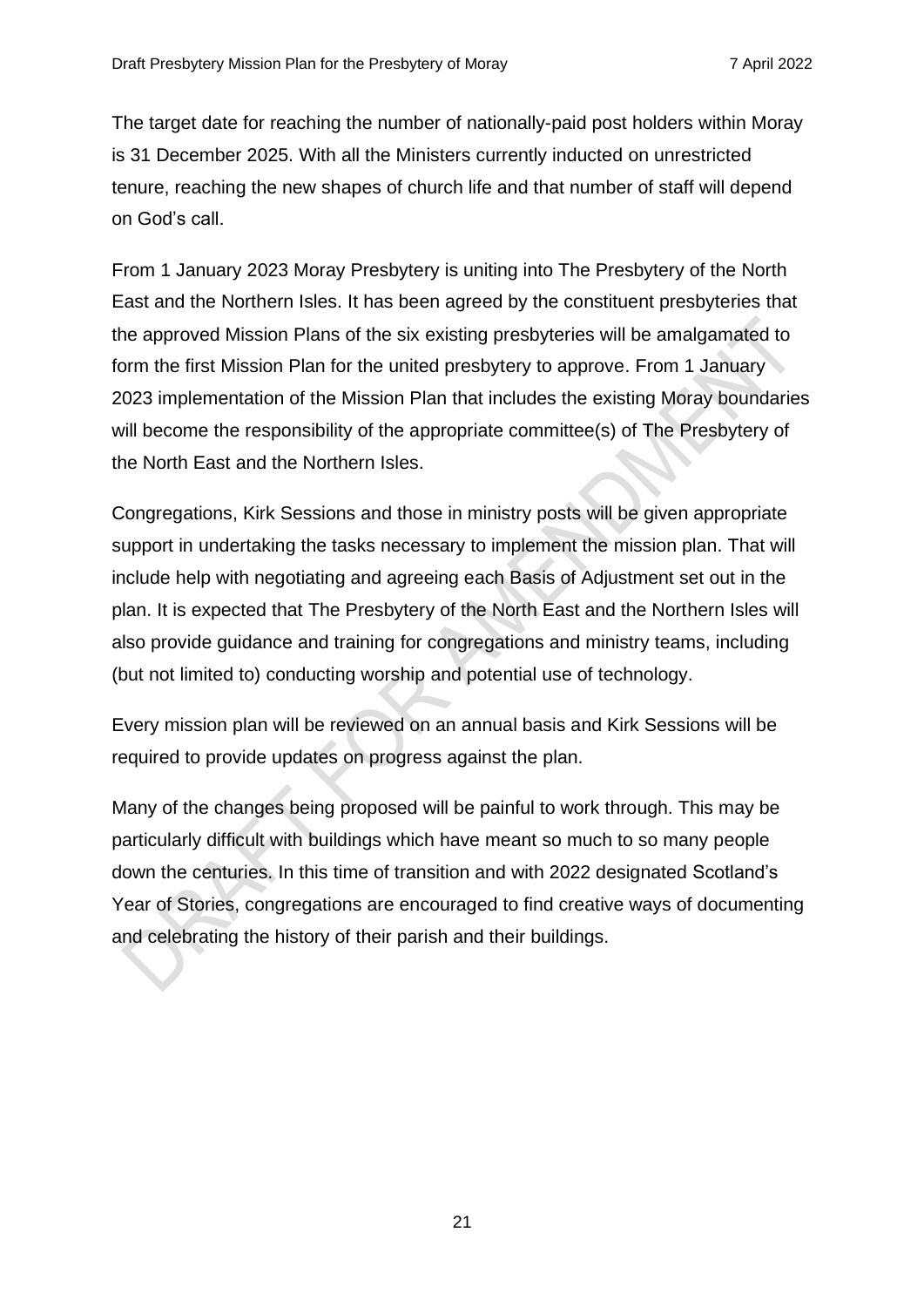# <span id="page-21-0"></span>4 Buckie Area

## <span id="page-21-1"></span>4.1 Buckie Area Headlines

Current parishes: Findochty; Portknockie; Buckie North; Rathven; Buckie South and West; Enzie; Cullen and Deskford

## **Option A (Cullen and Deskford in Moray Presbytery Mission Plan):**

Population: 14,482 (rural)

Proposed adjustment:

Union of Findochty, Portknockie, Buckie North, Rathven, Buckie South and West, Enzie and Cullen and Deskford

with Local Mission Churches in Findochty, Portknockie and **Cullen** 

Number of posts: 1 FTMWS

1 FTE MDS Parish Assistant

1 OLM

Local leadership, appropriately trained and supported

Buildings categorisations:

|                                       | ∖(a) Retain | (b) Dispose   |
|---------------------------------------|-------------|---------------|
|                                       |             | (sell / let / |
|                                       |             | other)        |
| <b>Findochty Church</b>               | a           |               |
| Portknockie Church                    |             | by August     |
|                                       |             | 2027          |
| <b>Portknockie Seafield Hall</b>      | a           |               |
| <b>Buckie North Church and Hall</b>   | a           |               |
| <b>Rathven Church</b>                 |             | by August     |
|                                       |             | 2027          |
| <b>Rathven Church Hall</b>            | a           |               |
| Buckie South and West Church and Hall | a           |               |
|                                       | (adapting   |               |
|                                       | sanctuary)  |               |
| Seamen's Hall (Buckie)                |             | by August     |
|                                       |             | 2027          |
| <b>Enzie Church</b>                   |             | by August     |
|                                       |             | 2027          |
| <b>Cullen Auld Kirk</b>               | a           |               |
| <b>Cullen Church Hall</b>             | a           |               |

Networks:

Children's and youth work; Digital Church; Pilgrimage, tourism and heritage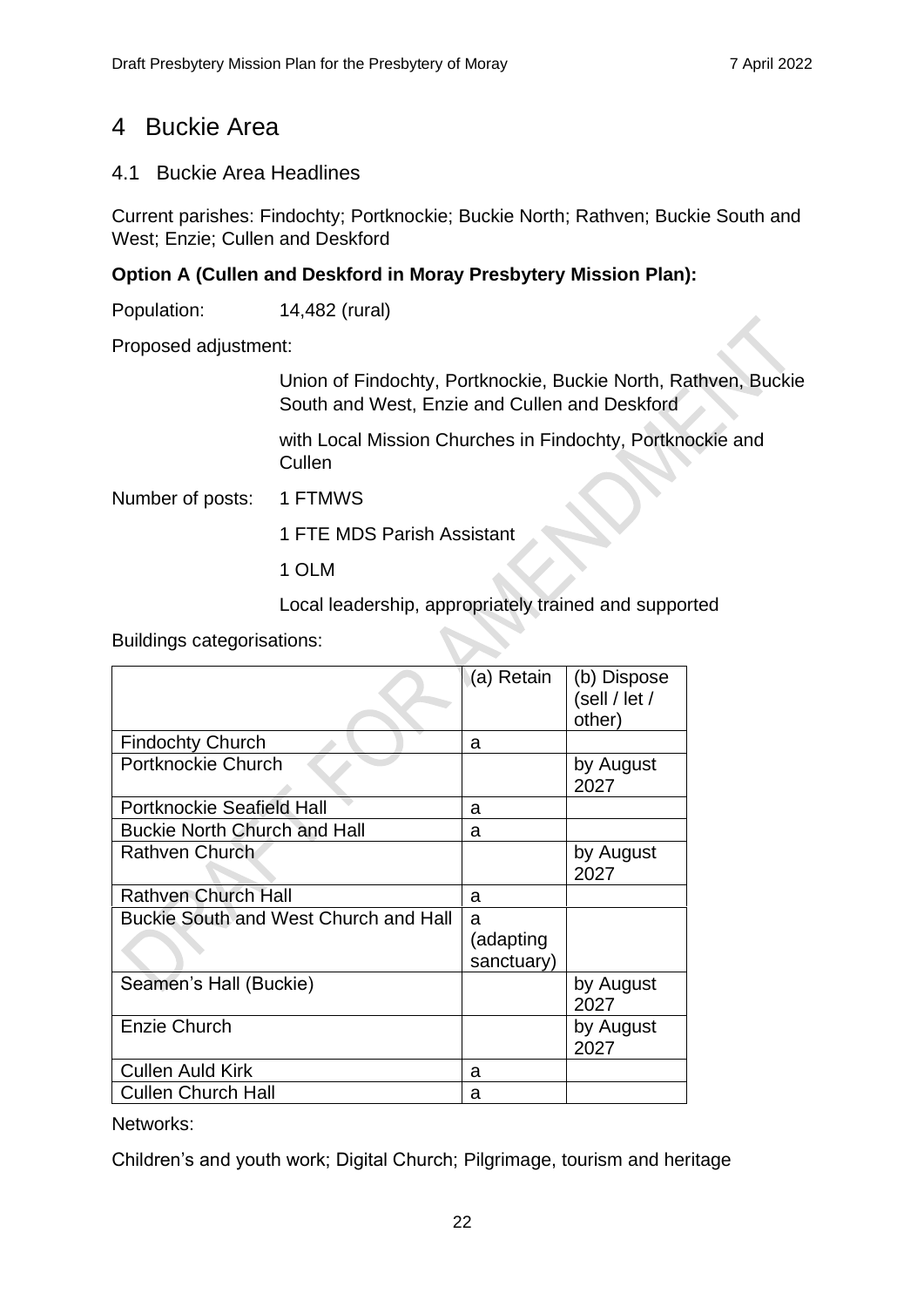#### **Option B (Cullen and Deskford in Buchan Presbytery Mission Plan):**

Population: 12,763 (rural)

Proposed adjustment:

Union of Findochty, Portknockie, Buckie North, Rathven, Buckie South and West and Enzie

with Local Mission Churches in Findochty and Portknockie

Cullen and Deskford in grouping with Portsoy, Ordiquihill and Cornhill – to be shaped through Buchan Presbytery Mission Plan, with 0.5 FTE post transferred to Buchan allocation

Number of posts: 1 FTMWS

0.5 FTE MDS Parish Assistant

1 OLM

Local leadership, appropriately trained and supported

|                                       | (a) Retain | (b) Dispose<br>sell / let /<br>other) |
|---------------------------------------|------------|---------------------------------------|
| <b>Findochty Church</b>               | a          |                                       |
| Portknockie Church                    |            | b by August<br>2027                   |
| <b>Portknockie Seafield Hall</b>      | a          |                                       |
| <b>Buckie North Church and Hall</b>   | a          |                                       |
| Rathven Church                        |            | b by August<br>2027                   |
| <b>Rathven Church Hall</b>            | a          |                                       |
| Buckie South and West Church and Hall | a          |                                       |
| Seamen's Hall (Buckie)                |            | b by August<br>2027                   |
| Enzie Church                          |            | b by August<br>2027                   |

Networks:

Children's and youth work; Digital Church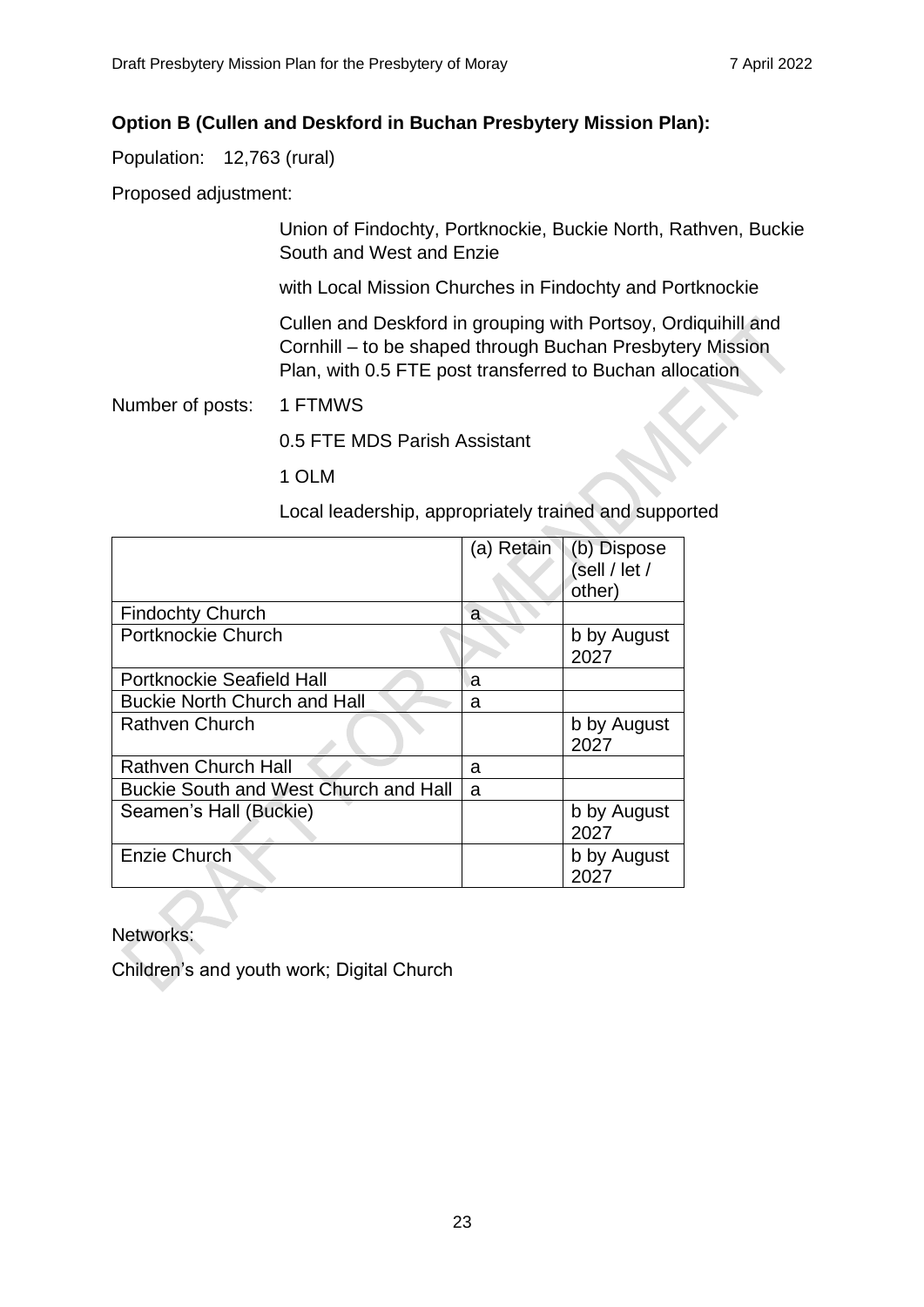#### <span id="page-23-0"></span>4.2 Buckie Area Mission Narrative

Many of the Moray-wide mission priorities (see section 2) were articulated in the Buckie area. It will be important as mission is developed and reviewed in the years ahead that the following areas of engagement encompass all five Marks of Mission, including developing care for creation with all groups of people.

This is an area where ecumenical working can clearly assist in fulfilling the commitment to territorial ministry, building on existing relationships (e.g. Ecclesia digital ministry, Holy Week, Keswick in Buckie) and complementing the mission of other fellowships. The shared missional workload across multiple denominations is reflected in the number of paid Church of Scotland posts for the population.

a) Local engagement:

Central to mission across the Buckie area was the call to engage with local communities across all the Marks of Mission. The PPT hears the distinctive identities of the communities and congregations in the area and the value of a physical worshipping presence. Church growth research recognises identifiable local leadership as helpful, and that small churches grow best, and the PPT wants to build on strong local relationships and identity.<sup>7</sup>

This area of the plan is currently covered by seven Church of Scotland congregations in four existing charges, with many other Christian denominations and fellowships also serving the communities. There are encouraging conversations already taking place between Church of Scotland congregations discussing further linkages, indicating a desire to work more closely together. However, the PPT is aware of the governance burden of finding officebearers for seven congregations and of the Code of Practice discouragement of multi-linkage charges.<sup>8</sup>

Therefore, the proposal is for a single union across the Buckie area (reducing the burden of governance and officebearers), within which the congregations of Findochty, Portknockie and Cullen (if option A) become Local Mission Churches. A

<sup>7</sup> *From Anecdote to Evidence: Findings from the Church Growth Research Programme 2011-2013,*  Church of England,

<https://www.churchofengland.org/resources/church-growth-research-programme/anecdote-evidence> <sup>8</sup> Presbytery Mission Planning Act: Guidance and Code of Practice 6.6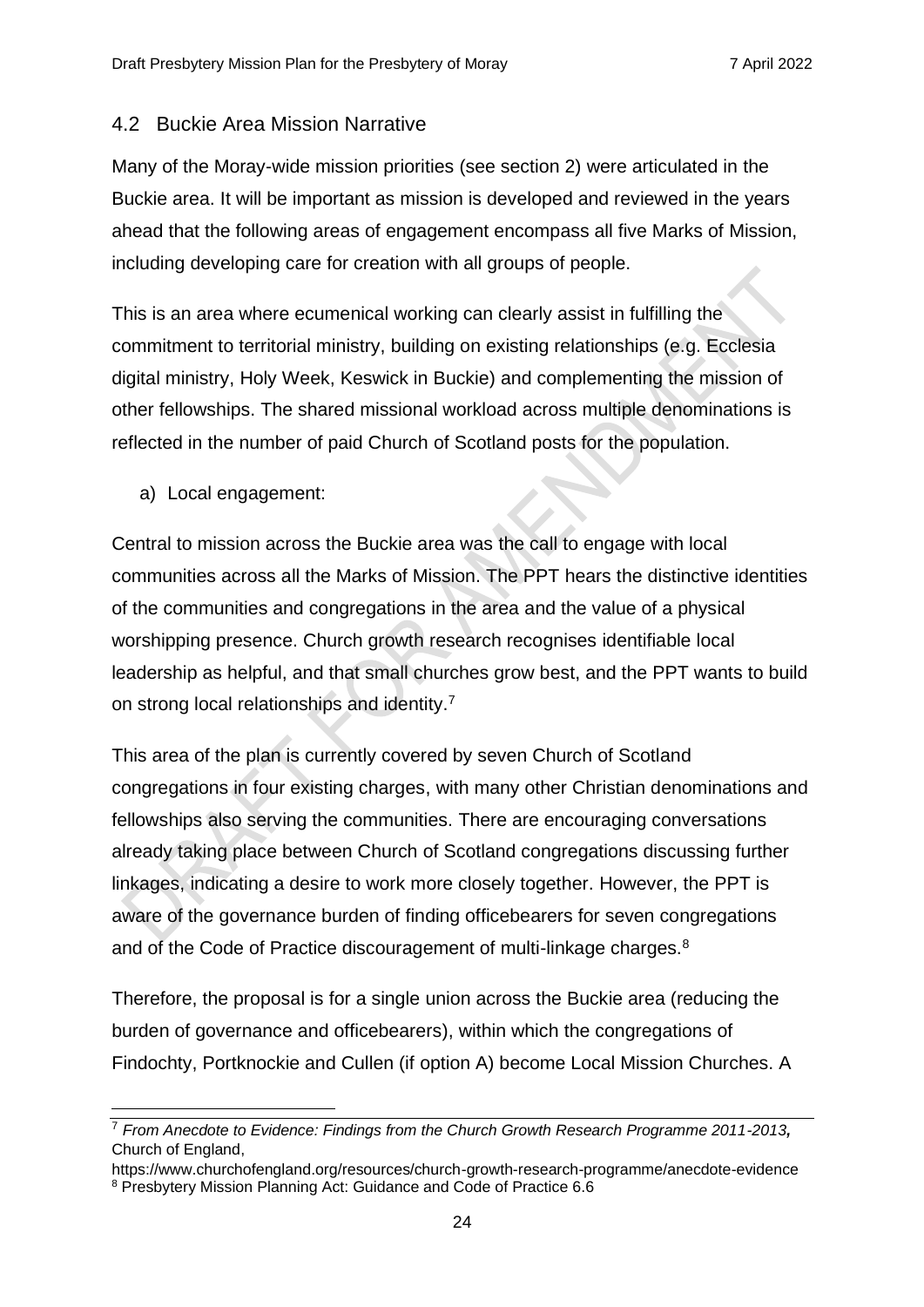Local Mission Church is a Christian community whose purpose is to worship, witness and serve within their distinct geographical setting, with a local leadership team. These Local Mission Churches can organise and develop worship, witness and service, subject to the oversight and governance of the Kirk Session for the Buckie Area.<sup>9</sup>

b) Children's and youth work:

The PPT heard from the congregations that there is already significant mission work with children and young people across the Buckie area, with potential to build on that. Portknockie and Findochty have active groups, Buckie South and West have a large Boys Brigade company and links with a dancing school, Buckie North has an active primary school aged Sunday School and Messy Church, and Cullen's hall user groups include youth-centred activities.

This work in the Buckie area will develop using existing and new volunteers, building connections between these existing ministries to create a learning network to support ongoing work and to explore new missional opportunities.

The expertise and experience of those working with children and young people in the Buckie area can also be shared with others across Moray, with volunteers sharing in the intentional creation of supportive networks with people engaged in similar mission activity in all the areas of Moray.

c) Older people:

The PPT also heard that there is significant missional need amongst older people. Some of this is already being met through hospitality which can be built upon. There is further missional potential, evidenced by the higher proportions of older population in the community statistics, particularly notable in Cullen and Deskford (option A). There are possibilities being explored with Blackwood Homes and Care, a Scottish charity providing high quality housing, care and support for disabled people of all ages, who are working to co-create a neighbourhood for independent living and

<sup>&</sup>lt;sup>9</sup> Local Mission Church Regulations (Regs II 2021)

https://www.churchofscotland.org.uk/\_\_data/assets/pdf\_file/0008/81836/Local-Mission-Church-Regulations-final-as-at-4.6.21.pdf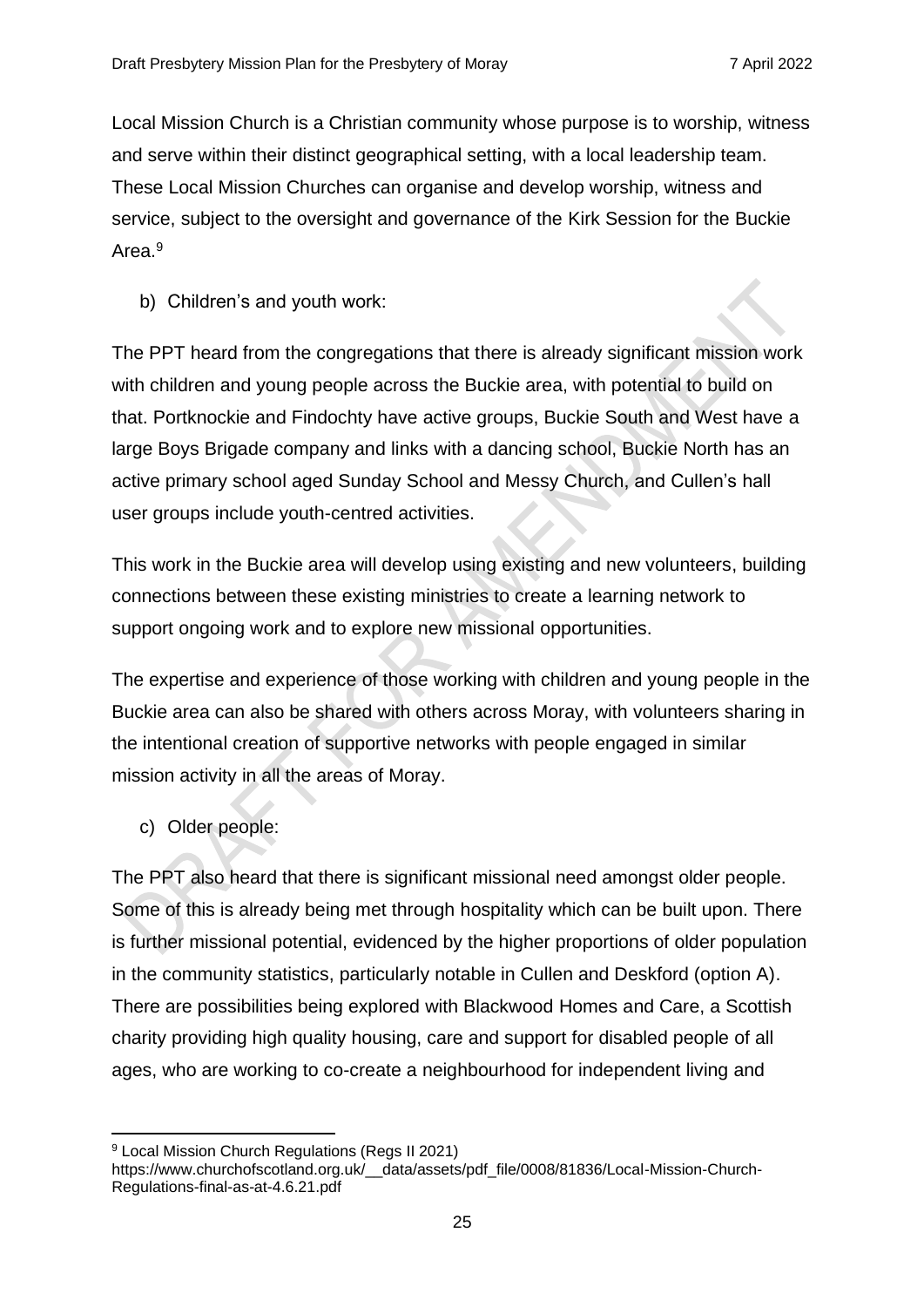healthy aging in Buckie.<sup>10</sup> The conversation with Blackwood is to be encouraged to see if a fruitful partnership is possible, potentially unlocking access to wider funding and more community volunteers, and possibly directing adaptation of the church buildings within Buckie itself.

d) Digital church:

Local ministers in the Buckie area developed the ecumenical "Ecclesia" digital expression of church through COVID lockdown. That experience and expertise should be built upon, in a network with others across Moray who have those skills – that has been particularly recognised in the congregations of Lower Speyside and the Keith Area.

e) Heritage:

Option A - Cullen Auld Kirk is in the middle of restoration project with partnership funding from other bodies, to develop it as a welcoming and accessible place of historical interest. To fulfil funding criteria, the building is expected to maintained as an active place of worship for some years. If this is to be the case, the heritage and tourism potential of Cullen Auld Kirk must be used for mission: proclaiming the Good News of God's love and welcome to those who visit; teaching through its distinctive Christian symbolism; responding to the need for warm and accessible spaces; sharing the work of Christian Aid with those who visit; and doing all of this with concern for creation in practical work and witness. The proposal to retain this building for mission through heritage and tourism should be reviewed after the first year of implementation of the plan.

The congregation of Cullen and Deskford should network with other congregations in Moray and beyond to develop mission through pilgrimage, tourism and heritage, including the congregations of Upper Speyside, the Lossiemouth area and the Elgin area.

<sup>10</sup> www.blackwoodgroup.org.uk/peoplehood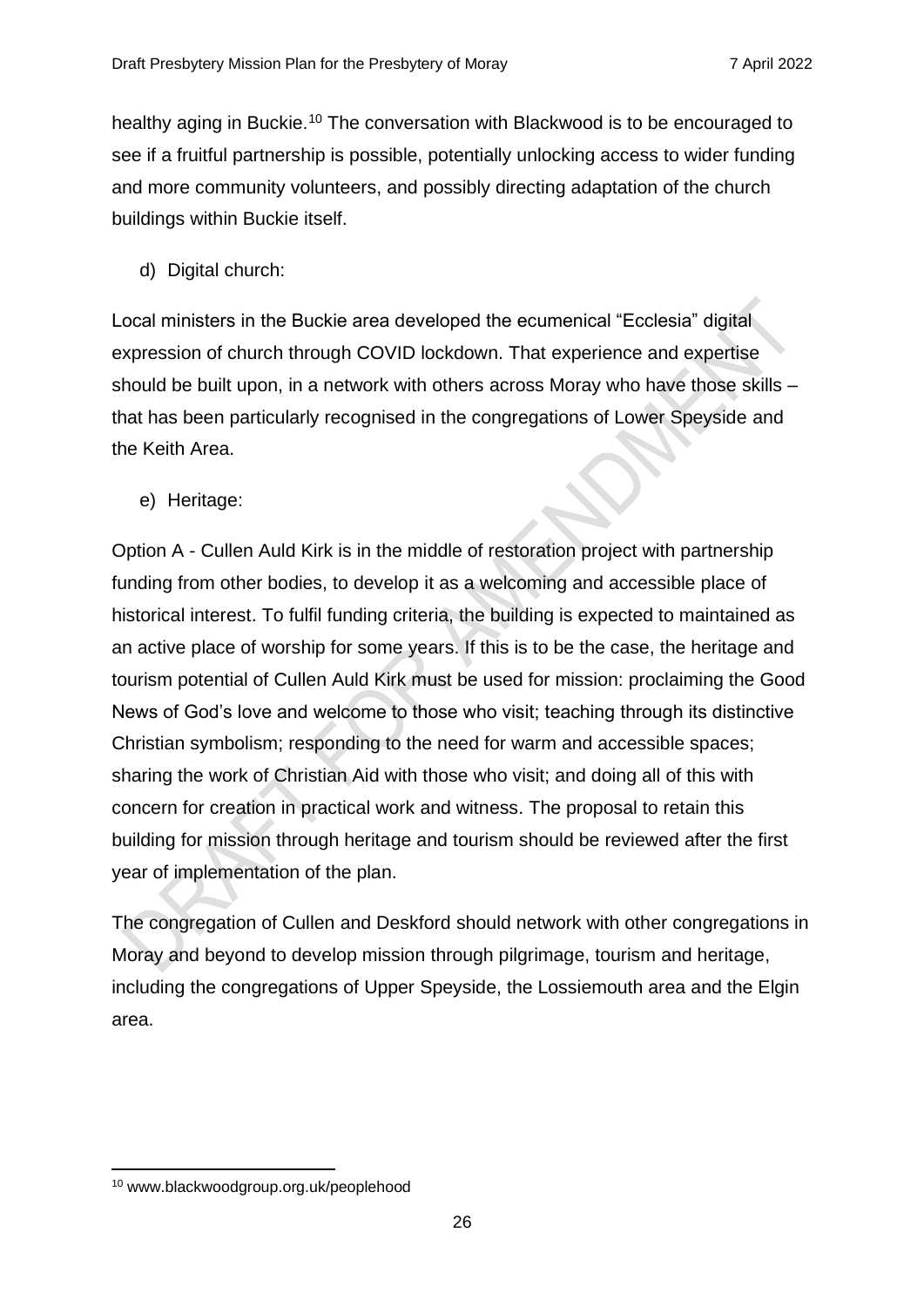# <span id="page-26-0"></span>4.3 Buckie Area Buildings

|                                                        | (a) Retain                       | (b) Dispose<br>(sell / let /<br>other) | Rationale                                                                                                                                                                                                      |
|--------------------------------------------------------|----------------------------------|----------------------------------------|----------------------------------------------------------------------------------------------------------------------------------------------------------------------------------------------------------------|
| <b>Findochty Church</b>                                | a                                |                                        | Good centre for the<br>community, well used.                                                                                                                                                                   |
| <b>Portknockie Church</b>                              |                                  | b by August<br>2027                    | Seafield Hall a better<br>resource in the community.                                                                                                                                                           |
| <b>Portknockie Seafield Hall</b>                       | a                                |                                        | Good centre for the<br>community, well used.                                                                                                                                                                   |
| <b>Buckie North Church and</b><br>Hall                 | a                                |                                        | Good location, well used<br>hall, sanctuary an<br>accessible space for<br>worship.                                                                                                                             |
| <b>Rathven Church</b>                                  |                                  | b by August<br>2027                    | Church Hall a better<br>resource in the community.                                                                                                                                                             |
| <b>Rathven Church Hall</b>                             | a                                |                                        | Modern accessible hall.                                                                                                                                                                                        |
| <b>Buckie South and West</b><br><b>Church and Hall</b> | a                                |                                        | Good location, very well<br>used hall.<br>Very close to Buckie North,<br>so sanctuary could be<br>adapted into a more flexible<br>space for community and<br>organisation use, as part of<br>a suite of halls. |
| Seamen's Hall (Buckie)                                 |                                  | b by August<br>2027                    | Already in long-term let to<br>community group.                                                                                                                                                                |
| <b>Enzie Church</b>                                    |                                  | b by August<br>2027                    | Very small worshipping<br>community, beyond capacity<br>for maintaining.                                                                                                                                       |
| <b>Cullen Auld Kirk</b><br>(option A)                  | a<br>(review<br>after 1<br>year) |                                        | Heritage and tourism<br>mission; funding<br>requirements to continue as<br>place of worship.                                                                                                                   |
| <b>Cullen Church Hall</b><br>(option A)                | a                                |                                        | Good resource for<br>community groups and<br>flexible space for worship.                                                                                                                                       |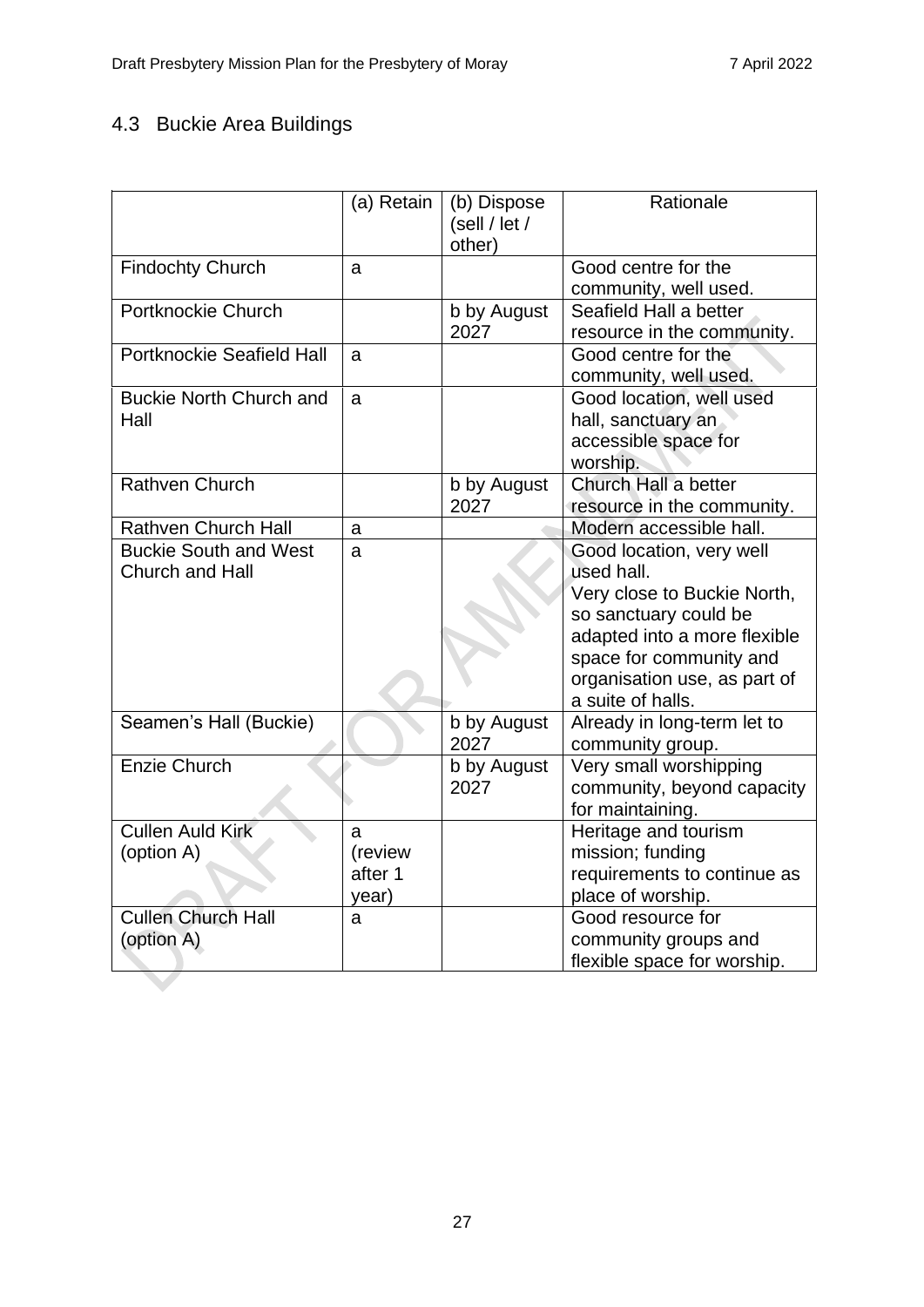# <span id="page-27-0"></span>5 Keith Area

# <span id="page-27-1"></span>5.1 Keith Area Headlines

Current parishes: Keith North, Newmill, Boharm and Rothiemay; Keith St. Rufus, Botriphnie and Grange

Population: 7652 (remote rural)

Proposed adjustment:

Parish Grouping working towards a Union with Team Ministry Number of posts: 2 FTMWS Locally-funded part-time youth worker

Local leadership, appropriately trained and supported

## Buildings categorisations:

|                             | (a) Retain                   | (b) Dispose<br>sell / let /<br>other) |
|-----------------------------|------------------------------|---------------------------------------|
| Keith North Church and Hall | a<br>(adapting<br>sanctuary) |                                       |
| <b>Rothiemay Church</b>     |                              | b by August<br>2027                   |
| Keith St. Rufus Church      | a                            |                                       |
| Keith St. Rufus Church Hall |                              | b by August<br>2027                   |
| <b>Botriphnie Church</b>    |                              | b by August<br>2027                   |
| <b>Grange Church</b>        |                              | b by August<br>2027                   |

Networks:

Children's and youth work; Digital Church; Creation care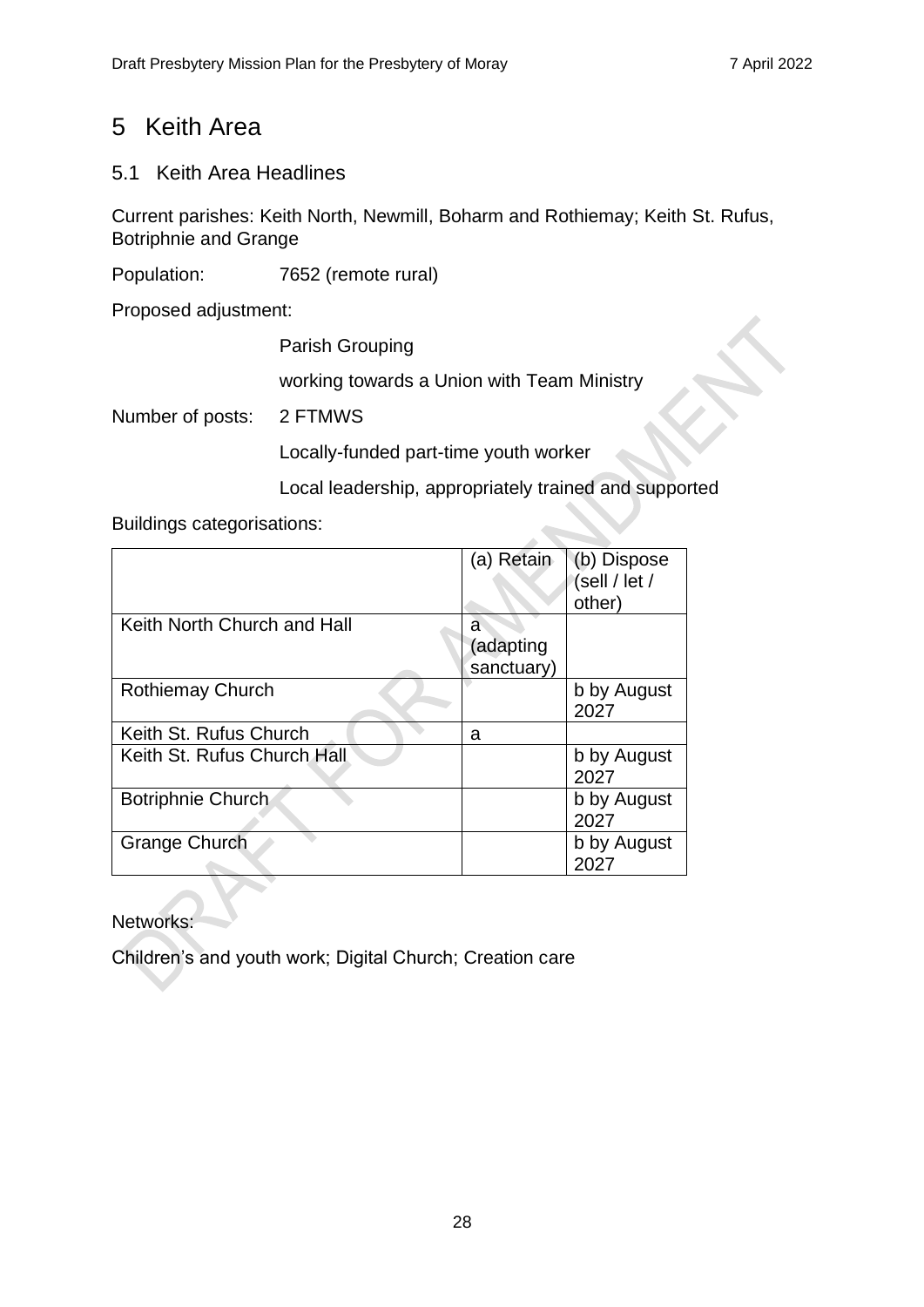#### <span id="page-28-0"></span>5.2 Keith Area Mission Narrative

The Keith area is a small town with a large remote rural area around it, and the needs of all those more remote and dispersed communities must continue to be recognised in considering mission in the Keith area. The remoteness and distances involved are reflected in the number of paid Church of Scotland posts for the population.

At present the parish boundaries of the two congregations create non-contiguous parishes (due to historical developments). The two congregations describe their identity and mission in very similar terms, serving overlapping communities with similar vision. Therefore it is proposed to bring the congregations together into a Parish Grouping responsible for a single area, working towards a Union of the congregations with a Team Ministry.

There are good relationships with ecumenical partners, and the development of team ministry and mission should include ecumenical partnership wherever possible.

a) Community needs:

Both congregations have a strong sense of call to serve the practical needs of the communities. This is primarily articulated in terms of the third Mark of Mission, responding to human need by loving service, meeting needs for food, connection and financial support. This should be built upon, with a renewed focus on addressing social isolation in the rural areas (where statistics show a high proportion of over 65s). This work will also assist in proclaiming the Good News of the Kingdom to those supported, and will nurture believers as people are connected to others and equipped to serve.

The resources of the congregations can combine well, along with new and existing community partners. In the rural areas, many of activities that will address isolation and other needs will be better undertaken in accessible, flexible community hall spaces during the week, rather than through Sunday worship in older buildings. In Keith itself, the location and kitchen facilities of Keith North could be built upon by adapting the Keith North sanctuary into another flexible space for community use.

29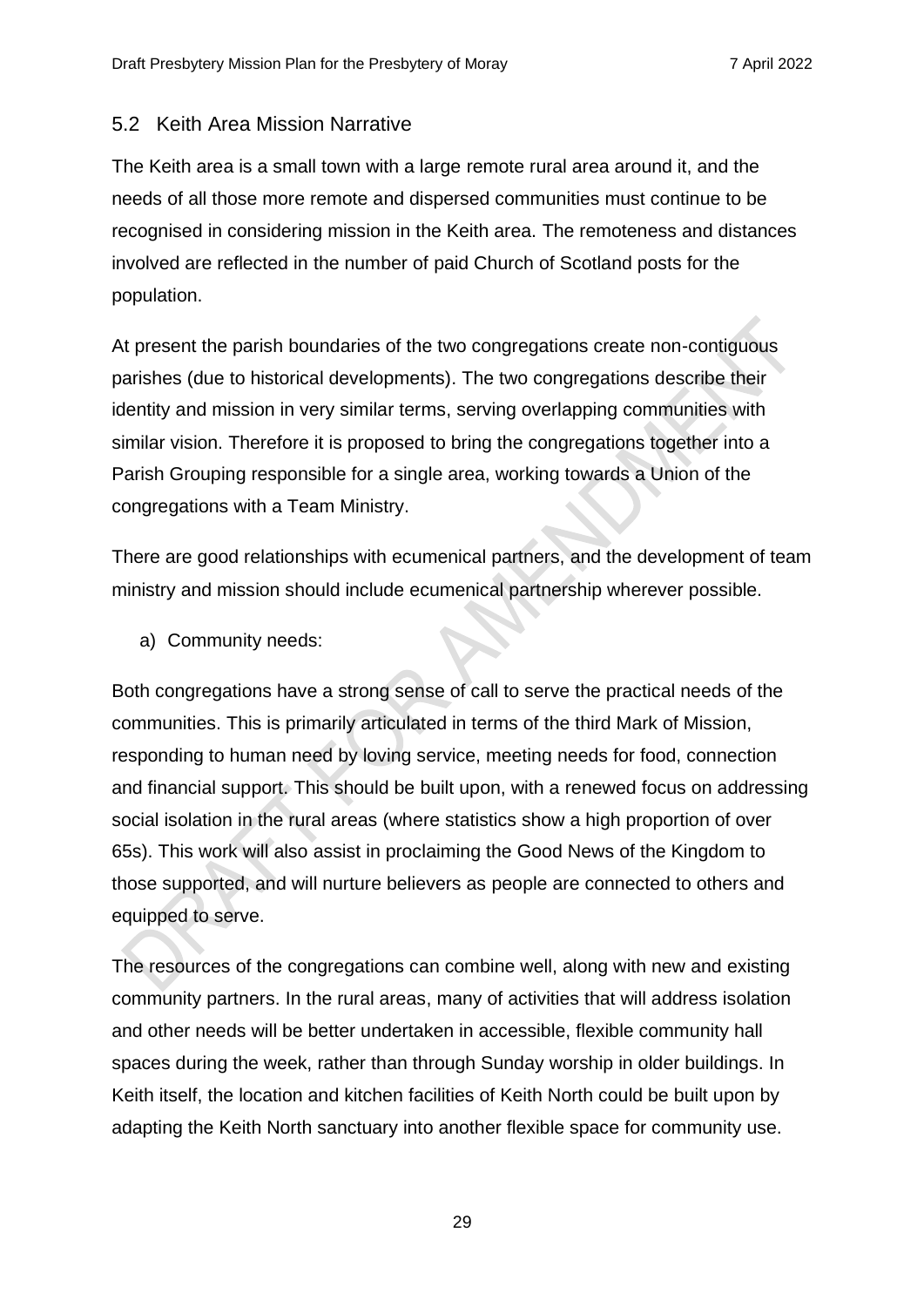The need for Sunday worship in a historic sanctuary can be met in St. Rufus' Kirk, with transport and digital options built up for those unable to attend.

b) Social justice:

Another area of shared concern is the fourth Mark of Mission, seeking to transform unjust structures of society and more. The Fairtrade ministry of the Kirk Shop, the social justice aspects of addressing community needs, and the ongoing support of Christian Aid and other charities, is to be encouraged. Engaging with Christian Aid should also lead to further activity around the fifth Mark of Mission, safeguarding the integrity of creation, as does work around food waste reduction. This can connect with others in Creation Care networks, including the Lossiemouth Area and Upper Speyside.

c) Children's and youth work:

There is potential for growing mission to children and young people in the Keith area. Existing work, which has included the local employment of a part-time youth worker, gives a strong grounding. This will shape worship and reflection offered in terms of proclamation of good news and teaching, baptising and nurturing new believers, and addressing the context of young people will require an engagement with the fourth and fifth Marks. A desire to build strong relationships with the many local primary and secondary schools will also meet needs through service.

Intentional engagement in a supportive network with people engaged in similar mission activity in all the areas of Moray will help new and existing volunteers to be equipped and develop mission to children and young people.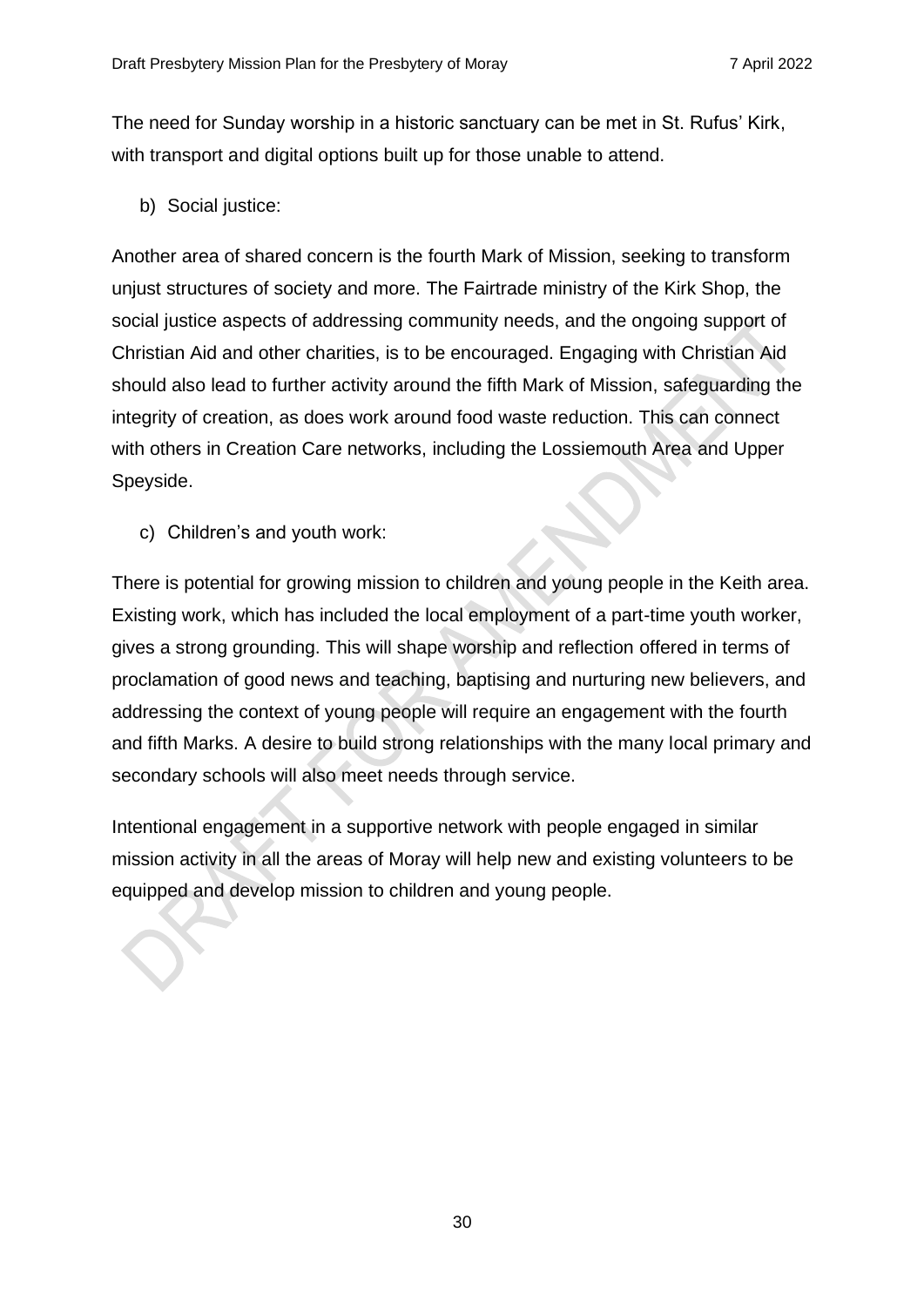# <span id="page-30-0"></span>5.3 Keith Area Buildings

|                             | (a) Retain                   | (b) Dispose         | Rationale                                                                                                                                                                                                  |
|-----------------------------|------------------------------|---------------------|------------------------------------------------------------------------------------------------------------------------------------------------------------------------------------------------------------|
|                             |                              | (self / let /       |                                                                                                                                                                                                            |
|                             |                              | other)              |                                                                                                                                                                                                            |
| Keith North Church and Hall | a<br>(adapting<br>sanctuary) |                     | Good location and hall<br>facilities, well used hall.<br>Very close to Keith St<br>Rufus, so sanctuary<br>could be adapted into a<br>more flexible space for<br>community and<br>organisation use, as part |
|                             |                              |                     | of a suite of halls.                                                                                                                                                                                       |
| <b>Rothiemay Church</b>     |                              | b by August<br>2027 | Very rural, no public<br>transport, not very flexible<br>space.                                                                                                                                            |
| Keith St. Rufus Church      | a                            |                     | Large sanctuary space to<br>serve communities.                                                                                                                                                             |
| Keith St. Rufus Church Hall |                              | b by August<br>2027 | Hall small, less<br>accessible, less central<br>location.                                                                                                                                                  |
| <b>Botriphnie Church</b>    |                              | b by August<br>2027 | Not very accessible or<br>flexible space or location.<br>Better community hall<br>available.                                                                                                               |
| <b>Grange Church</b>        |                              | b by August<br>2027 | Rural, no public transport,<br>not very flexible space.                                                                                                                                                    |
| $\mathcal{R}^{\mathbf{y}}$  |                              |                     |                                                                                                                                                                                                            |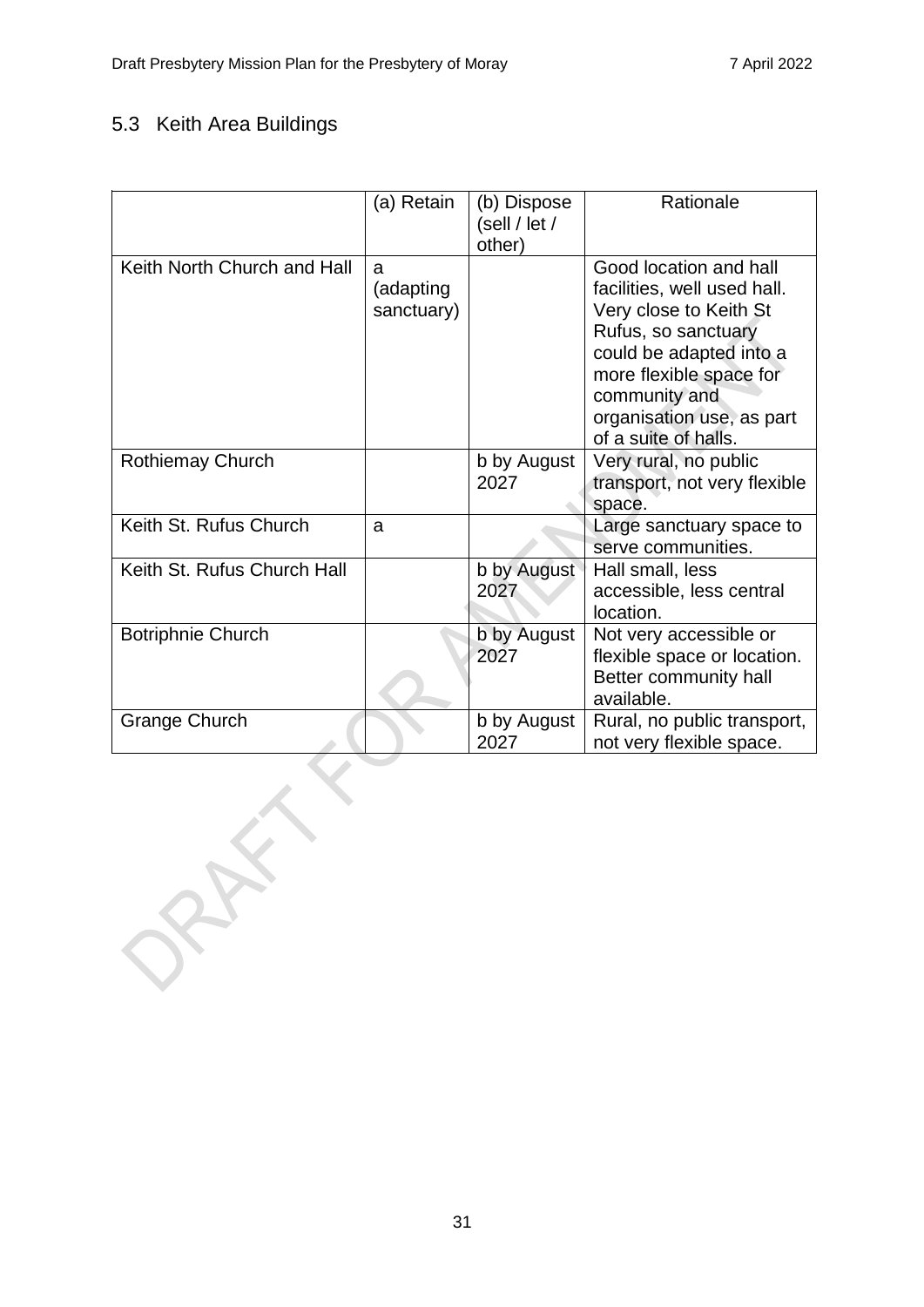# <span id="page-31-0"></span>6 Upper Speyside Area

# <span id="page-31-1"></span>6.1 Upper Speyside Area Headlines

Current parishes: Knockando, Elchies and Archiestown; Rothes; Aberlour; Mortlach and Cabrach

Population: 6432 (remote rural)

Proposed adjustment:

Two two-way linkages in a Parish Grouping:

Aberlour linked with Knockando, Elchies and Archiestown; and

Mortlach and Cabrach linked with Rothes;

working towards a four-way Union with Team Ministry and Local

Mission Churches where appropriate

Number of posts: 2 FTMWS

Local leadership, appropriately trained and supported

Buildings categorisations:

|                           | (a) Retain | (b) Dispose<br>(sell / let /<br>other) |
|---------------------------|------------|----------------------------------------|
| Knockando Church          | а          |                                        |
| <b>Rothes Church</b>      | а          |                                        |
| <b>Rothes Church Hall</b> | а          |                                        |
| <b>Aberlour Church</b>    | а          |                                        |
| Craigellachie Church      |            | b by August                            |
|                           |            | 2027                                   |
| Mortlach Church           | а          |                                        |

Networks:

Children's and youth work; Pilgrimage, tourism and heritage; Creation care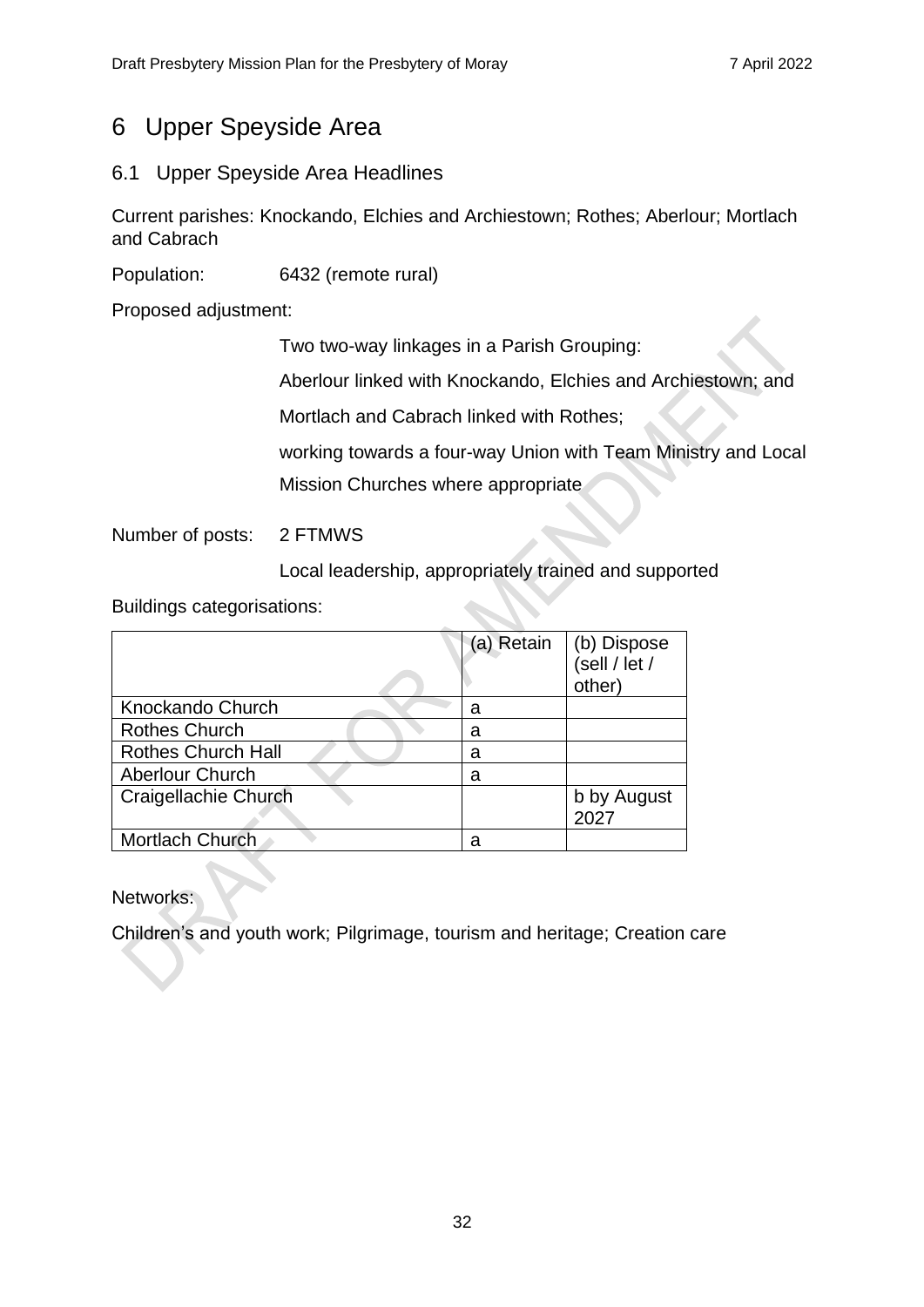## <span id="page-32-0"></span>6.2 Upper Speyside Area Mission Narrative

The Upper Speyside area covers a large remote rural area, and the needs of all the villages and settlements must continue to be recognised in considering mission. The remoteness and distances involved are reflected in the number of paid Church of Scotland posts for the population.

In the communities where other denominations are present, the good relationships and ongoing discussions should be developed as fully as possible.

a) Daily life in communities:

All the congregations in Upper Speyside described mission undertaken through the daily life of church members. This will be supported through equipping people to live out their faith wherever they are, including within community organisations meeting local needs. That will include training for workplace chaplaincy for the many businesses and to support the local care home (which contributes to Aberlour's high proportion of over 65s), for those identified as called and gifted appropriately.

The PPT hears the distinctive identities of the communities and congregations in the area and the value of a physical worshipping presence. Church growth research recognises identifiable local leadership as helpful, and that small churches grow best, and the PPT wants to build on strong local relationships and identity.

It is therefore proposed that a staged approach to closer working is taken, moving first to two two-way linkages, allowing time to reflect on the best model of Union, Team Ministry and Local Mission Churches for local presence into the future. Continued equipping of local leadership, including training for leading worship and funerals within communities, will be necessary in that period.

# b) Hospitality:

A strong strand of mission across all these congregations and communities is hospitality, offered through welcome, food and drink, and Fairtrade. This includes hospitality offered to local people and to tourists/visitors. The congregations can continue to meet needs for connection by offering opportunities for people to gather. While primarily undertaken in terms of the third Mark of Mission, responding to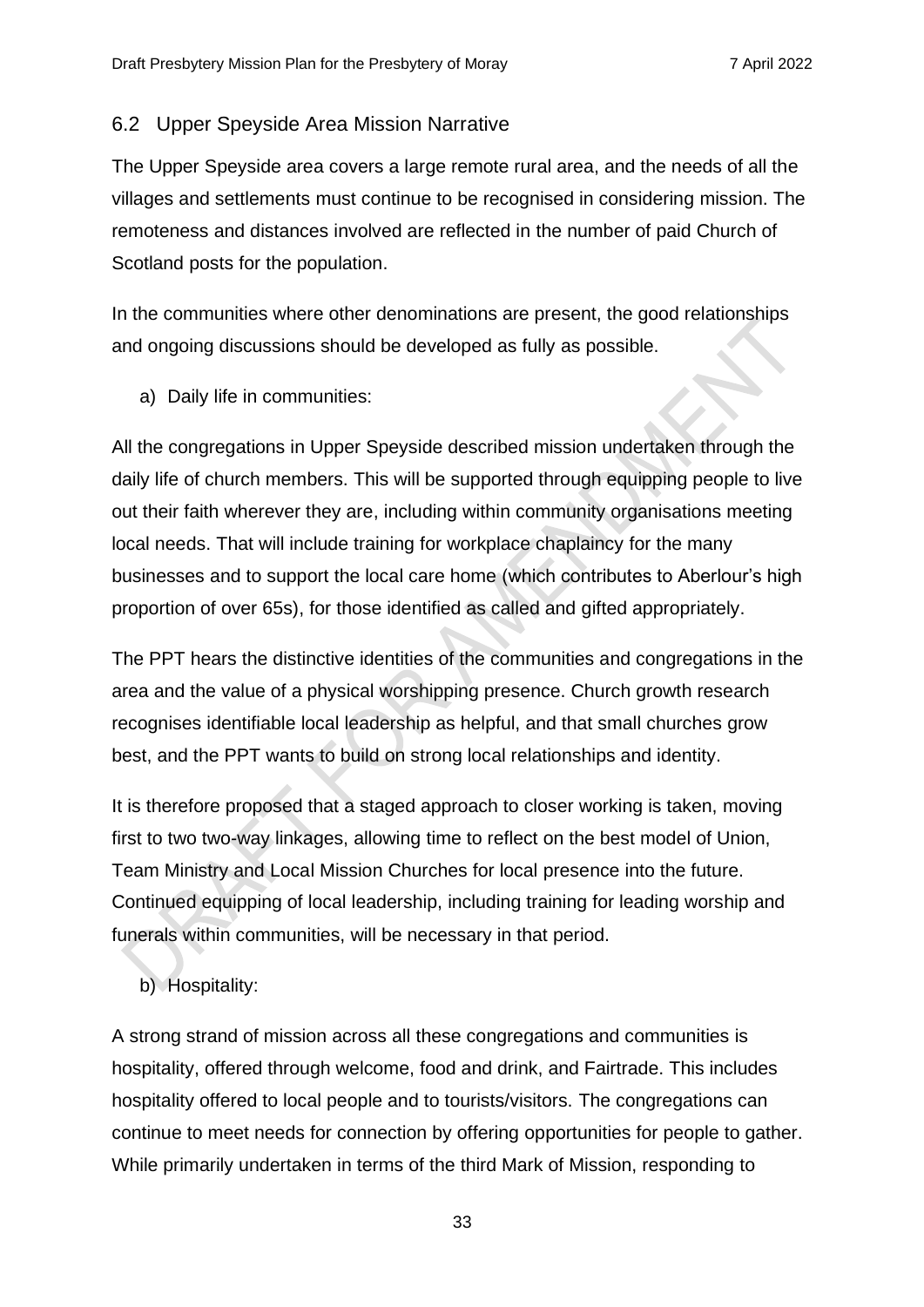human need by loving service, this work will also assist in proclaiming the Good News of the Kingdom to those supported, and will nurture believers as people are connected to others and equipped to serve.

Hospitality is also offered through church buildings offered as a resource in communities. In Rothes and Knockando there are no other church buildings, and Rothes Church Hall and Knockando Church are used by community partners. In Dufftown, the Scottish Episcopal Church and Church of Scotland congregations intend to share use of their different spaces, as appropriate for needs of church and community. Aberlour Church is an accessible flexible space in the centre of the village. Craigellachie Church is also a well-maintained, welcoming space, but gatherings may be better resourced by meeting in the community hall in the village.

The potential for pilgrimage developments, both in terms of heritage connections and through walking, is very strong. Intentional engagement, and potentially leadership, of a supportive network with people engaged in similar mission activity is proposed, including with the Elgin Area (heritage) and Lossiemouth Area (walking routes).

c) Children's and youth work:

This area of work was identified as important across Upper Speyside. The statistics for the area indicate high proportions of secondary school age children and households with children. There is already a partnership with Scripture Union in schools in Rothes and Knockando, as well as school chaplaincy relationships to maintain and build upon. There are intentions to develop Messy Church. Active engagement concerns for social justice and creation care will also engage with young people.

As for other areas, intentional engagement in a supportive network with people engaged in similar mission activity in all the areas of Moray will help new and existing volunteers to be equipped and develop mission to children and young people.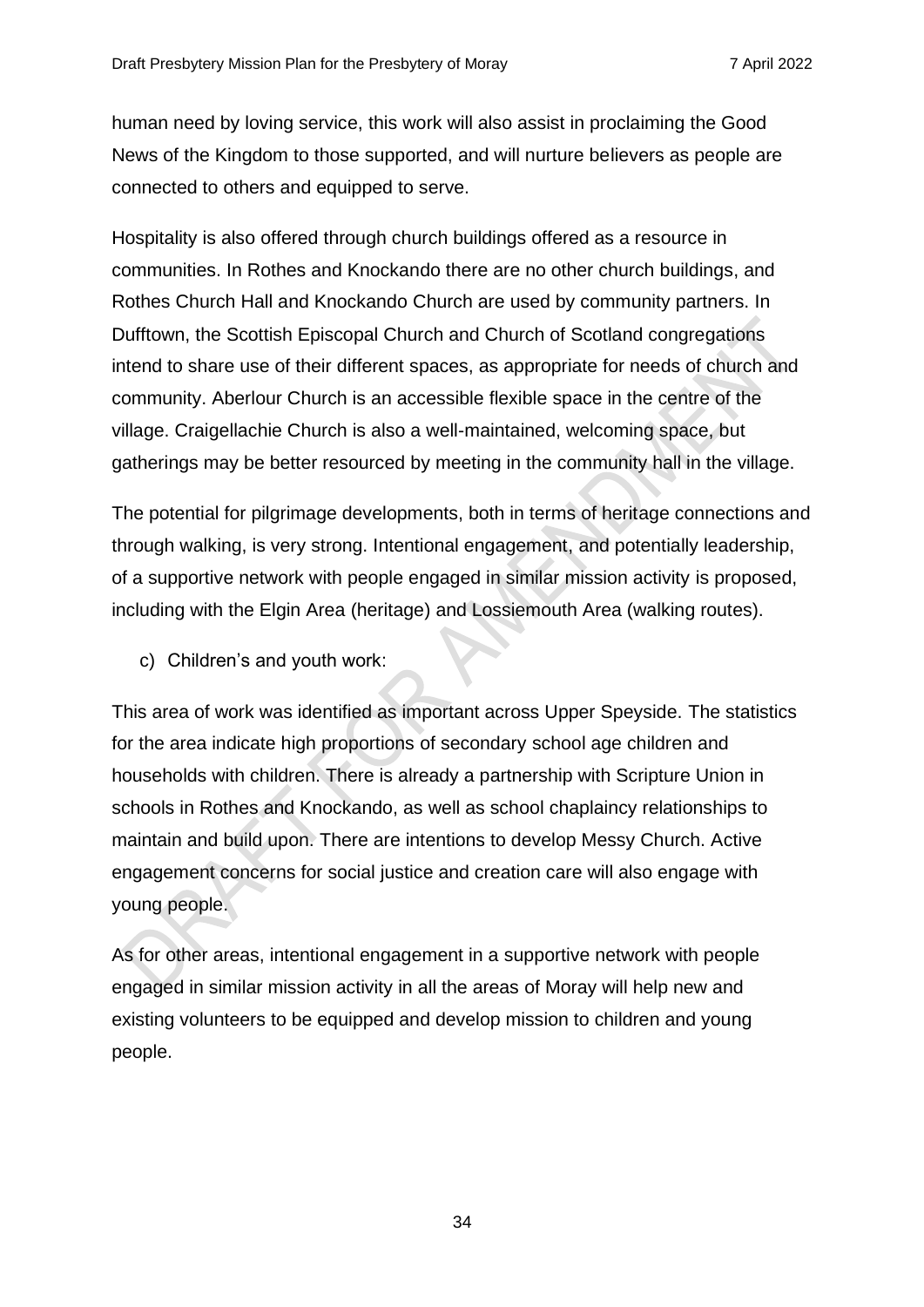d) Social justice and creation care:

There is already joint working across Upper Speyside through Christian Aid, which is one strand of concern for social justice, also seen in Fairtrade work and support of local and global charities. This work around the fourth Mark of Mission overlaps with the fifth Mark of creation care, which also has a natural connection with the connections with farming communities and walking. This fifth Mark of Mission is identified as an area to develop across Moray, and should be developed through a Creation Care networks, including the Lossiemouth Area and Keith Area.

|                           | (a) Retain | (b) Dispose<br>(sell / let /<br>other) | Rationale                                                                     |
|---------------------------|------------|----------------------------------------|-------------------------------------------------------------------------------|
| Knockando Church          | a          |                                        | Flexible, accessible resource<br>shared with community.                       |
| <b>Rothes Church</b>      | a          |                                        | Only sanctuary space in the<br>village, in central location.                  |
| <b>Rothes Church Hall</b> | a          |                                        | Very well used hall.                                                          |
| <b>Aberlour Church</b>    | a          |                                        | Flexible, accessible resource in<br>central location.                         |
| Craigellachie Church      |            | b by August<br>2027                    | Not very flexible space. Better<br>community hall available.                  |
| <b>Mortlach Church</b>    | a          |                                        | Heritage and tourism mission,<br>large sanctuary space to serve<br>community. |

# <span id="page-34-0"></span>6.3 Upper Speyside Area Buildings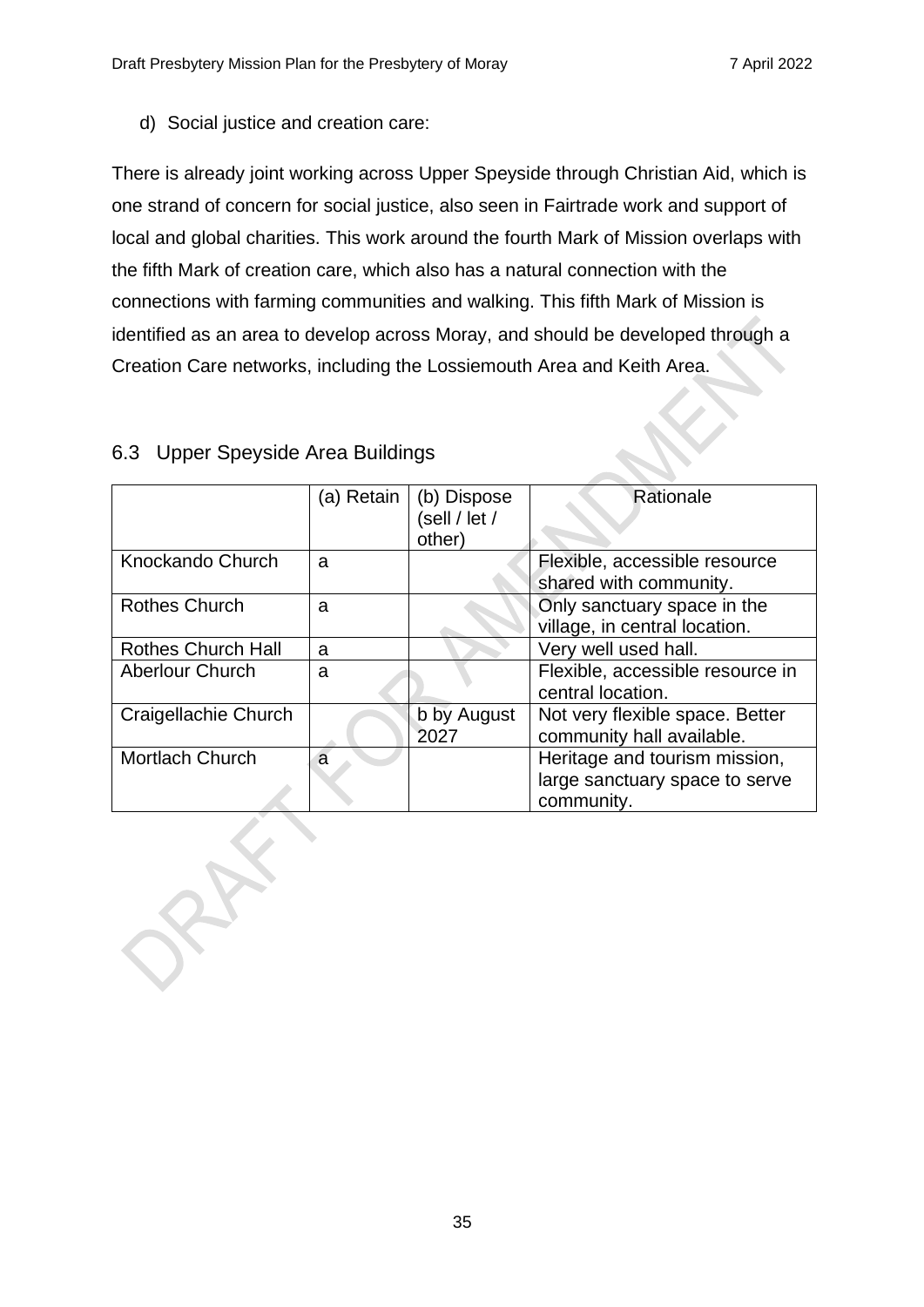# <span id="page-35-0"></span>7 Lower Speyside Area

## <span id="page-35-1"></span>7.1 Lower Speyside Area Headlines

Current parishes: Bellie and Speymouth; St. Andrew's Lhanbryd and Urquhart (SALU)

Population: 8358 (rural)

Proposed adjustment:

Union of Bellie and Speymouth; St. Andrew's Lhanbryd and **Urquhart** 

with Team Ministry

with Local Mission Church in Lhanbryde

Number of posts: 1 FTMWS

0.5 FTE Pioneer Ministry (possibility of combining with other 0.5 FTE Pioneer post in Elgin to recruit 1FTE across both areas)

Local leadership, appropriately trained and supported

Buildings categorisations:

|                                       | (a) Retain | (b) Dispose<br>(sell / let /<br>other) |
|---------------------------------------|------------|----------------------------------------|
| <b>Bellie Church and Hall</b>         | а          |                                        |
| Speymouth Church                      |            | b by August<br>2027                    |
| St. Andrew's Lhanbryd Church and Hall |            | b by August<br>2027                    |
| St. Margaret's Church Hall, Urquhart  |            | b by August                            |

**Networks** 

Children's and youth work; Digital Church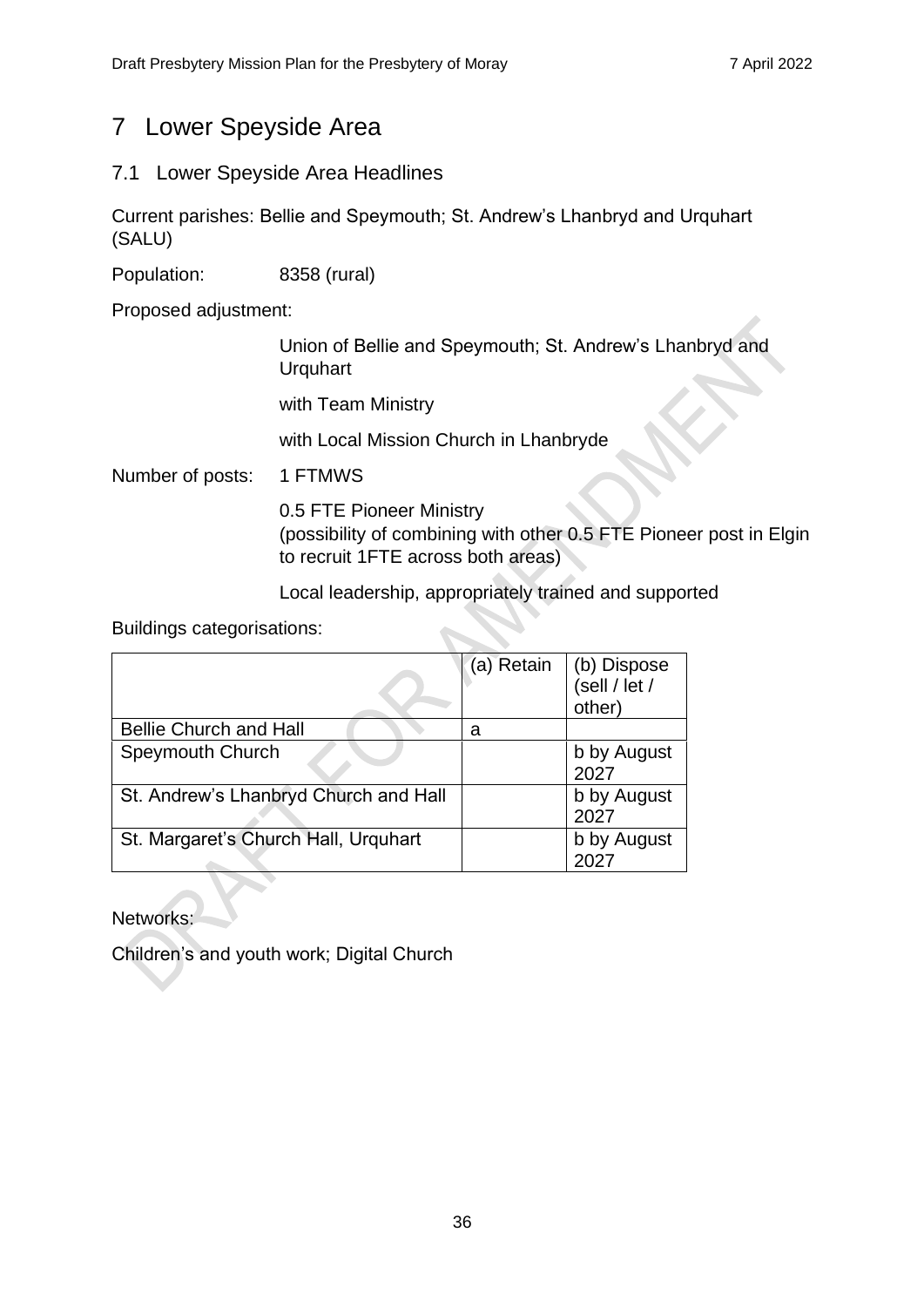## <span id="page-36-0"></span>7.2 Lower Speyside Area Mission Narrative

The Lower Speyside area includes the villages of Lhanbryde and Fochabers and the settlements in the rural areas around them. While Lhanbryde is as close to Elgin as Fochabers, the communities are within the catchment area of Milne's High School and the congregations have a history of working together.

The two congregations describe their identity and mission in similar terms. Therefore it is proposed to bring the congregations together into a Union of the congregations with a small Team Ministry. The needs of all those more remote and dispersed communities must continue to be recognised in considering mission in the area.

The community of Lhanbryde will retain local leadership through creation of a Local Mission Church. A Local Mission Church is a Christian community whose purpose is to worship, witness and serve within their distinct geographical setting, with a local leadership team. The Local Mission Church can organise and develop worship, witness and service, subject to the oversight and governance of the Kirk Session for the Lower Speyside Area.<sup>11</sup>

a) Children's, youth and families work:

There are already a number of areas of work with and for children, young people and families in both congregations, including (but not limited to) Bellie Babes, Messy Church, Take Note music group and online church materials for younger age-groups and the development of the Connect service. SALU demonstrated commitment to this through the local funding of a part-time children's and family worker in recent years. There are also good links to build on with local schools and their community partnerships.

This work can be developed in partnership with others, through intentional engagement in a supportive network with people engaged in similar mission activity in all the areas of Moray. That will support expertise and experience, and will help

<sup>11</sup> Local Mission Church Regulations (Regs II 2021)

https://www.churchofscotland.org.uk/ data/assets/pdf file/0008/81836/Local-Mission-Church-Regulations-final-as-at-4.6.21.pdf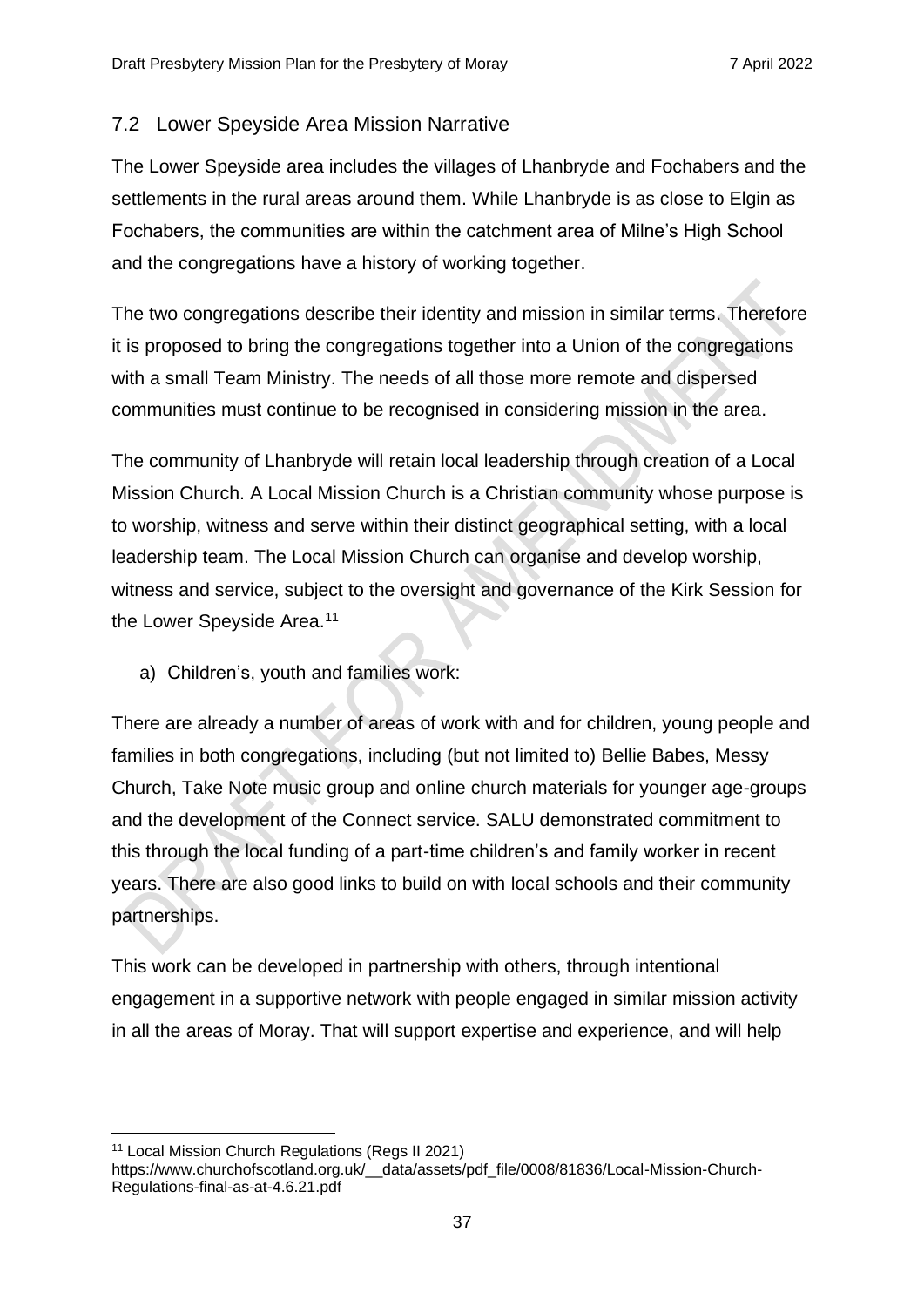new and existing volunteers to be equipped and develop mission to children and young people.

b) Lhanbryde village

While the congregation of St. Andrew's Lhanbryd and Urquhart (SALU) has a strong sense of call to mission in Lhanbryde itself, its building is a considerable distance away – it is no longer in the right place. Therefore that building should not be retained, enabling the congregation to explore creative ways to be more missionally active in Lhanbryde village. There is one small fellowship that meets in community premises in the village, but otherwise there is no other worshipping community there. Therefore, mission to Lhanbryde should be developed across all five Marks of Mission, in partnership with the people and groups within the community and across the new Union.

c) Digital Church

The Lower Speyside congregations and ministry teams have developed significant online church experiences and reflections through the COVID lockdowns and beyond. That experience and expertise should be built upon, in a network with others across Moray who have those skills – that has been particularly recognised in the Buckie Area and Keith Area.

|                                          | (a) Retain | (b) Dispose<br>sell / let /<br>other) | Rationale                                                                                       |
|------------------------------------------|------------|---------------------------------------|-------------------------------------------------------------------------------------------------|
| <b>Bellie Church and Hall</b>            | a          |                                       | A well equipped and flexible<br>sanctuary and hall suite in a<br>central location in Fochabers. |
| Speymouth Church                         |            | b by August<br>2027                   | Not very flexible space, not<br>quite in the community.<br>Community hall available.            |
| St. Andrew's Lhanbryd<br>Church and Hall |            | b by August<br>2027                   | Wrong location for where<br>most people live in<br>Lhanbryde village.                           |
| St. Margaret's Church<br>Hall, Urguhart  |            | b by August<br>2027                   | Community hall available in<br>the very small community.                                        |

# <span id="page-37-0"></span>7.3 Lower Speyside Area Buildings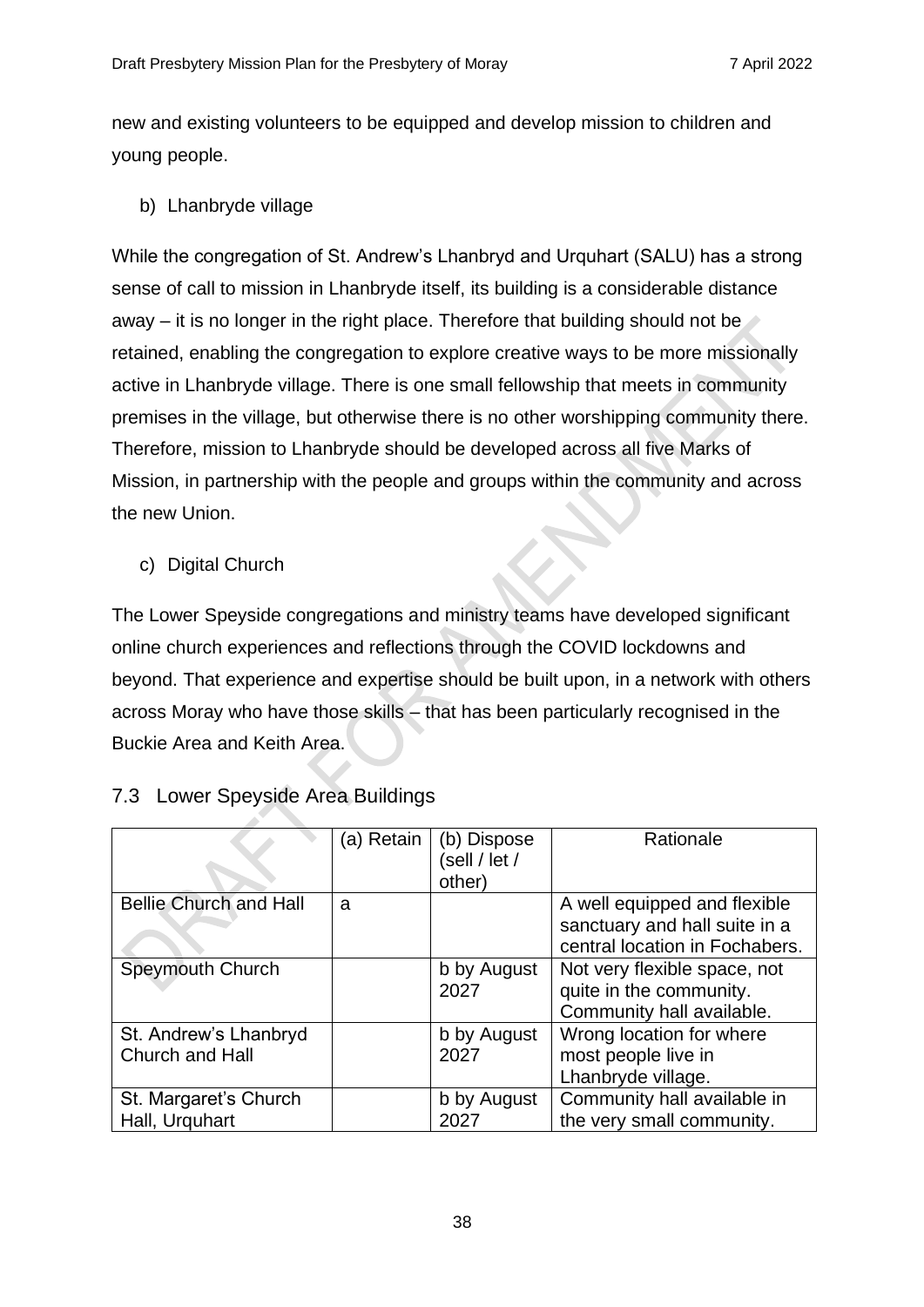# <span id="page-38-0"></span>8 Lossiemouth Area

### <span id="page-38-1"></span>8.1 Lossiemouth Area Headlines

Current parishes: Duffus, Spynie and Hopeman; Lossiemouth St. Gerardine's High; Lossiemouth St. James'

Population: 11316 (rural)

Proposed adjustment:

Union of Duffus, Spynie and Hopeman; Lossiemouth St. Gerardine's High; and Lossiemouth St. James'

with Local Mission Churches in Duffus and Hopeman

Number of posts: 1 FTMWS

0.5 FTE MDS Parish Assistant (pastoral/funerals)

1 OLM

Local leadership, appropriately trained and supported

Buildings categorisations:

|                                                     | (a) Retain | (b) Dispose<br>(sell / let /<br>other) |
|-----------------------------------------------------|------------|----------------------------------------|
| Duffus Church and Hall                              |            | b by August<br>2027                    |
| Spynie Church and Hall                              |            | b by August<br>2027                    |
| Hopeman Church and Hall                             | a          |                                        |
| Lossiemouth St. Gerardine's High<br>Church and Hall |            | b by August<br>2027                    |
| Lossiemouth St. James' Church and<br>Hall           | a          |                                        |

**Networks** 

Children's and youth work; Pilgrimage, tourism and heritage; Creation care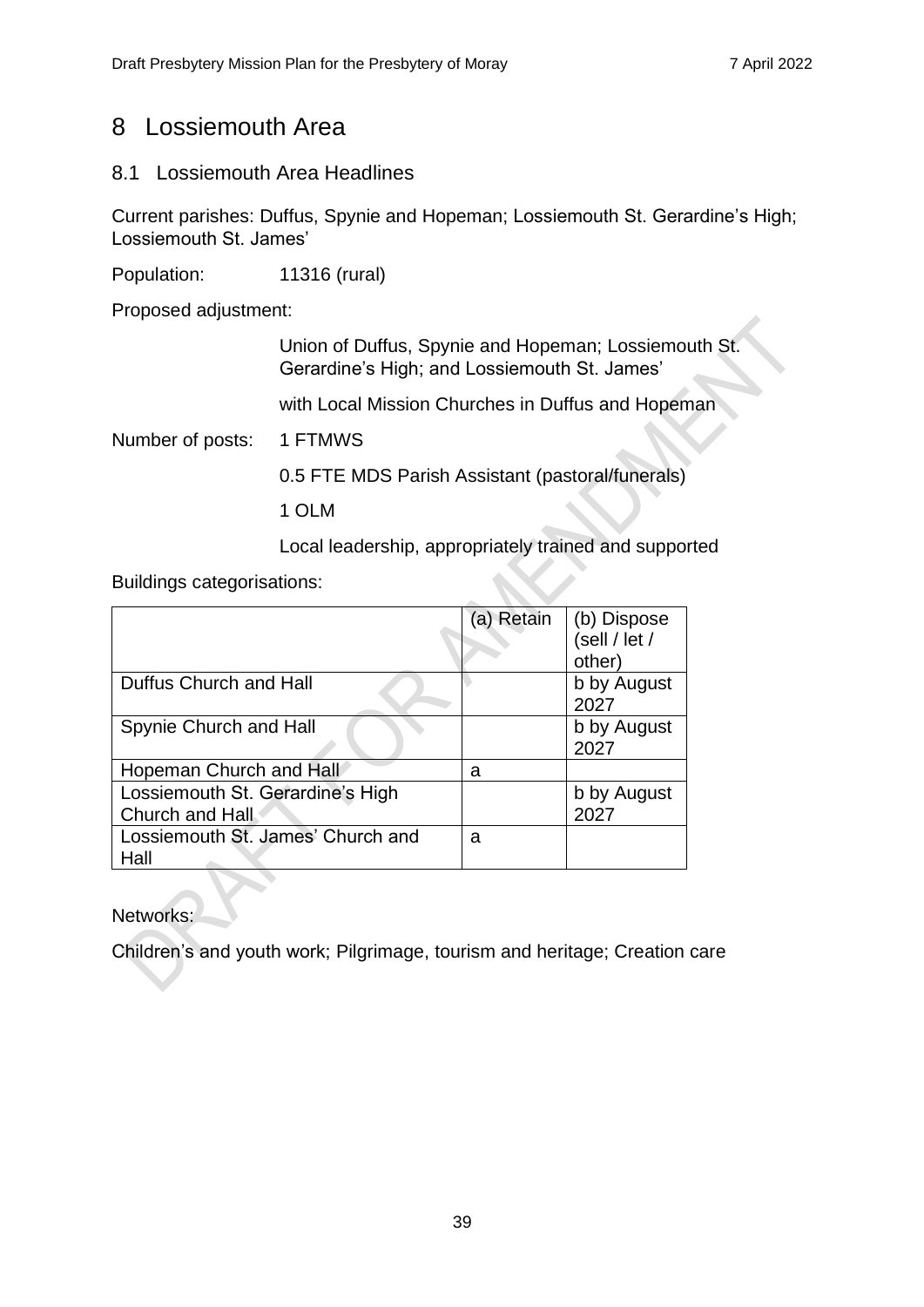#### <span id="page-39-0"></span>8.2 Lossiemouth Area Mission Narrative

This is an area where ecumenical working can clearly assist in fulfilling the commitment to territorial ministry, building on existing relationships (e.g. school chaplaincy teams, community services, local leadership meetings) and complementing the mission of other fellowships. The Church of Scotland is only one part of the body of Christ, alongside Hopeman Baptist Church and a number of denominations and fellowships in Lossiemouth.

The local culture and sense of belonging to the Church of Scotland has brought a high number of funerals (seen in congregational statistics), so an OLM and 0.5 full time equivalent parish assistant are proposed to support the pastoral and funeral workload.

Parish boundaries should be discussed during the first year of implementation of the plan, with the Elgin area around new development at Findrassie, and possibly with Inverness Presbytery about the western boundaries with the current parish of Alves and Burghead.

Local presence in the villages of Duffus and Hopeman should be maintained with local leadership through creation of Local Mission Church(es). A Local Mission Church is a Christian community whose purpose is to worship, witness and serve within their distinct geographical setting, with a local leadership team. The Local Mission Church can organise and develop worship, witness and service, subject to the oversight and governance of the Kirk Session for the Lossiemouth Area.<sup>12</sup>

However, local presence and gathering people together does not necessarily need an ecclesiastical building, and use can be made of the excellent community halls in Duffus and Spynie to serve those communities.

Within Lossiemouth, there is no need for two Church of Scotland buildings, with very similar facilities, locations and limitations, and with many other gathering spaces available in the town. The congregation of St. James' articulate a call to develop their facilities to offer a more flexible space in and around the existing building, with ideas

<sup>12</sup> Local Mission Church Regulations (Regs II 2021)

https://www.churchofscotland.org.uk/ data/assets/pdf file/0008/81836/Local-Mission-Church-Regulations-final-as-at-4.6.21.pdf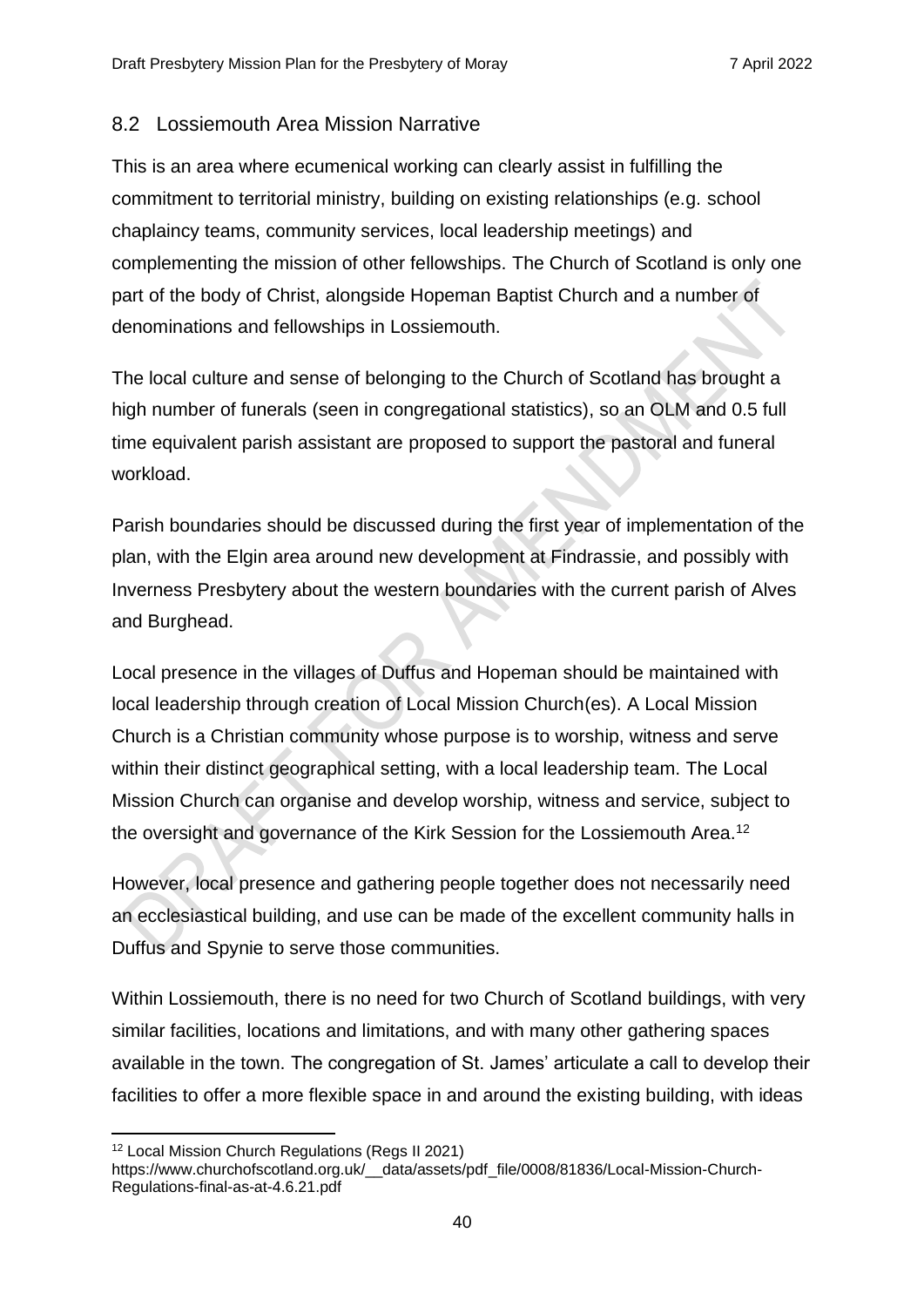and capability to take that forward. That would enhance a building that has been capable of hosting children's holiday clubs and community hospitality, though needs investment to reach appropriate modern standards. There is also a recognition of the need to care for creation in the development of St. James' building, acknowledging the fifth Mark of Mission. The vision and potential to adapt the St. James' building for mission into the future leads to the recommendation to retain it and dispose of the St. Gerardine's High building.

a) Hospitality:

A significant mission in these congregations and communities is hospitality, offered through gathering people together through food and drink, and music. The congregations can continue to meet needs for connection by offering opportunities for people to gather. While primarily undertaken in terms of the third Mark of Mission, responding to human need by loving service, this work will also assist in proclaiming the Good News of the Kingdom to those supported, and will nurture believers as people are connected to others and equipped to serve.

The Lossiemouth congregations express a call to connect to people who are elderly or living with dementia, so accessibility is an important factor in considering development of facilities.

b) Pilgrimage:

The potential for pilgrimage developments, both in terms of history (including commemorating St. Gerardine, Patron Saint of Lossiemouth) and through walking (with the Moray Coast Trail), is very strong. Intentional engagement, and potentially leadership, of a supportive network with people engaged in similar mission activity is proposed, including with the Elgin Area and Upper Speyside Area.

c) Creation care and social justice:

Active commitment with Eco Congregation Scotland (including Fairtrade) in Duffus, Spynie and Hopeman, and shared commitment to Christian Aid across the area engages with the fourth and fifth Marks of Mission: working for social justice and care for creation. This fifth Mark of Mission is identified as an area to develop across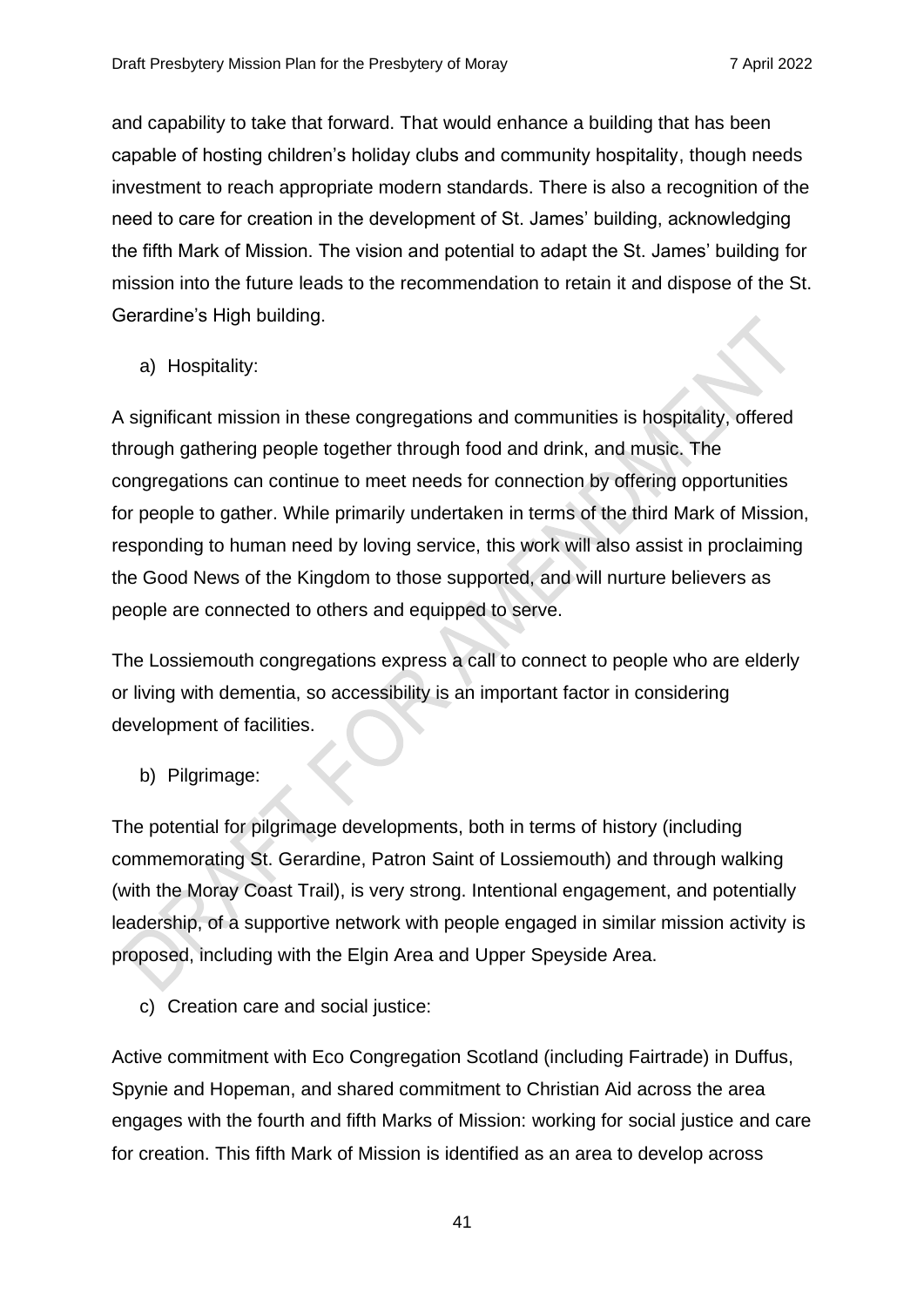Moray, and this area could lead a Creation Care network, including the Upper Speyside Area and Keith Area.

d) Children's and youth work:

There are higher than the Moray average proportions of children in this area, though also active mission with young people in Hopeman and Lossie Baptist Churches, the Scottish Episcopal Church in Elgin/Lossiemouth and family mission in the RAF Chaplaincy. The Church of Scotland has a key role in school chaplaincy in the communities, and congregations have experience of Messy Church and holiday clubs to build on. Work in partnerships and teams can help meet the needs and nourish the faith of children and young people.

|                                                        | (a) Retain | (b) Dispose<br>(sell / let /<br>other) | Rationale                                                                                                                                                       |
|--------------------------------------------------------|------------|----------------------------------------|-----------------------------------------------------------------------------------------------------------------------------------------------------------------|
| Duffus Church and Hall                                 |            | b by August<br>2027                    | Community hall available<br>in the small community.                                                                                                             |
| Spynie Church and Hall                                 |            | b by August<br>2027                    | Community hall available<br>in the small community.                                                                                                             |
| Hopeman Church and Hall                                | a          |                                        | Large sanctuary space to<br>serve communities. Draft<br>Inverness Plan proposes<br>closure of C of S sanctuary<br>in Burghead, other<br>neighbouring community. |
| Lossiemouth St.<br>Gerardine's High Church<br>and Hall |            | b by August<br>2027                    | Very close to Lossiemouth<br>St. James'. Listed building<br>less adaptable, and less<br>capacity for development<br>work.                                       |
| Lossiemouth St. James'<br>Church and Hall              | a          |                                        | Vision and capacity to<br>develop into well equipped<br>flexible space.                                                                                         |

## <span id="page-41-0"></span>8.3 Lossiemouth Area Buildings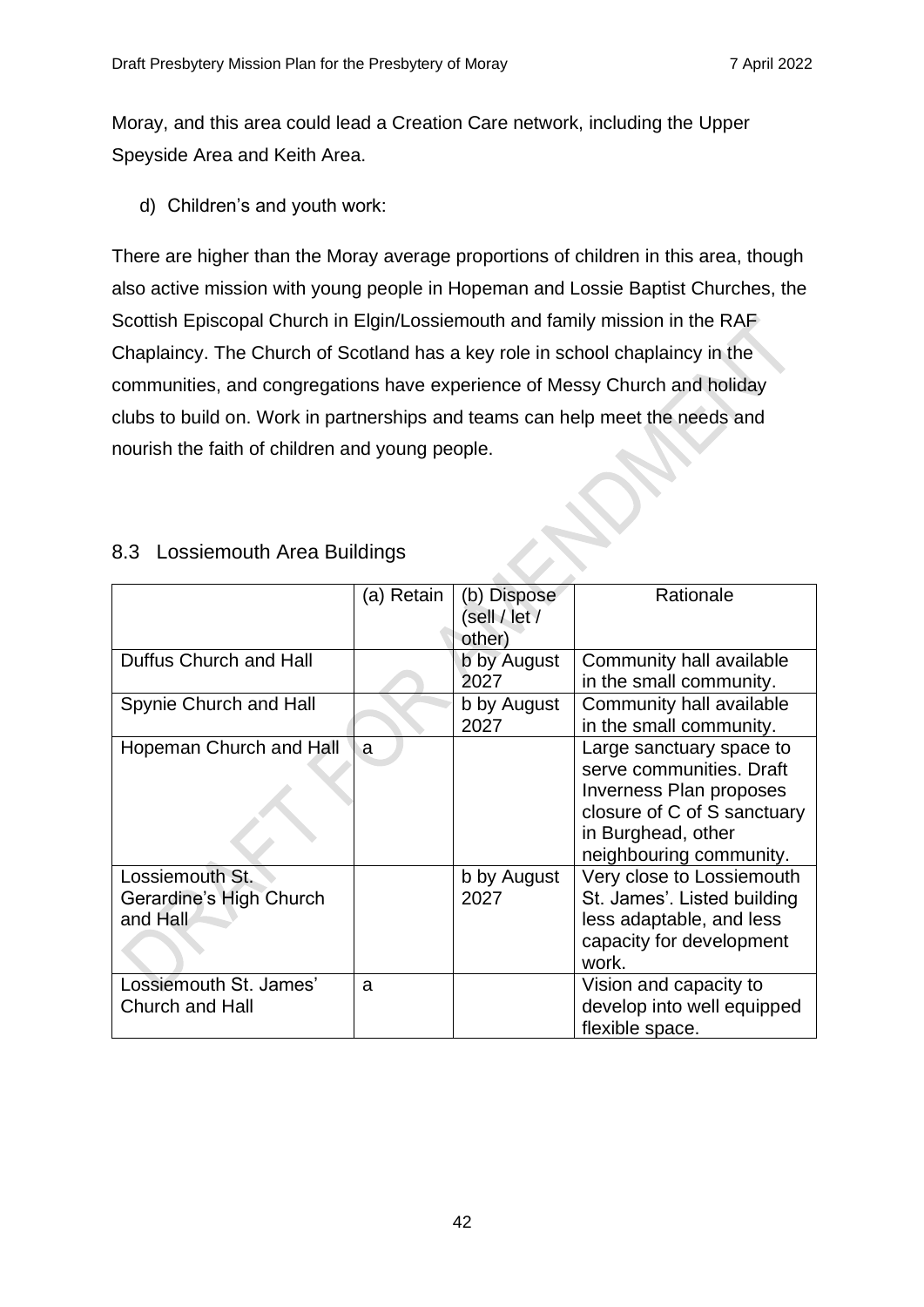# <span id="page-42-0"></span>9 Elgin Area

# <span id="page-42-1"></span>9.1 Elgin Area Headlines

Current parishes: Birnie and Pluscarden; Elgin High; Elgin St. Giles' and St. Columba's South

Population: 25760 (urban)

Proposed adjustment:

Union with Team Ministry

Number of posts: 1 FTMWS

1 FTE MDS Parish assistant

0.5 FTE Pioneer Ministry (in Team Ministry) (possibility of combining with other 0.5 FTE Pioneer post in Lower Speyside to recruit 1FTE across both areas)

1 OLM

Local leadership, appropriately trained and supported

Buildings categorisations:

|                                    | (a) Retain | (b) Dispose<br>(sell / let / |
|------------------------------------|------------|------------------------------|
|                                    |            | other)                       |
| <b>Birnie Church</b>               |            | b by August<br>2027          |
| <b>Birnie Church Hall</b>          |            | b by August<br>2027          |
| <b>Pluscarden Church</b>           |            | b by August<br>2027          |
| Elgin High Church and Hall         |            | b by August<br>2027          |
| Elgin St. Giles' Church            | a          |                              |
| Elgin St. Columba's Church         | а          |                              |
| Williamson Hall (by St. Columba's) | а          |                              |

Networks:

Children's and youth work; Pilgrimage, tourism and heritage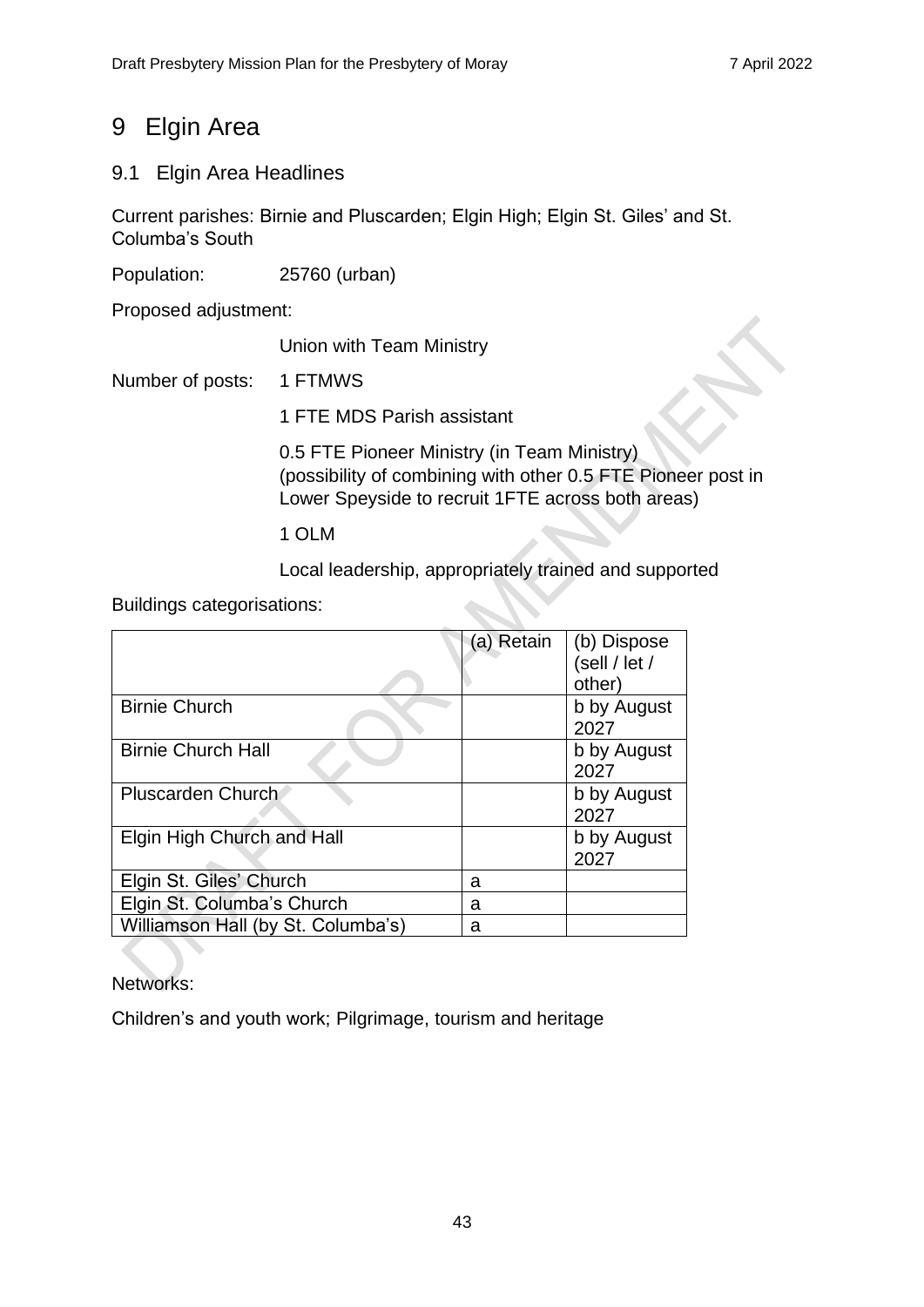# <span id="page-43-0"></span>9.2 Elgin Area Mission Narrative

These three parishes, currently in a relatively recent Parish Grouping, serve just over one third of the population of Moray Presbytery, in the expanding urban context of Elgin and the rural areas of Birnie and Pluscarden.

Within the town there are many other Christian denominations and fellowships also serving the communities, so this is an area where ecumenical working can clearly assist in fulfilling the commitment to territorial ministry, building on existing relationships (e.g. Holy Week, Advent trails) and complementing the mission of other fellowships.

Parish boundaries should be discussed during the first year of implementation of the plan, with the Lossiemouth Area around the new development at Findrassie to the north, and with the Lower Speyside around the developments at Linkwood and Barmuckity to the south and west.

a) Children's and youth work:

Reaching out to children and young people, and their families, was identified as important in all three congregations. Statistics show high proportions of under 16s in and around Elgin, and this area includes eight primary schools and two secondary schools, so there is huge mission potential. There is also much to build on, including (but not limited to) existing relationships with schools (chaplaincy and Easter Code), thriving Messy Church in Birnie and Pluscarden, Sweaty Church and KIX children's activities at St. Giles', and family engagement by Elgin High.

This area of work, across a range of communities and a large population, will benefit from partnerships with other denominations, para-church organisations such as School Pastors and community groups.

Intentional engagement in a supportive network with people engaged in similar mission activity in all the areas of Moray will help new and existing volunteers to be equipped and develop mission to children and young people.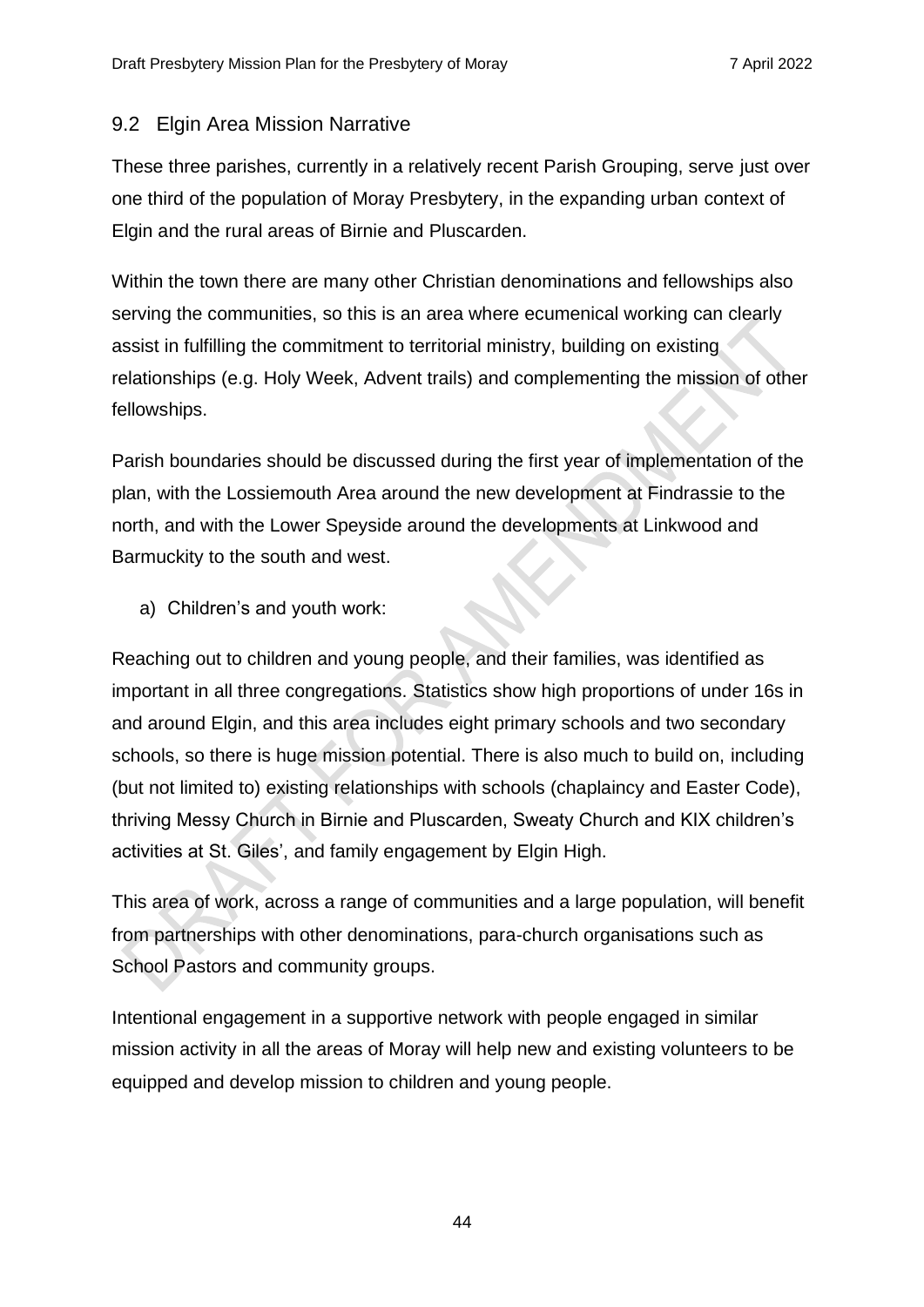#### b) New developments

There are very large housing developments ongoing to the north and south of Elgin. To the south that already includes the new Linkwood Primary School and Moray Sports Centre offering new community spaces in which people can gather. On the north side of Elgin, the development just beginning at Findrassie will also include community space outdoors and in a new Primary School.

Statistics for the Elgin area also have the highest proportion of people of "no religion."

Awareness of the needs of these evolving communities led the congregations of the Elgin area to come together into a Parish Grouping at the end of 2020, which included a Pioneer Ministry post "developing mission and new worshipping communities across Elgin, particularly its new housing areas." That intention is affirmed and encouraged across all five Marks of Mission, while recognising that such work is best done through small teams rather than individuals.<sup>13</sup> More limited staffing resources and the potential to share learning across different local contexts lead to the proposal for 0.5 FTE Pioneer Ministry post in the Elgin Area, in parallel to a similar post in Lower Speyside.

c) Overcoming isolation:

All these congregations have a strong sense of call to connect with people in their communities (urban and rural), with a particular concern to overcome isolation. This is primarily articulated in terms of the third Mark of Mission, responding to human need by loving service: directly meeting needs for food and connection in community partnerships, and offering the use of church buildings to host community groups who also meet those needs. This work will also assist in proclaiming the Good News of

*Playfully Serious: How Messy Churches create new space for faith*, Church Army's Research Unit, January 2019, https://www.churcharmy.org.uk/Publisher/File.aspx?ID=225713

<sup>13</sup> *Pioneering Pieces: An evaluation of the Church of Scotland's Pioneer Pilot Project*, Church Army's Research Unit, October 2020;

*The Day of Small Things: An analysis of fresh expressions of Church in 21 dioceses of the Church of England*, George Lings, Church Army's Research Unit, November 2016, https://www.churcharmy.org.uk/Publisher/File.aspx?ID=204265;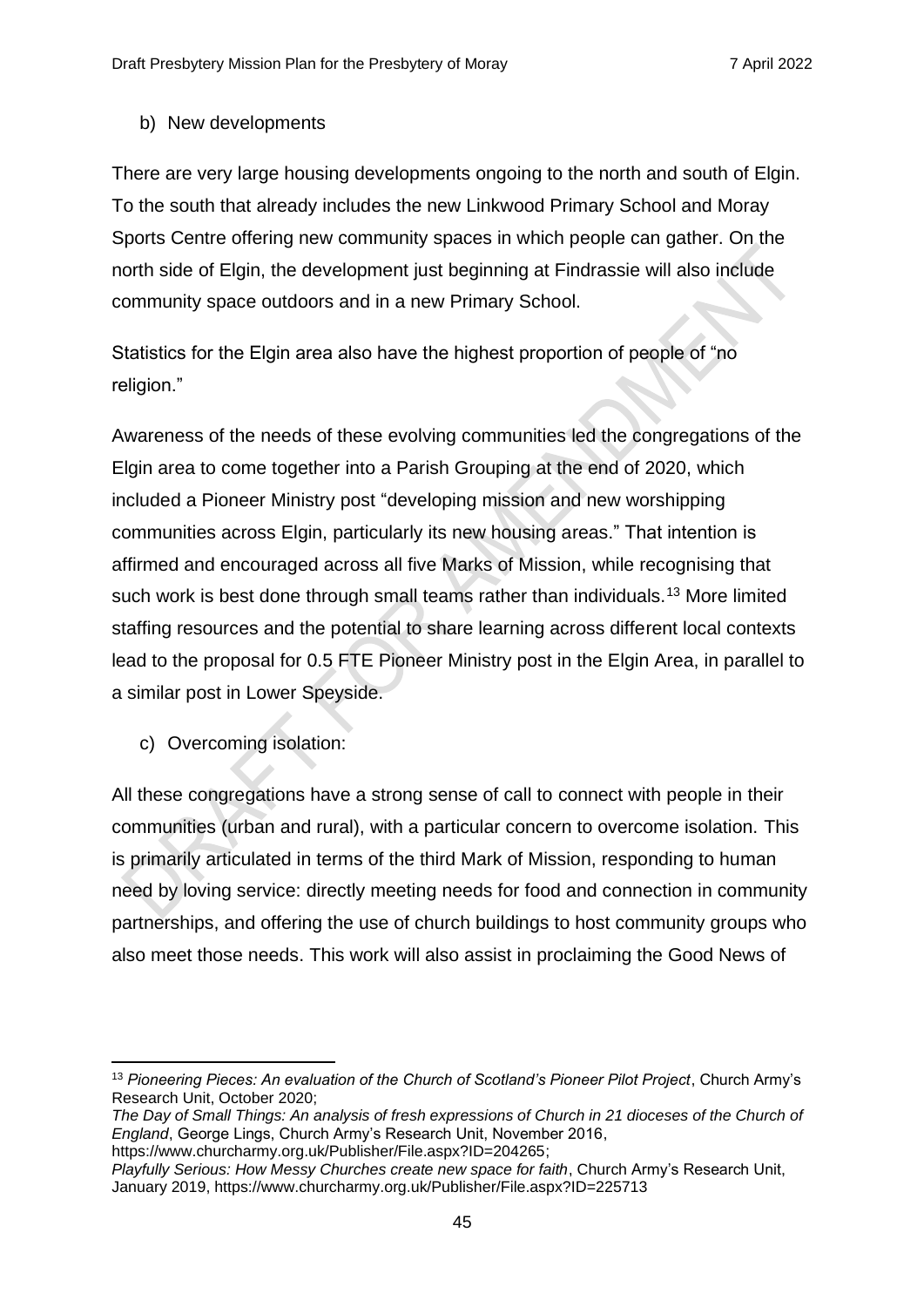the Kingdom to those supported, and will nurture believers as people are connected to others and equipped to serve.

However, gathering people together does not necessarily need an ecclesiastical building. In the rural communities, use can be made of community halls. Within Elgin, there is a high concentration of church buildings (sanctuaries and halls, across denominations) within the town centre. It may be that the partners using Elgin High Church Hall could be best supported by transferring ownership of the property to a community organisation, which may allow access to funding for more flexible modern adaptation of the sanctuary and halls to meet practical needs in Elgin.

d) Pilgrimage and heritage:

The potential for pilgrimage developments, both in terms of heritage connections and through walking, is very strong. The rural area includes the history around Birnie Kirk and the spiritual centre of Pluscarden Abbey, while the ruins of Elgin Cathedral and the presence of a range of ecclesiastical buildings offer further mission potential around spiritual heritage. Urban and rural areas also connect to short and long walks in the area. Intentional engagement in a supportive network with people engaged in similar mission activity is proposed, including with the Upper Speyside Area (heritage) and Lossiemouth Area (walking routes).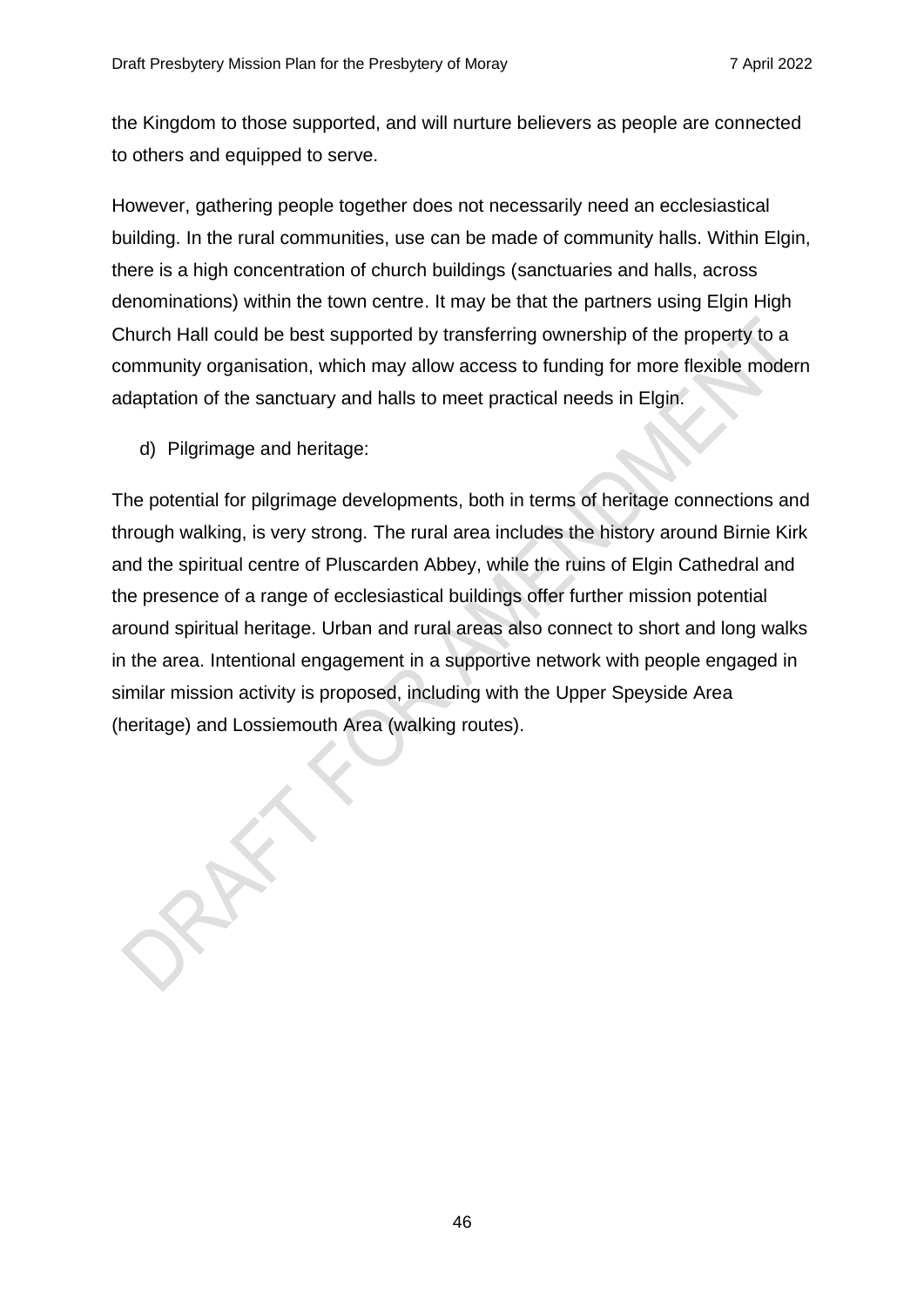# <span id="page-46-0"></span>9.3 Elgin Area Buildings

|                                       | (a) Retain | (b) Dispose<br>(self / let /<br>other) | Rationale                                                                                                                        |
|---------------------------------------|------------|----------------------------------------|----------------------------------------------------------------------------------------------------------------------------------|
| <b>Birnie Church</b>                  |            | b by August<br>2027                    | No facilities. Not really at<br>the centre of a community.                                                                       |
| <b>Birnie Church Hall</b>             |            | b by August<br>2027                    | Community hall available<br>in the small communities.                                                                            |
| <b>Pluscarden Church</b>              |            | b by August<br>2027                    | Community hall available<br>in the small communities.<br>Sanctuary at the Abbey.                                                 |
| Elgin High Church and Hall            |            | b by August<br>2027                    | Very close to multiple<br>ecclesiastical buildings in<br>Elgin. Community use<br>maybe best served by<br>transferring ownership. |
| Elgin St. Giles' Church               | a          |                                        | Prominent location in town<br>centre. Flexible sanctuary<br>for church, civic and<br>community use.                              |
| Elgin St. Columba's<br>Church         | a          |                                        | Used extensively for<br>"ceremonial" purposes<br>(weddings, funerals).<br>Closer to New Elgin.<br>Parking.                       |
| Williamson Hall (by St.<br>Columba's) | a          |                                        | A well equipped and<br>flexible hall suite, with<br>parking.                                                                     |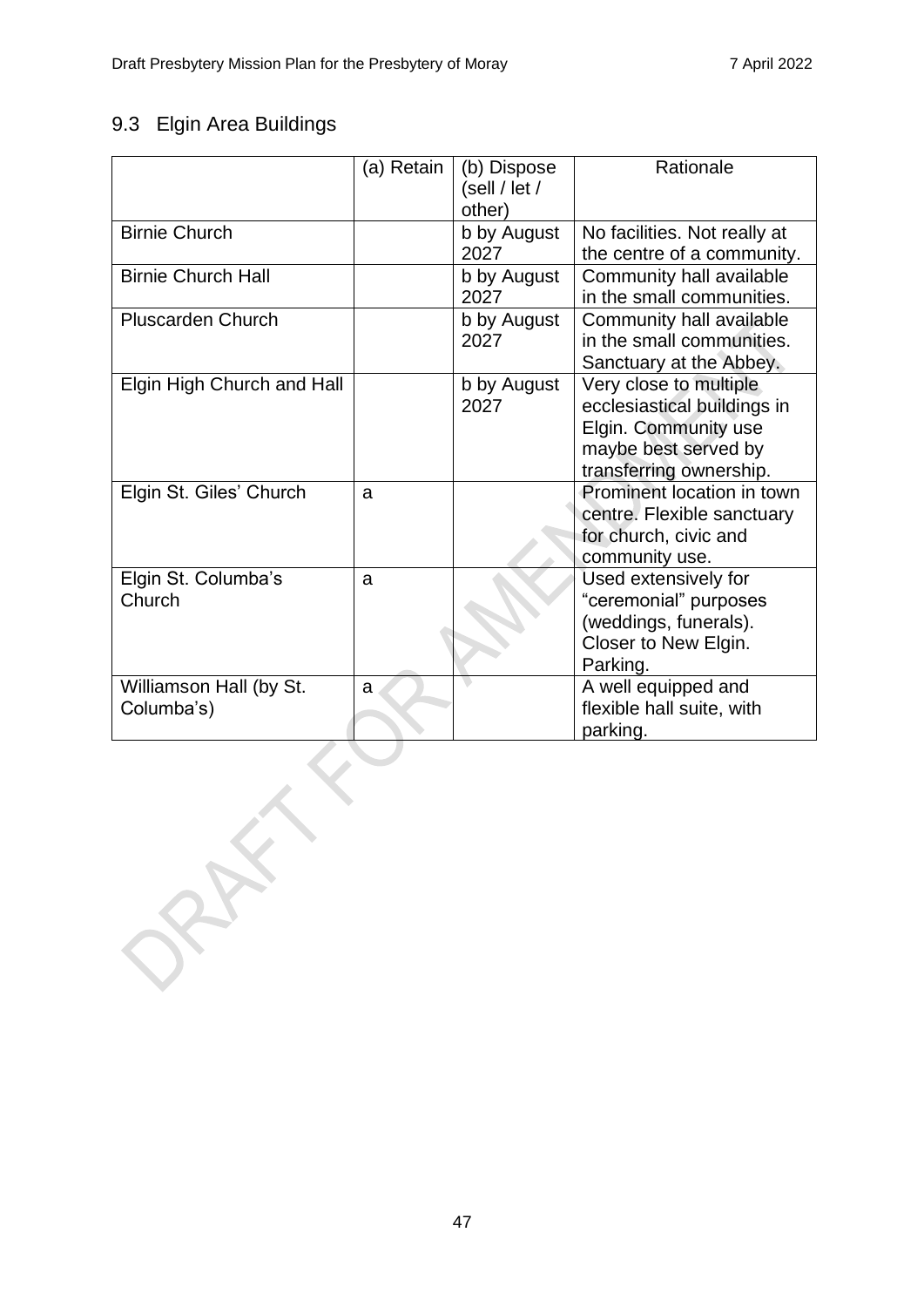# <span id="page-47-0"></span>Appendix A – Criteria (agreed by Moray Presbytery February 2022)

## Process summary (GCOP 6.5):

An essential part of the planning process is to put **mission first**, then consider **people and congregational structures** – ministries requirements and unions, linkages and various team formations – and **finally buildings**. Buildings must be seen to serve the mission of the Church, not the other way round.

#### Process outcome - ministries (PMPA 2.1.1):

A Mission Plan shall describe how the Church of Scotland's engagement with Christ's Mission is to be shaped and resourced in the following five years and to that end shall demonstrate how the Presbytery will:-

- i) ensure that the life of the Church of Scotland is shaped around Mission and adequately reflects the outcomes of Local Church Review and ideas for local mission;
- ii) sustain the commitment to a territorial ministry as described in the Third of the Articles Declaratory appended to the Church of Scotland Act 1921 and affirmed in Declaratory Act V 2010 including its commitment to ecumenical working;
- iii) make appropriate use of such ministry posts as may be permitted by the General Assembly so that the number of post holders in each Presbytery conforms to the numbers and timescales set by the General Assembly;
- iv) ensure that new ways of being Church, other than stipendiary Ministers of Word and Sacrament or traditional MDS appointments, are reflected in the Mission Plan;

### PPT comment:

The Mission Plan is to be shaped around the mission of Christ and it should reflect ideas for local mission. During the listening stages of the planning process, representatives of congregations have been sharing what is happening in their communities and the potential they see for mission in the future. The mission of Christ and such ideas are often found in narratives rather than statistics, so the formation of the Mission Plan will take such stories into account as well as quantitative data.

It is noted that the Mission Plan must consider how new ways of being church are encouraged. That may include posts beyond traditional parish ministry, and research suggests a variety of approaches may support growth in new ways of being Church.

Research into church growth, fresh expressions and Messy Church all acknowledge that many new ways of being church are led by non-ordained and unpaid people; that experimenting with small things is important, generally begun by small teams; that small churches grow best; that those experimenting and leading fresh expressions need ongoing support and refreshment; and that there is a positive association between employing youth workers and growth. (FATE, DOST, PS)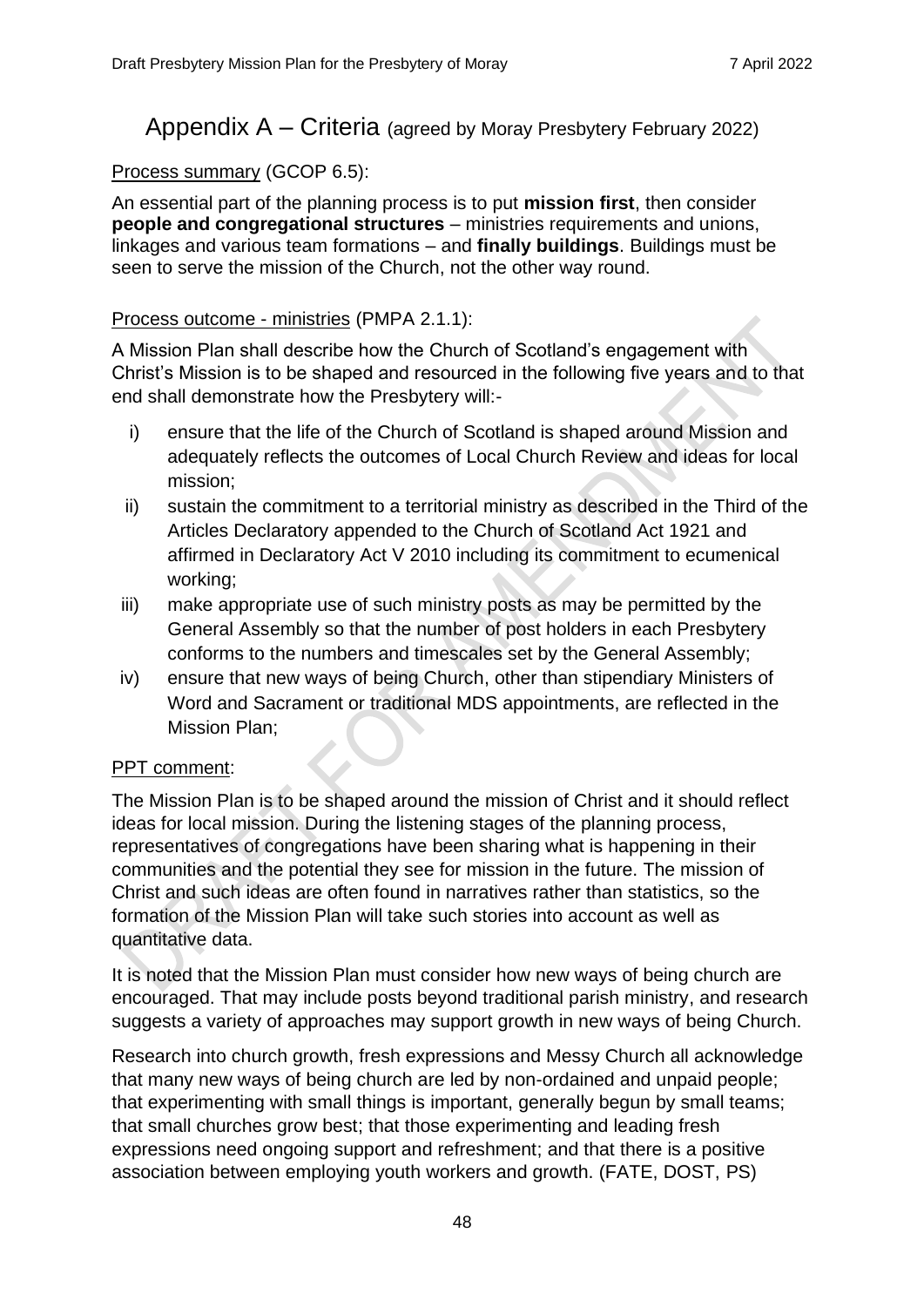Research into the Church of Scotland's pilot Pioneer Ministry posts concluded that peer support from colleagues doing similar pioneering work is crucial, and building of teams would be better. The research also noted that while in theory, parish ministers should be able to pioneer alongside their existing responsibilities, the reflections of these post-holders suggest is it more difficult to juggle existing ministry and pioneering mission in practice. (PP)

There is research that suggests amalgamations of congregations can be a factor in decline, recognising that one leader for one local worshipping community is helpful and that small churches grow best. Research also recognises that such leaders do not all need to be ordained and paid. (FATE, HIRC)

All the above suggests a mixed ecology of inherited church and new ways of being church will require a mixed ecology of ministries, including paid and unpaid, ordained and non-ordained, valuing strong local relationships. New ways of being church and relational youth work can be encouraged by all in leadership, and will need intentional support for small teams rather than solo workers.

### Process outcome – buildings (PMPA 2.1.2, 2.1.3):

In doing so the Presbytery will categorise each ecclesiastical building as either:-

(a) to be retained beyond the five years from the date at which the Mission Plan is approved or annually reviewed, or

(b) to be sold, let or otherwise disposed of by a specified date which is within five years from the date at which the ecclesiastical building is first categorised as (b).

In order to arrive at these categorisations the Presbytery shall use, and reference, resources and advice provided by the General Trustees, including the Land and Buildings Toolkit (or any successor guidance issued by the General Trustees).

#### PPT comment:

The General Trustees have created a Asset Management Buildings Audit process for all ecclesiastical buildings. This process will be undertaken in Moray by trained volunteers selected by the Stewardship, Finance and Property committee, with outcomes reported to presbytery by the General Trustees.

### **Key Criteria – Mission** (GCOP 5.3.1, PMPA 1.1i) )

#### **Presbytery, the Forum and the Trustees must prioritise Mission.**

[Mission shall be construed as meaning those aspects of church life set out in] the "Five Marks of Mission":

The mission of the Church is the mission of Christ:

- 1. To proclaim the Good News of the Kingdom
- 2. To teach, baptise and nurture new believers
- 3. To respond to human need by loving service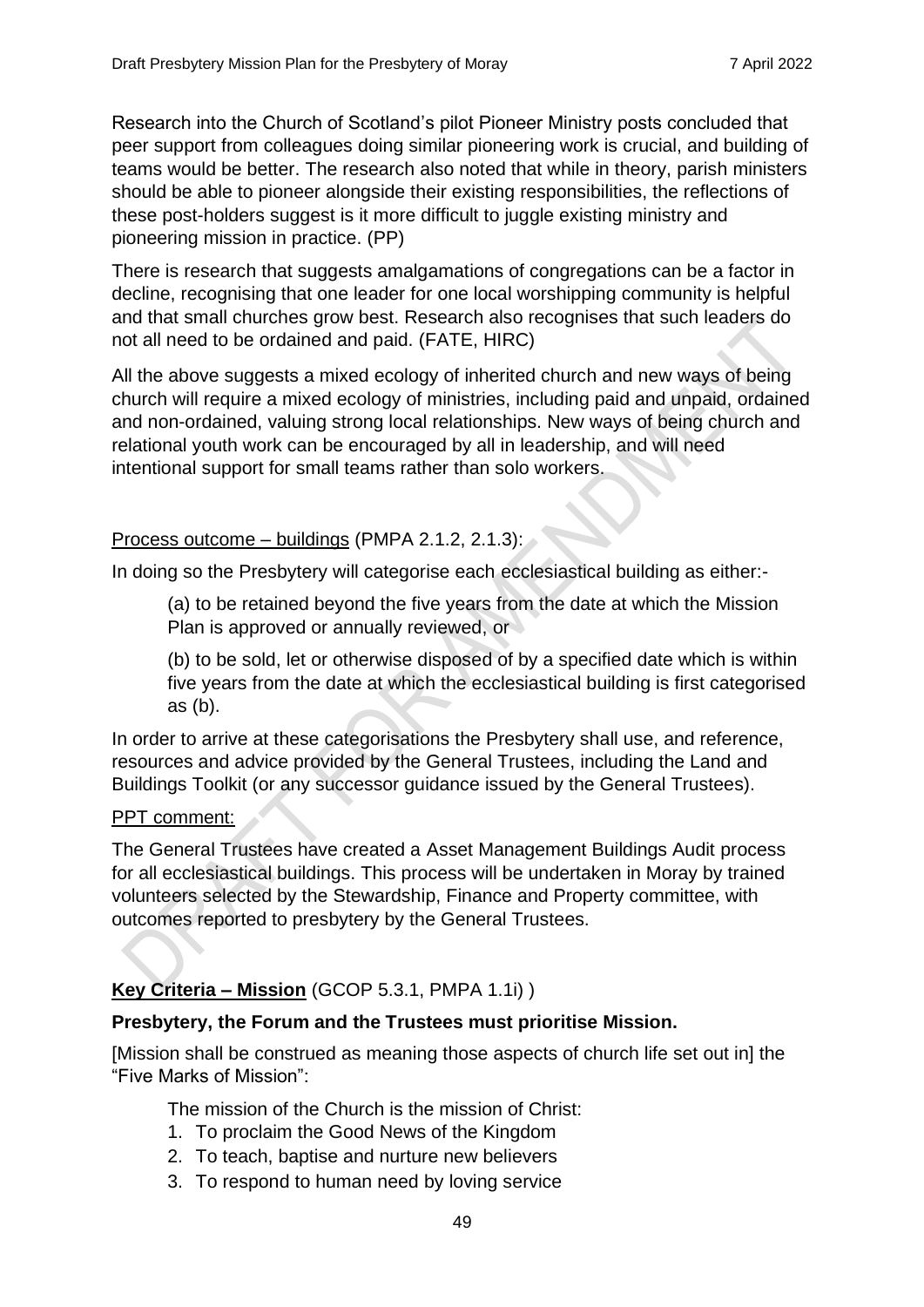- 4. To seek to transform unjust structures of society, to challenge violence of every kind and pursue peace and reconciliation
- 5. To strive to safeguard the integrity of creation and sustain and renew the life of the earth

No area of church life is exempt.

#### PPT comment:

Advice from Faith Nurture Forum Presbytery Mission Plan Implementation Group is that Presbytery should develop a mission narrative: a) define mission goals in local context; b) identify priorities; c) how to achieve those.

That advice and the experience of the listening stages of the planning process recognise that Christ's mission is often recognised in narrative. Therefore, formation of the Mission Plan will take stories into account as well as quantitative data.

## Subordinate Criteria – Communities (GCOP 5.3.2)

Every community of every size in every location within Scotland is part of a Church of Scotland Parish. While population should no longer be the only principle in shaping Presbytery Plans, it still remains the starting point. Our calling as a church is not primarily to resource congregations: it is mission to everyone in the land.

#### PPT comment:

The urban or rural nature of communities and the distribution of population will be taken into account – more dispersed or remote rural populations will need more resource for a similar number of people.

Natural boundaries and connections between communities will be taken into account, as indicated by local congregations. Boundaries between existing presbyteries will not be a barrier to adjustment.

# Subordinate Criteria – Ecumenism (GCOP 5.3.3)

"The Commission readily acknowledges that reaching the people of Scotland is an ecumenical task and one to which the Church of Scotland contributes along with other denominations as partners in the gospel." If a particular community is well served by another denomination, there may be no need for the Presbytery to duplicate that. Where a community is equally well served by the Church of Scotland and another denomination the Presbytery should explore what local possibilities there might be for recognising each other's ministry so that resources can be used elsewhere. The General Assembly of 2021 instructed the Forum, when developing principles for Presbytery Mission Planning, to include a principle of ecumenical working, bearing in mind the Lund Principle, affirming that churches should act together in all matters except those in which deep differences of conviction compel them to act separately. That same deliverance also encouraged the forming of Local Mission Communities and regional Covenant Partnerships as outlined in the report of the Ecumenical Relations Committee.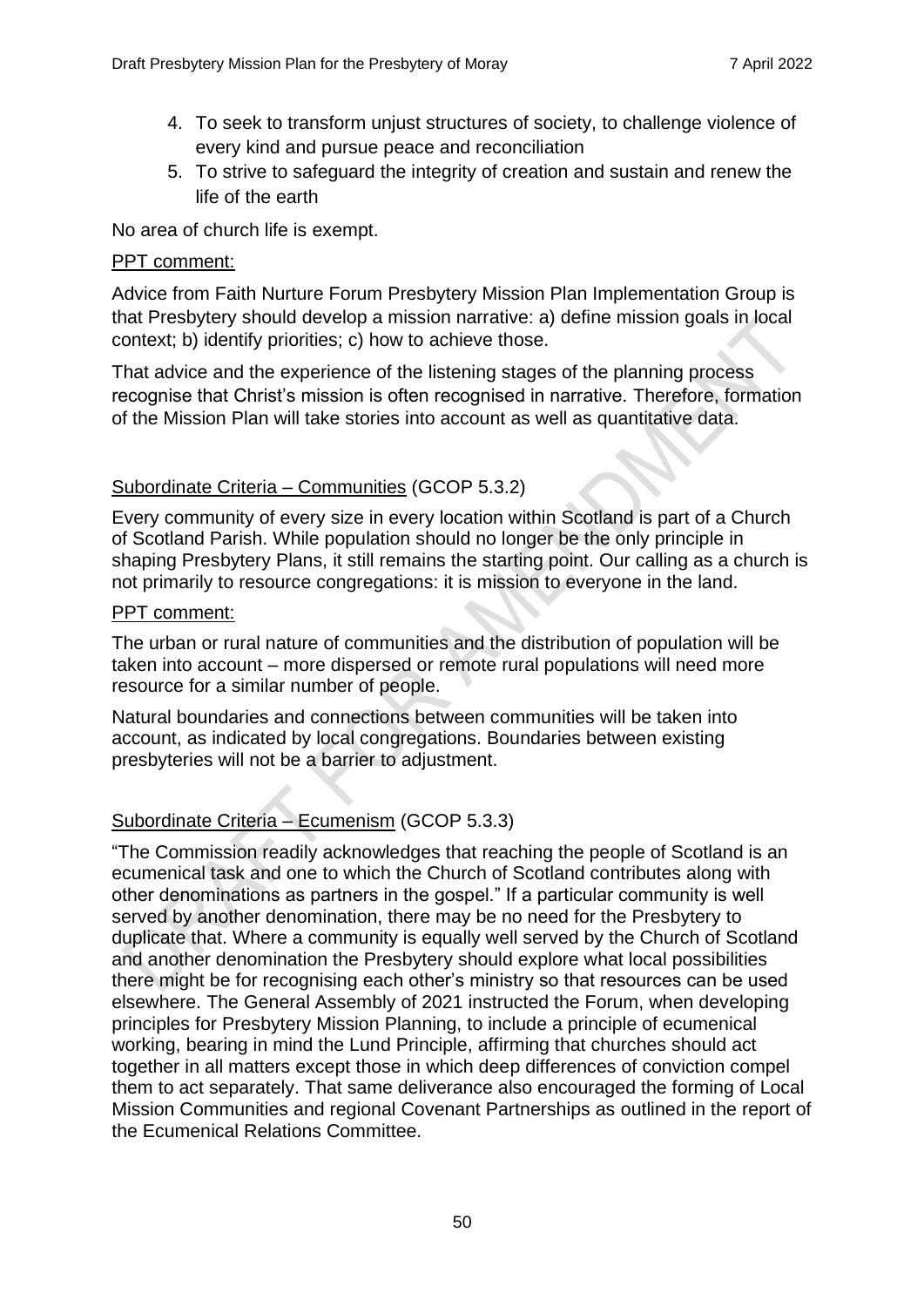## Subordinate Criteria – The poor (GCOP 5.3.4)

The General Assembly has repeatedly affirmed that the gospel imperative is priority to the poor. At a time when resources are scarce, it is tempting to take away from the most marginal communities where churches are often very fragile and small. However pressing the reasons may be locally, this must be resisted because it makes a mockery of the gospel and the repeated commitments of the General Assembly. However, as in every part of the Church, this does not mean that existing patterns of ministry should not be evaluated and reviewed and different forms of church life introduced.

## Subordinate Criteria – Whole people of God (GCOP 5.3.4 *[sic]*)

One aim of the Act is to assist the church in making the most effective use of paid ministries. However, this takes place in the context of the ministry of the whole people of God. The Special Commission on the Third Article Declaratory, in 2010, noted that "the living out of the commitment of Article III may well involve an increasing number of communities where the ministry is exercised largely by the eldership and membership of the Church, albeit under the oversight of an ordained minister." (8.5.6) Therefore a further principle to guide Presbyteries in their deployment of ministries is how they might be used to encourage and enhance the ministry of the whole people of God. This sharing of talents may be across a wider area than a parish – some Presbyteries are developing the idea of Mission Districts, on which more information will be available later.

### PPT comment:

Church growth research indicates the importance of involvement of lay members, refreshing and rotating roles, and not leaving everything to an ordained minister. Fresh Expressions of Church are very often led by non-ordained and unpaid people, and begun by teams, all of whom need ongoing support. (FATE, DOST, PS)

# Subordinate Criteria – Congregations (GCOP 5.3.5)

The church has "a commitment to maintain worshipping, witnessing and serving Christian congregations throughout Scotland." One of the ways in which the gospel finds visible expression is in committed congregations under the power of the Holy Spirit. They both express the gospel and commend the gospel. In their Planning, Presbyteries will identify congregations that are outward looking, which engage with their communities and the wider church and consider how they might build on these strengths.

### PPT comment:

Strong local relationships are important and enable smaller worshipping communities to grow more. (FATE, PP) Social engagement and meeting needs are important aspects of mission. (COVID) Rural communities have many needs and the church has a role in helping meet those needs. (HIRC)

The shape of church life can include different ways of supporting local worshipping communities, including the Recognised Ministries; trained and supported local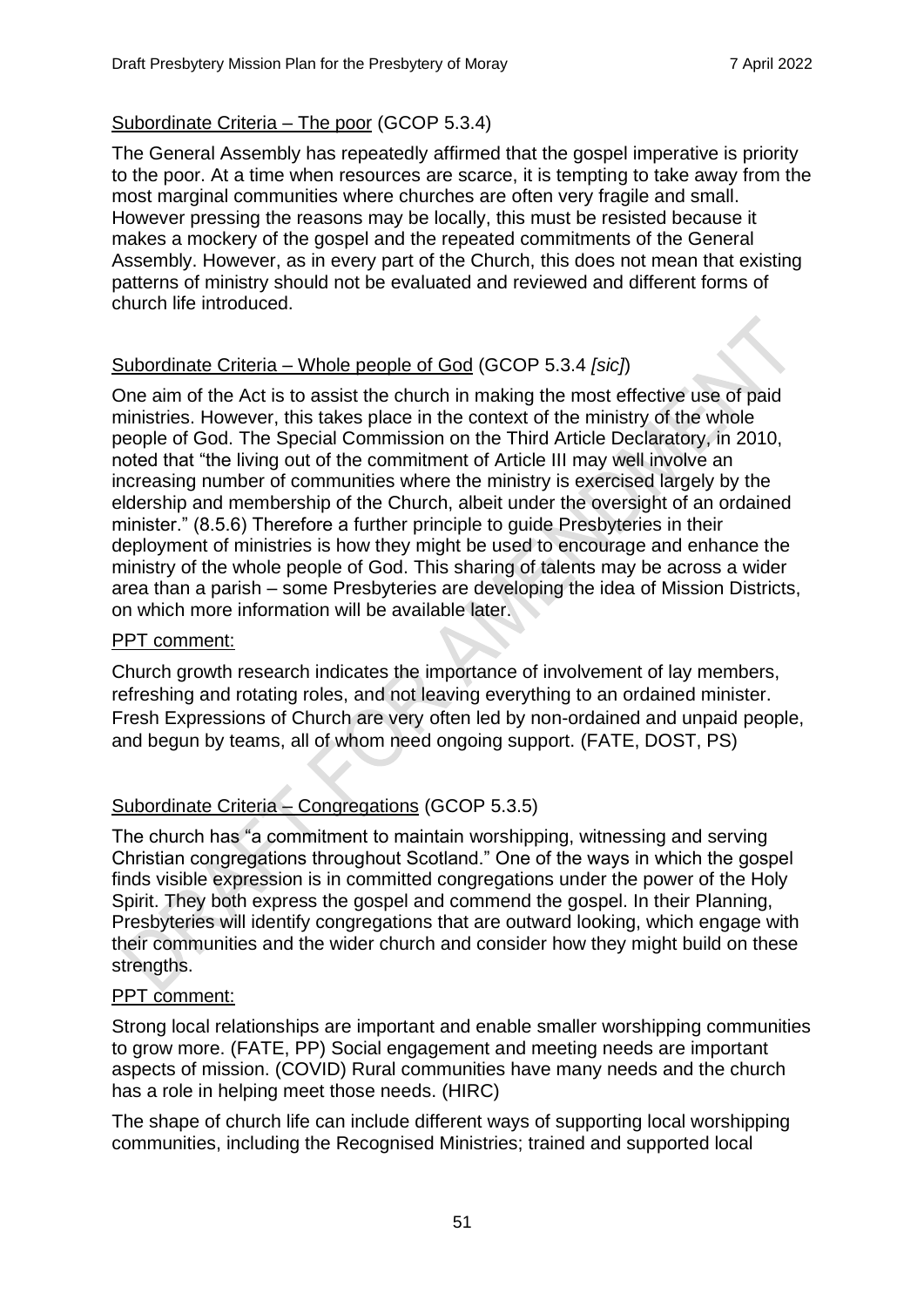worship leaders; and the potential use of technology to share aspects of teaching and worship.

### Subordinate Criteria – Mixed economy (GCOP 5.3.6)

Whilst affirming the importance of the Parish system and recognising the importance of a sense of 'place' the General Assembly stated that this needs to be expressed in a variety of ways. Martyn Percy, an Anglican scholar, says: "For the Church to find its place in the modern world, it will have to create new spaces for new communities and different opportunities for differentiated niche groups." While in many communities the sense of place is best expressed in something physical and tangible, that is not universally true. The Church will need, for example, to discover how to relate to those whose belonging is primarily through networks or the virtual world.

#### PPT comment:

Research into impact of Fresh Expressions suggests that networks, rather than geographical location, were a significant factor in a significant proportion of Fresh Expressions. A diversity of small things makes a difference, across a diversity of types, contexts, venues, frequencies and days. Many Fresh Expressions are led by non-ordained unpaid people, in teams. (DOST)

A familiar Fresh Expression is Messy Church, which reaches non-churched and dechurched families and can help people grow as disciples, but mostly for families with children below secondary school age. That needs the support of congregations and presbyteries to train and free leaders to prioritise Messy Church and fresh expressions of church. (PS)

Scottish rural church research found growth where the Church was doing something different. Pilgrimage has lots of potential for reaching people, including the "Invisible Church," and possibly for regeneration of communities and buildings. (HIRC)

Scottish Church COVID research recognised the importance of online networking and presence, and acknowledged that online worship needs resource, reflection and planning. (COVID)

All of the above suggests that giving responsibility, resource and support to people (ordained or paid or not) for ministry online and to particular networks may be important.

The research into the Church of Scotland pilot pioneer ministry posts recommends the need for people in such roles to have teams and networks for support, and space to experiment. That research cautions against trying to fit developing communities into governance structures too soon. (PP)

#### Subordinate Criteria – Financial responsibility (GCOP 5.3.7)

Presbytery Mission Planning does not mean ensuring that congregations which make a net contribution to central funds take priority. Nonetheless a degree of financial realism is required and it is appropriate that some consideration is given to congregational financial responsibility. Some congregations are more generous than comparable ones and all congregations are expected to make a financial contribution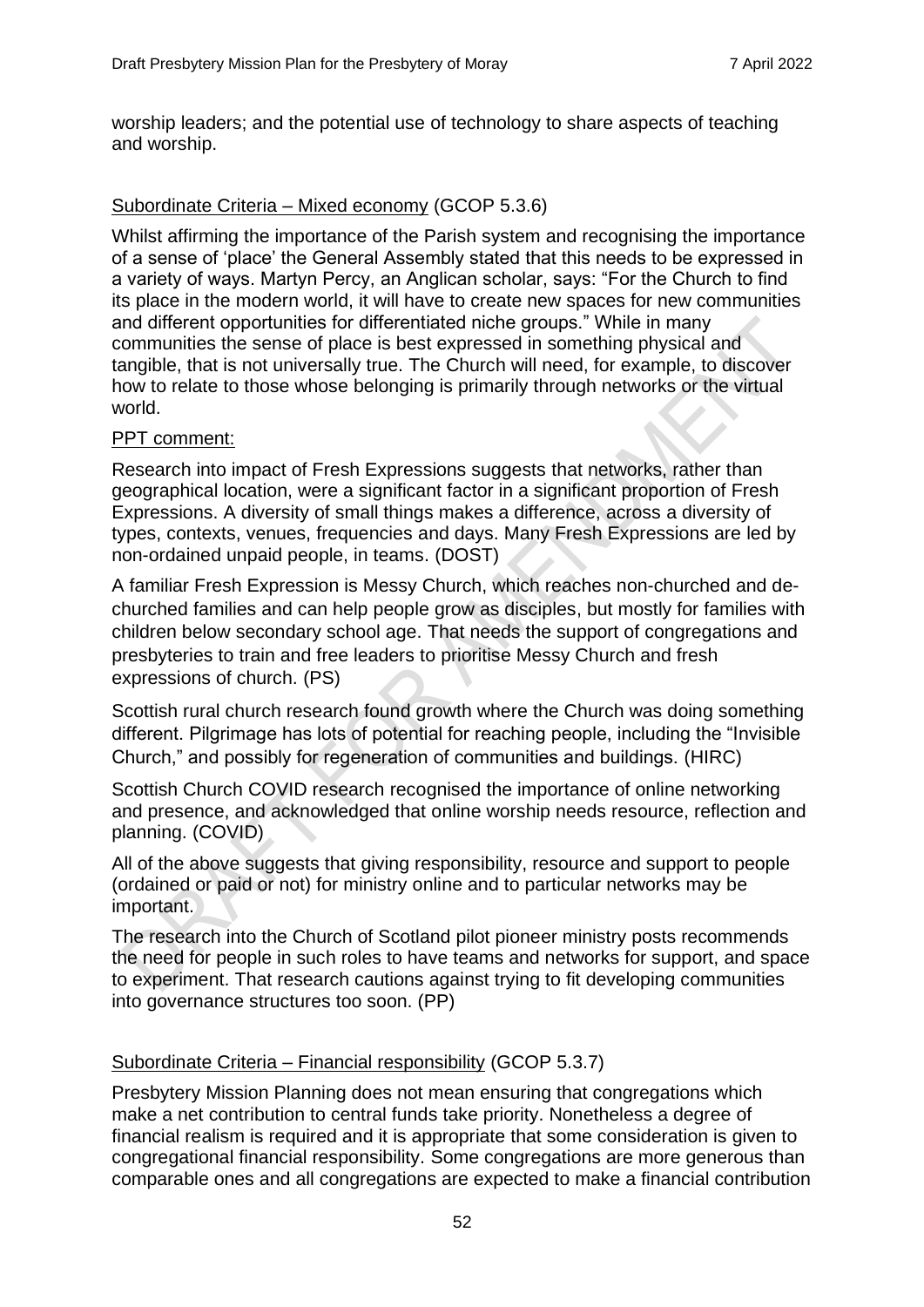appropriate to their means. At present one third of congregations are net contributors and two thirds are net receivers. However, per capita giving can be much higher amongst some of the poorest congregations than it is in some of the wealthiest. It is essential for Presbyteries to consider the complex financial picture and allocate ministerial resources to congregations that take their financial stewardship seriously. The Presbytery, Forum and Trustees should also take account of the effect of a Mission Plan on the aggregate amount of Ministry and Mission Contributions which the Presbytery's congregations remit to the national Church.

#### PPT comment:

It should be noted that the allocation of the number of posts to Moray is based on weighted population numbers here and across Scotland, not on how many ministry posts our current M&M contributions pay for.

It will be difficult to predict the financial consequences of some decisions. Historic data on the impact of unions and dissolutions on assessable income suggests an average decrease in assessable income of 0.4%. In 2023 there will also be a shift from the current system of Ministries and Mission contributions to the Giving to Grow system approved by the General Assembly 2021 (Appendix 1 of the Report of the Assembly Trustees). The PPT will use the best available information to estimate the future Giving to Grow contributions of congregations in different potential forms of adjustment, to assess the potential effect of proposals on the contributions of each congregation and the aggregate for Moray.

## Subordinate Criteria – Buildings (GCOP 5.3.8)

There is a connection between ministry and church buildings, although that connection is neither uniform nor universal. At a national level there is a consensus that the Church of Scotland has too many buildings, numerous buildings that are underutilised, buildings that are too large for present day needs and buildings that are in the wrong place. At a local level however, almost every church building is deemed essential by those who worship there week by week . There is no simple solution to this problem. The starting point however should be mission. Presbyteries will want to consider which buildings are essential and useful for the mission they envisage, and offer to local parties means by which they might look more objectively at the bricks and mortar which they possess The General Trustees will support Presbyteries in developing their mission plans. Presbyteries are encouraged to make use of the General Trustees Land and Buildings Toolkit, and other assessment tools which will be available.

### PPT comment:

The General Trustees have created a Asset Management Buildings Audit process for all ecclesiastical buildings, which will be undertaken in Moray by trained volunteers. Outcomes will be reported to presbytery by the General Trustees and will provide an overall indication of whether a building is a "well equipped space in the right place" or not. High overall scores will suggest both a well-equipped space and a good location. Lower scores will require further investigation. A breakdown of AMBA results and SFP's local expertise will help ascertain whether limitations and issues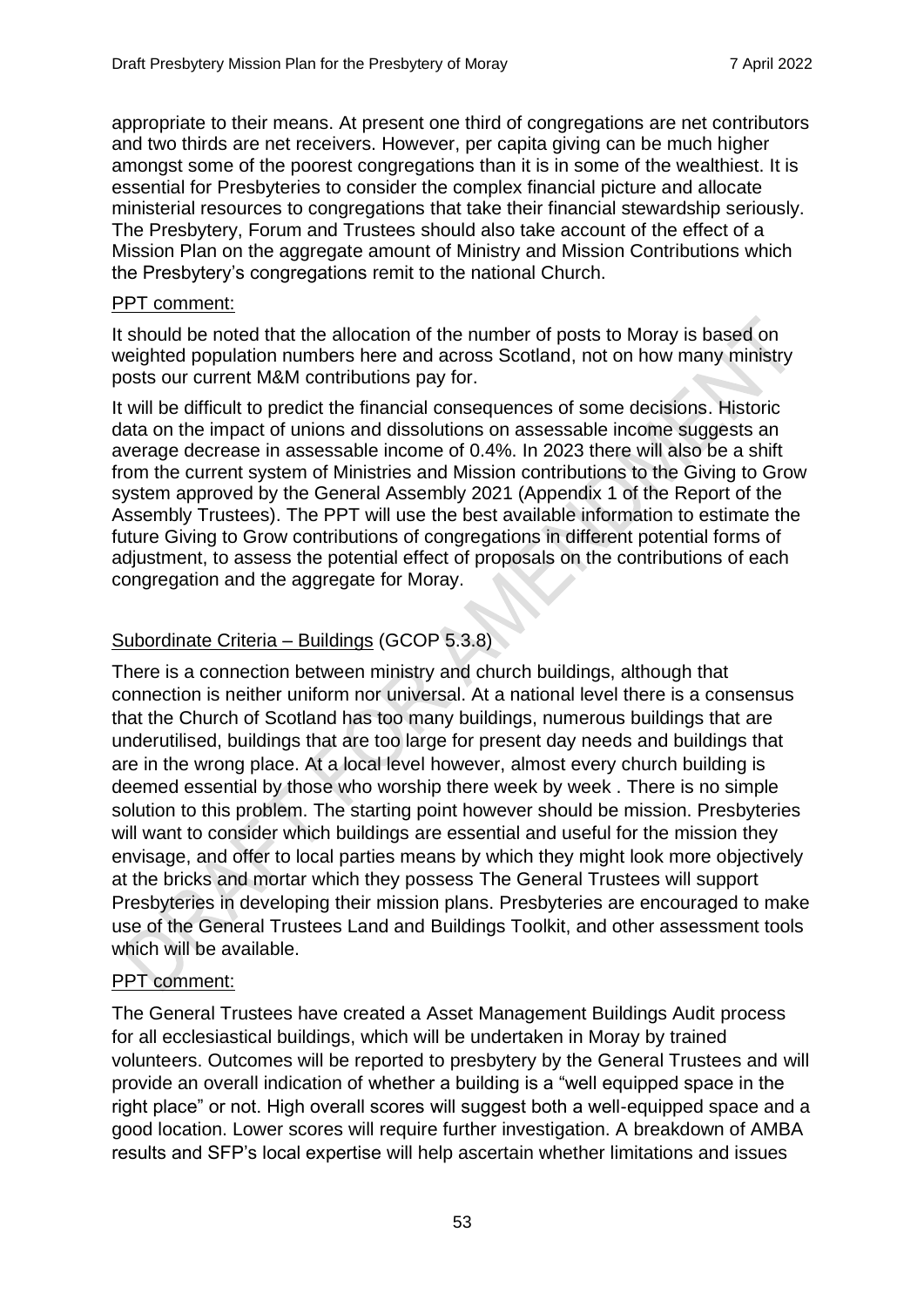can be overcome with appropriate investment in a building, to make it an asset for Christ's mission.

Buildings must be seen to serve the mission of the Church, not the other way round. (GCOP 6.5)

#### Other criteria – Fewer officebearers (GCOP 6.6):

Congregational groupings should move towards fewer decision-making bodies and fewer buildings, with effective numbers of office bearers. Multi-linkage charges should be strongly discouraged, as congregations in various forms of partnership need to be sharing vision for mission and life, and a requirement for too many office bearers drains the energies of Ministry leadership with the potential for miscommunication, divergence of vision and lengthening decision-making processes.

#### PPT comment:

This is an encouragement to think differently. It recognises existing struggles with finding officebearer with the appropriate gifts and calling. Church growth research suggests ever-larger amalgamations don't work for growth as communities need identifiable local leadership. (FATE)

#### Other criteria – Beyond boundaries (GCOP 6.10):

Presbyteries and congregations should be encouraged to think beyond their boundaries, especially in the light of future changes to Presbyteries through the reform process, but also to recognise that these boundaries do not necessarily present a barrier to mission.

#### Possible adjustments/arrangements (PMPA 7):

- 1) Union
- 2) Linking
- 3) Deferred union or deferred linking
- 4) Local mission church
- 5) Guardianship
- 7) Transportation
- 8) Parish groupings
- 9) Dissolution
- 10)Team ministry
- 11)New forms of church life
- 12)Presbytery mission initiative

#### PPT comment: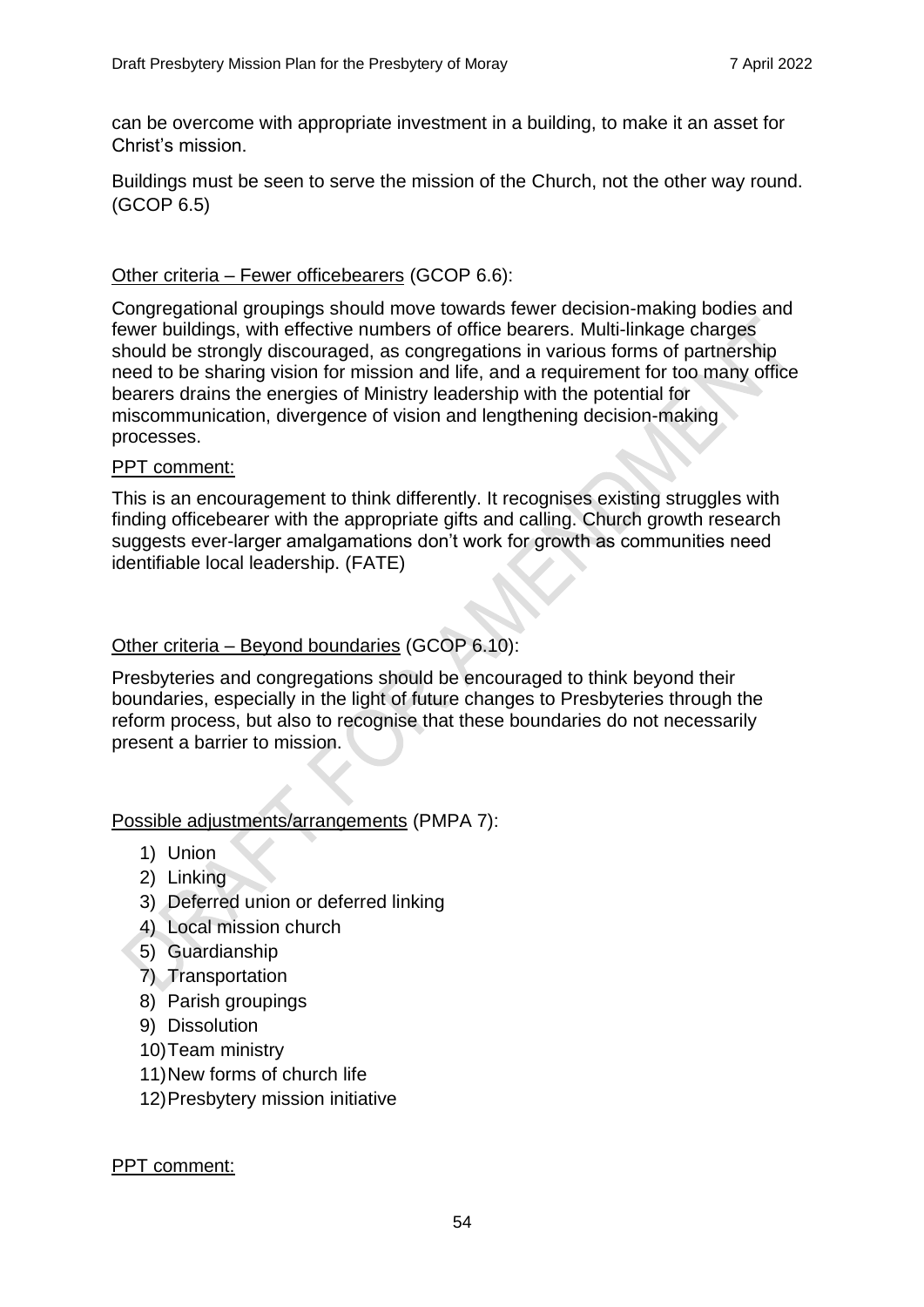It is noted that the Code of Practice discourages multi-way linkages, as they produce a large governance workload.

The new Local Mission Church option offers recognition of a local worshipping community and identity, but without the governance requirements needing to be fulfilled by that local group of people.

Parish groupings may be a useful step towards teams in unions or linkages, where that bigger adjustment is not yet possible.

Team ministries are not just teams of paid or ordained posts, but can specify wider teams from the whole people of God. Roles and responsibilities may be to particular local communities and to wider roles across the team's area and/or across the Presbytery's area. Roles within ministry teams need well defined to enable continuity, building of local relationships and the ministry of the whole people of God. Church growth research suggests one leader of each community is good, though such leaders will not necessarily be ordained and paid in every community.

This is a five year rolling plan. This first plan may take first steps towards longer term arrangements. This plan will not assume it is defining a permanent shape to church life in Moray, but is shaping a stage in the ongoing evolving life of Christ's church. There may an overall trajectory proposed, with initial adjustments in that direction at this time.

Instruments of future planning available (PMPA 9):

- 1) Reviewable charge
- 2) Transference (to another presbytery)

### **References:**

**COVID:** *"Adapt and be Flexible– the Mission Doesn't Stop": The Scottish Church and the COVID-19 Pandemic,* Brendan Research January 2021 <https://www.brendanresearch.com/projects/sclf-acts-covid19>

**DOST:** *The Day of Small Things: An analysis of fresh expressions of Church in 21 dioceses of the Church of England,* George Lings, Church Army's Research Unit, November 2016 https://www.churcharmy.org.uk/Publisher/File.aspx?ID=204265

**FATE:** *From Anecdote to Evidence: Findings from the Church Growth Research Programme 2011-2013,* Church of England [https://www.churchofengland.org/resources/church-growth-research](https://www.churchofengland.org/resources/church-growth-research-programme/anecdote-evidence)[programme/anecdote-evidence](https://www.churchofengland.org/resources/church-growth-research-programme/anecdote-evidence)

**GCOP:** Presbytery Mission Planning Act: Guidance & Code of Practice v1.4 (see also https://www.churchofscotland.org.uk/resources/presbyteryplanning/presbytery-mission-plan-act-guidance-code-of-practice)

**HIRC:** *Hope in the Rural Church - Reflections on the Scottish Church Census,* ACTS Scottish Churches Rural Group, May 2018 [http://www.acts-](http://www.acts-scotland.org/images/downloads/rural_group/SCRG_HopeRuralChurch_Report2018.pdf)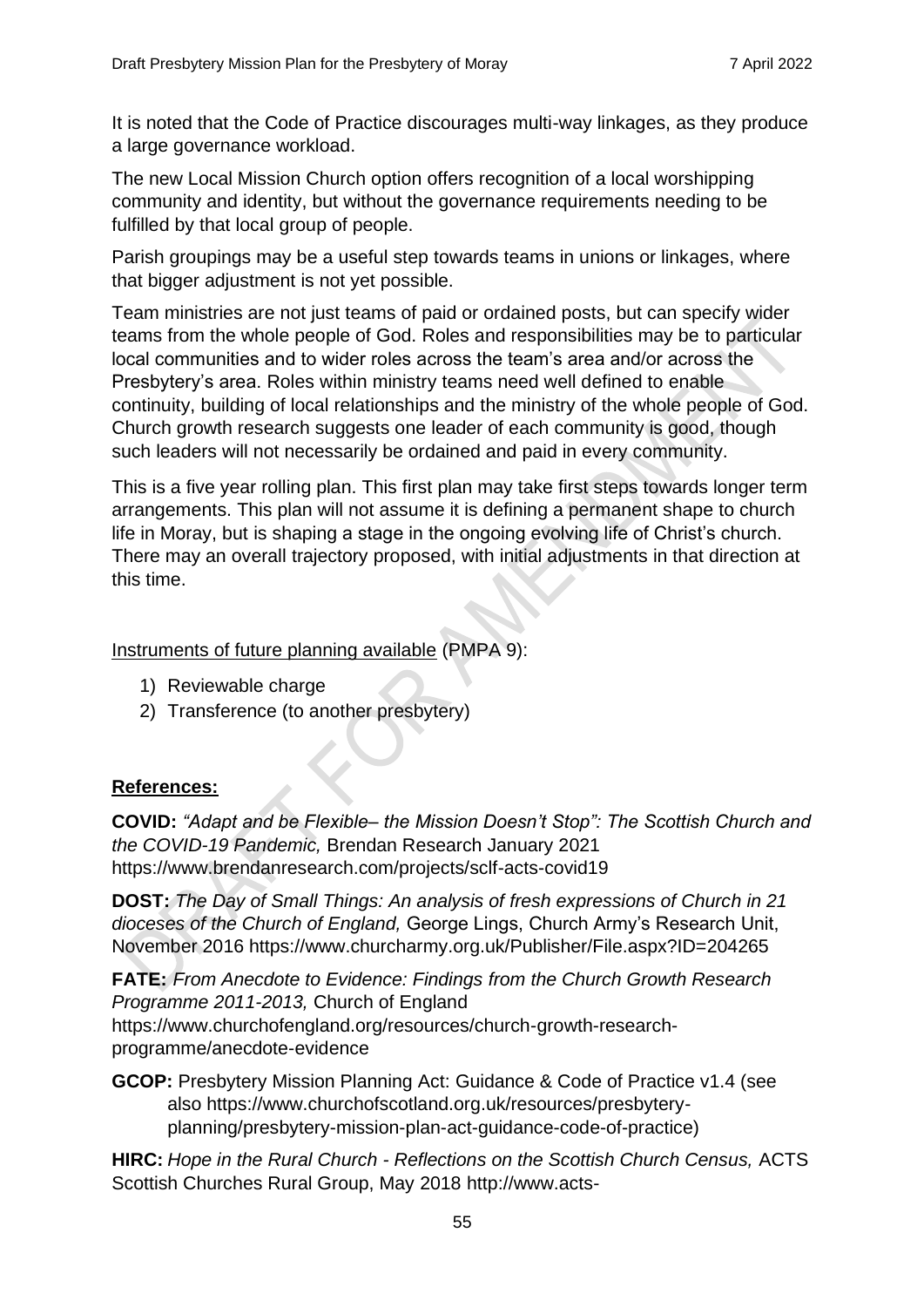[scotland.org/images/downloads/rural\\_group/SCRG\\_HopeRuralChurch\\_Report2018.](http://www.acts-scotland.org/images/downloads/rural_group/SCRG_HopeRuralChurch_Report2018.pdf) [pdf](http://www.acts-scotland.org/images/downloads/rural_group/SCRG_HopeRuralChurch_Report2018.pdf)

**PMPA:** Presbytery Mission Plan Act 2021

**PP:** *Pioneering Pieces: An evaluation of the Church of Scotland's Pioneer Pilot Project,* Church Army's Research Unit, October 2020

**PS:** *Playfully Serious: How Messy Churches create new space for faith,* Church Army's Research Unit, January 2019

https://www.churcharmy.org.uk/Publisher/File.aspx?ID=225713

**PPT:** Moray Presbytery Planning Team